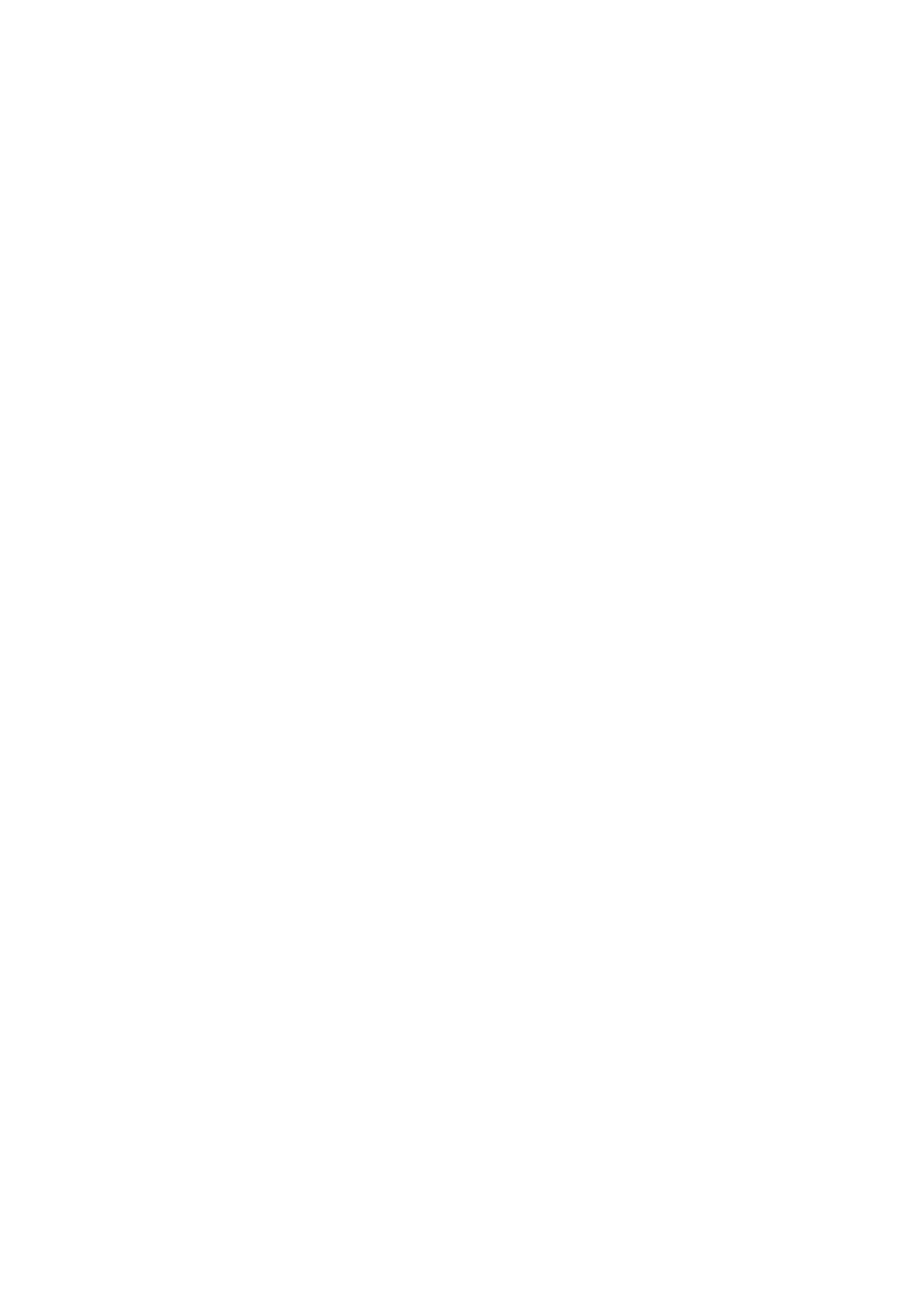# **UNITED STATES SECURITIES AND EXCHANGE COMMISSION WASHINGTON, D.C. 20549**

# **FORM 10-Q**

# ☑ **QUARTERLY REPORT PURSUANT TO SECTION 13 OR 15(d) OF THE SECURITIES EXCHANGE ACT OF 1934**

**For the quarterly period ended September 30, 2007**

**OR**

# o **TRANSITION REPORT PURSUANT TO SECTION 13 OR 15(d) OF THE SECURITIES EXCHANGE ACT OF 1934**

**Commission File Number: 001-31648**

# **EURONET WORLDWIDE, INC.**

**(Exact name of the registrant as specified in its charter)**

**Delaware 74-2806888 (State or other jurisdiction of incorporation or organization)**

**(I.R.S. employer identification no.)**

# **4601 COLLEGE BOULEVARD, SUITE 300 LEAWOOD, KANSAS 66211 (Address of principal executive offices)**

**(913) 327-4200**

**(Registrant's telephone number, including area code)**

Indicate by check mark whether the registrant (1) has filed all reports required to be filed by Section 13 or 15(d) of the Securities Exchange Act of 1934 during the preceding 12 months (or for such shorter period that the registrant was required to file such reports), and (2) has been subject to such filing requirements for the past 90 days. Yes  $\boxtimes$  No o

Indicate by check mark whether the registrant is a large accelerated filer, an accelerated filer, or a non-accelerated filer. See definition of ''accelerated filer and large accelerated filer'' in Rule 12b-2 of the Exchange Act. (Check one):

Large accelerated filer **☑** Accelerated filer o Non-accelerated filer o

Indicate by check mark whether the registrant is a shell company (as defined in Rule 12b-2 of the Exchange Act). Yes o No  $\Box$ 

# **APPLICABLE ONLY TO CORPORATE ISSUERS:**

The number of shares of the issuer's common stock, \$0.02 par value, outstanding as of October 31, 2007 was 48,711,295 shares.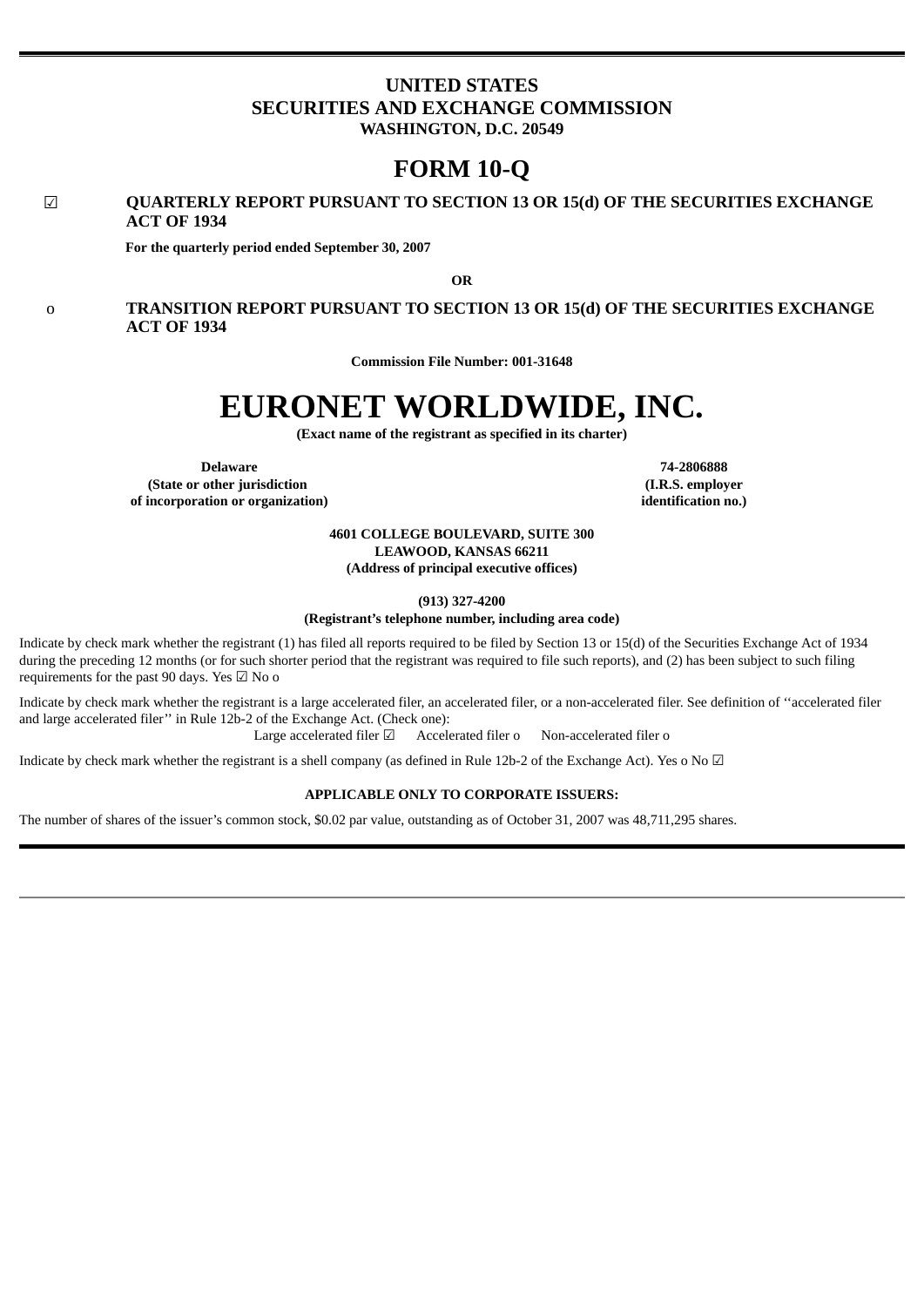# **Table of Contents**

| <b>PART I-FINANCIAL INFORMATION</b>                                                       |    |
|-------------------------------------------------------------------------------------------|----|
| <b>ITEM 1. FINANCIAL STATEMENTS</b>                                                       |    |
| <b>ITEM 2. MANAGEMENT'S DISCUSSION AND ANALYSIS OF FINANCIAL CONDITION AND RESULTS OF</b> |    |
| <b>OPERATIONS</b>                                                                         | 18 |
| <b>ITEM 3. QUANTITATIVE AND QUALITATIVE DISCLOSURES ABOUT MARKET RISK</b>                 | 37 |
| <b>ITEM 4. CONTROLS AND PROCEDURES</b>                                                    | 38 |
| <b>PART II-OTHER INFORMATION</b>                                                          | 38 |
| <b>ITEM 1. LEGAL PROCEEDINGS</b>                                                          | 38 |
| <b>ITEM 1A. RISK FACTORS</b>                                                              | 38 |
| <b>ITEM 2. UNREGISTERED SALES OF EQUITY SECURITES AND USE OF PROCEEDS</b>                 | 42 |
| <b>ITEM 6. EXHIBITS</b>                                                                   | 43 |
|                                                                                           |    |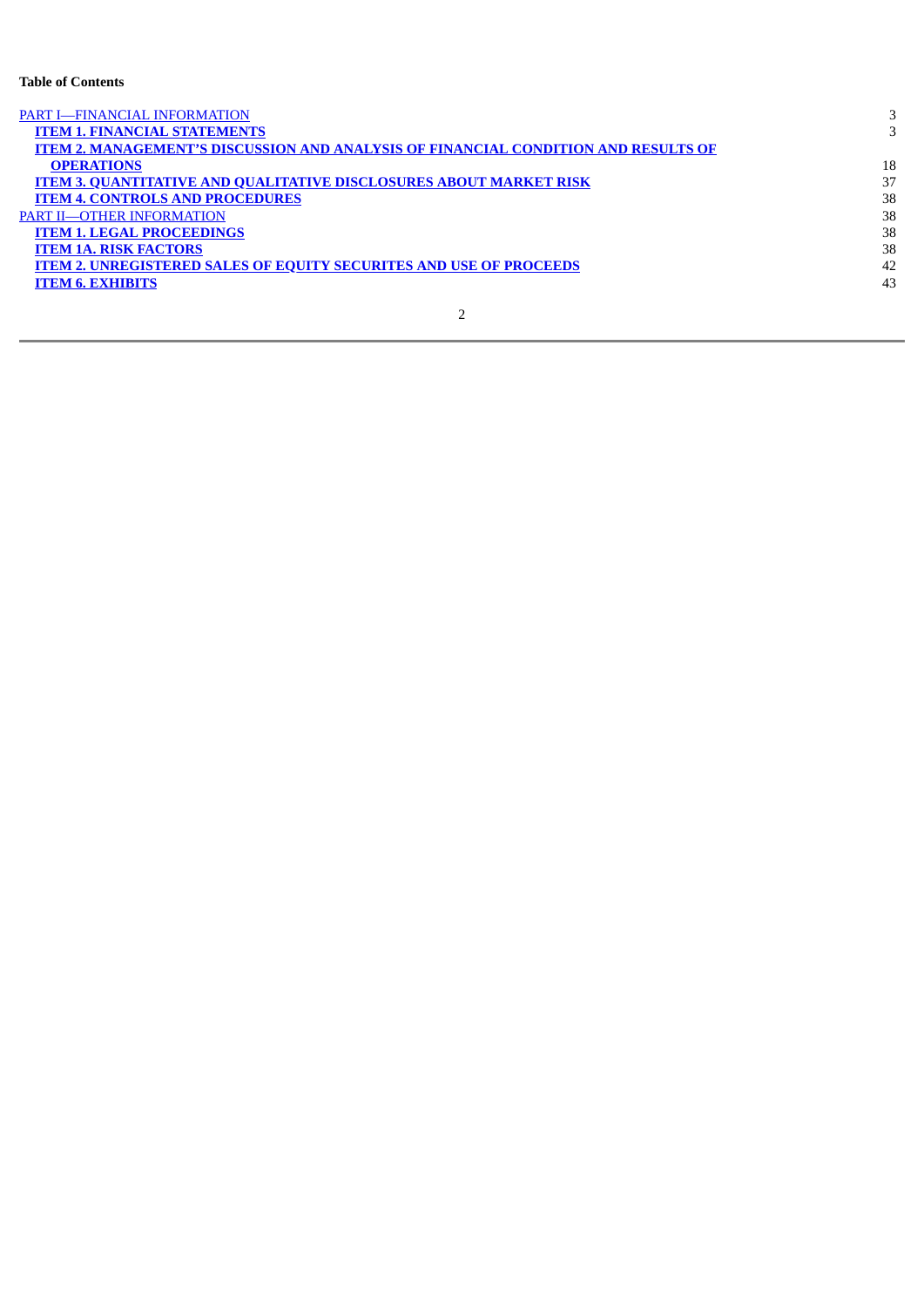# **PART I—FINANCIAL INFORMATION**

# <span id="page-3-1"></span><span id="page-3-0"></span>**ITEM 1. FINANCIAL STATEMENTS**

# **EURONET WORLDWIDE, INC. AND SUBSIDIARIES Consolidated Balance Sheets (In thousands, except share and per share data)**

|                                                                                                                                                             |              | As of September<br>30, 2007<br>(unaudited) | As of<br>December 31,<br>2006 |
|-------------------------------------------------------------------------------------------------------------------------------------------------------------|--------------|--------------------------------------------|-------------------------------|
| <b>ASSETS</b>                                                                                                                                               |              |                                            |                               |
| Current assets:                                                                                                                                             |              |                                            |                               |
| Cash and cash equivalents                                                                                                                                   | \$           | 251,435                                    | \$<br>321,058                 |
| Restricted cash                                                                                                                                             |              | 107,538                                    | 80,703                        |
| Inventory — PINs and other                                                                                                                                  |              | 41,071                                     | 49,511                        |
| Trade accounts receivable, net of allowances for doubtful accounts of \$6,023 at September 30, 2007 and                                                     |              |                                            |                               |
| \$2,137 at December 31, 2006                                                                                                                                |              | 312,075                                    | 212,631                       |
| Deferred income taxes, net                                                                                                                                  |              | 27,686                                     | 9,356                         |
| Prepaid expenses and other current assets                                                                                                                   |              | 25,656                                     | 15,212                        |
| Total current assets                                                                                                                                        |              | 765,461                                    | 688,471                       |
| Property and equipment, net of accumulated depreciation of \$116,359 at September 30, 2007 and \$91,883 at<br>December 31, 2006                             |              | 76,864                                     | 55,174                        |
| Goodwill                                                                                                                                                    |              | 756,173                                    | 297,134                       |
| Acquired intangible assets, net of accumulated amortization of \$39,316 at September 30, 2007 and \$23,073 at                                               |              |                                            |                               |
| December 31, 2006                                                                                                                                           |              | 162,043                                    | 50,649                        |
| Deferred income taxes, net                                                                                                                                  |              | 19,718                                     | 19,004                        |
| Other assets, net of accumulated amortization of \$13,431 at September 30, 2007 and \$10,542 at December 31,                                                |              |                                            |                               |
| 2006                                                                                                                                                        |              | 24,644                                     | 19,208                        |
| Total assets                                                                                                                                                | \$           | 1,804,903                                  | \$1,129,640                   |
| LIABILITIES AND STOCKHOLDERS' EQUITY                                                                                                                        |              |                                            |                               |
| <b>Current liabilities:</b>                                                                                                                                 |              |                                            |                               |
| Trade accounts payable                                                                                                                                      | \$           | 274,163                                    | 269,212<br>\$                 |
| Accrued expenses and other current liabilities                                                                                                              |              | 186,818                                    | 99,039                        |
| Current installments on capital lease obligations                                                                                                           |              | 5,514                                      | 6,592                         |
| Short-term debt obligations and current maturities of long-term debt obligations                                                                            |              | 5,498                                      | 4,378                         |
| Income taxes payable                                                                                                                                        |              | 20,415                                     | 9,463                         |
| Deferred income taxes                                                                                                                                       |              | 6,954                                      | 4,108                         |
| Deferred revenue                                                                                                                                            |              | 12,327                                     | 11,318                        |
| Total current liabilities                                                                                                                                   |              | 511,689                                    | 404,110                       |
| Debt obligations, net of current portion                                                                                                                    |              | 501,633                                    | 349,073                       |
| Capital lease obligations, excluding current installments                                                                                                   |              | 12,260                                     | 13,409                        |
| Deferred income taxes                                                                                                                                       |              | 75,825                                     | 44,094                        |
| Other long-term liabilities                                                                                                                                 |              | 2,639                                      | 1,811                         |
| Minority interest                                                                                                                                           |              | 9,171                                      | 8,350                         |
| <b>Total liabilities</b>                                                                                                                                    |              | 1,113,217                                  | 820,847                       |
|                                                                                                                                                             |              |                                            |                               |
| Stockholders' equity:                                                                                                                                       |              |                                            |                               |
| Preferred Stock, \$0.02 par value. Authorized 10,000,000 shares; none issued                                                                                |              |                                            |                               |
| Common Stock, \$0.02 par value. 90,000,000 shares authorized; 48,823,598 and 37,647,782 issued at<br>September 30, 2007 and December 31, 2006, respectively |              |                                            |                               |
|                                                                                                                                                             |              | 972                                        | 749                           |
| Additional paid-in-capital<br>Treasury stock, at cost, 205,919 and 207,755 shares at September 30, 2007 and December 31, 2006,                              |              | 653,087                                    | 338,216                       |
| respectively                                                                                                                                                |              | (387)                                      | (196)                         |
| Subscriptions receivable                                                                                                                                    |              | (39)                                       | (170)                         |
| Accumulated deficit                                                                                                                                         |              | (25, 531)                                  | (59, 409)                     |
| <b>Restricted reserve</b>                                                                                                                                   |              | 953                                        | 780                           |
| Accumulated other comprehensive income                                                                                                                      |              | 62,631                                     | 28,823                        |
| Total stockholders' equity                                                                                                                                  |              | 691,686                                    | 308,793                       |
| Total liabilities and stockholders' equity                                                                                                                  | $\mathbb{S}$ | 1,804,903                                  | \$1,129,640                   |

See accompanying notes to the unaudited consolidated financial statements.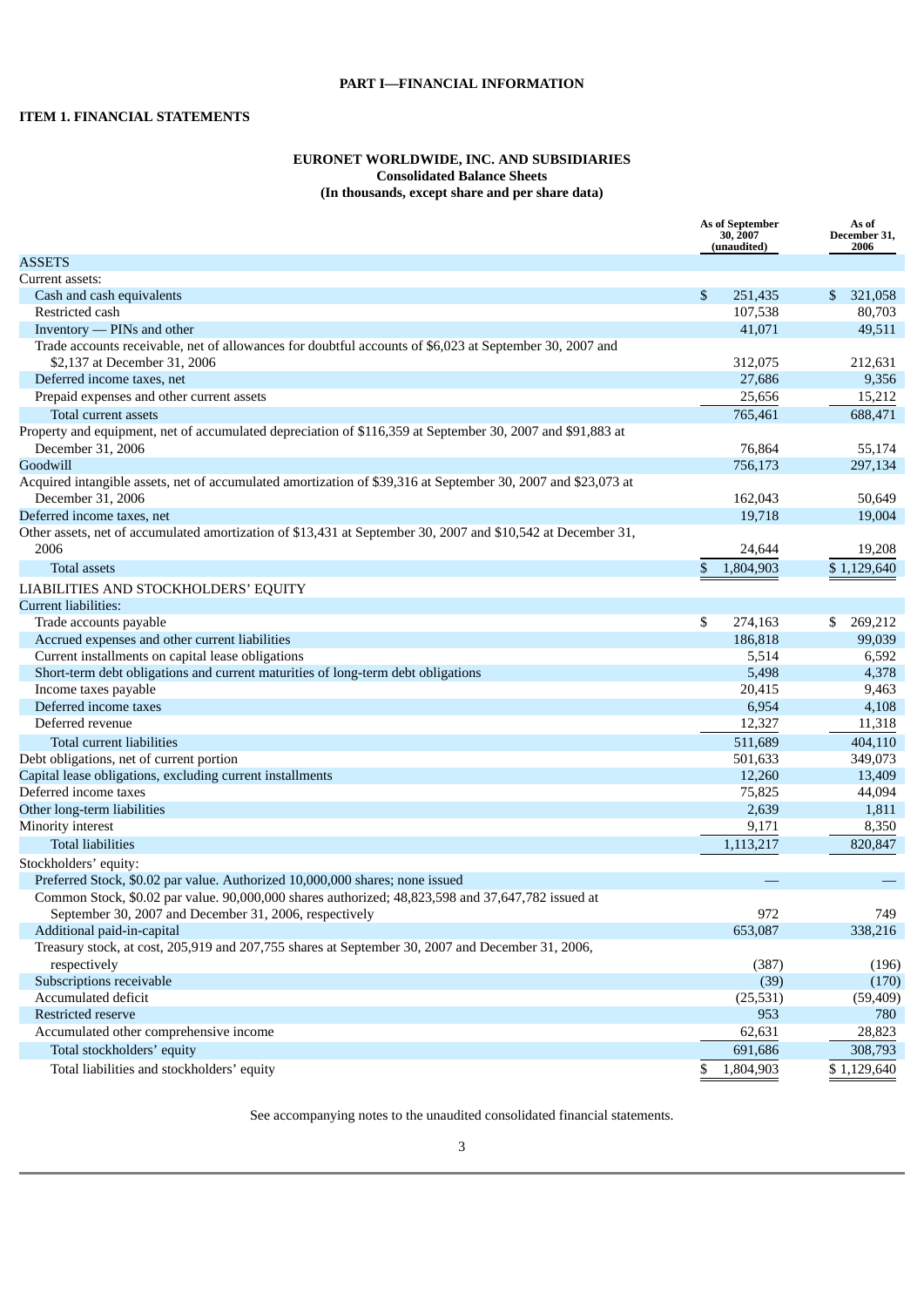# **EURONET WORLDWIDE, INC. AND SUBSIDIARIES Consolidated Statements of Income and Comprehensive Income (Unaudited, in thousands, except share and per share data)**

|                                                           | Three Months Ended September 30,<br>2007<br>2006 |                           | 2007               | Nine Months Ended September 30,<br>2006 |  |
|-----------------------------------------------------------|--------------------------------------------------|---------------------------|--------------------|-----------------------------------------|--|
| <b>Revenues:</b>                                          |                                                  |                           |                    |                                         |  |
| <b>EFT Processing Segment</b>                             | \$<br>48,113                                     | 40,539<br>\$              | 135,844<br>\$      | 116,166<br>\$                           |  |
| <b>Prepaid Processing Segment</b>                         | 144,631                                          | 120,240                   | 414,442            | 343,957                                 |  |
| <b>Money Transfer Segment</b>                             | 53,573                                           | 874                       | 103,581            | 2,303                                   |  |
| <b>Total revenues</b>                                     | 246,317                                          | 161,653                   | 653,867            | 462,426                                 |  |
| Operating expenses:                                       |                                                  |                           |                    |                                         |  |
| Direct operating costs                                    | 165,079                                          | 112,488                   | 446,154            | 319,602                                 |  |
| Salaries and benefits                                     | 32,437                                           | 18,676                    | 82,155             | 56,164                                  |  |
| Selling, general and administrative                       | 16,889                                           | 9,971                     | 45,104             | 27,684                                  |  |
| Depreciation and amortization                             | 13,478                                           | 7,512                     | 34,333             | 21,575                                  |  |
| Total operating expenses                                  | 227,883                                          | 148,647                   | 607,746            | 425,025                                 |  |
| Operating income                                          | 18,434                                           | 13,006                    | 46,121             | 37,401                                  |  |
| Other income (expense):                                   |                                                  |                           |                    |                                         |  |
| Interest income                                           | 4,053                                            | 3,682                     | 12,494             | 9,791                                   |  |
| Interest expense                                          | (7, 474)                                         | (3,802)                   | (18, 837)          | (11,055)                                |  |
| Income from unconsolidated affiliates                     | (9)                                              | 197                       | 867                | 555                                     |  |
| Loss on early retirement of debt                          | (411)                                            |                           | (411)              |                                         |  |
| Foreign currency exchange gain, net                       | 8,561                                            | 1,090                     | 10,302             | 5,420                                   |  |
| Other income, net                                         | 4,720                                            | 1,167                     | 4,415              | 4,711                                   |  |
| Income from continuing operations before income taxes and |                                                  |                           |                    |                                         |  |
| minority interest                                         | 23,154                                           | 14,173                    | 50,536             | 42,112                                  |  |
| Income tax expense                                        | (6, 634)                                         | (3,599)                   | (15, 451)          | (10, 712)                               |  |
| Minority interest                                         | (599)                                            | (243)                     | (1,551)            | (716)                                   |  |
| Income from continuing operations                         | 15,921                                           | 10,331                    | 33,534             | 30,684                                  |  |
| Gain from discontinued operations, net                    |                                                  |                           | 344                |                                         |  |
| Net income                                                | 15,921                                           | 10,331                    | 33,878             | 30,684                                  |  |
| Translation adjustment                                    | 22,395                                           | 5,321                     | 34,390             | 14,047                                  |  |
| Unrealized loss on interest rate swaps                    | (553)                                            |                           | (582)              |                                         |  |
| Comprehensive income                                      | \$<br>37,763                                     | \$<br>15,652              | \$<br>67,686       | \$<br>44,731                            |  |
| Earnings per share - basic:                               |                                                  |                           |                    |                                         |  |
| Continuing operations                                     | \$<br>0.33                                       | \$<br>0.28                | \$<br>0.76         | \$<br>0.83                              |  |
| Discontinued operations                                   |                                                  |                           | 0.01               |                                         |  |
| Total                                                     | \$<br>0.33                                       | $\frac{1}{2}$<br>$0.28\,$ | \$<br>0.77         | \$<br>0.83                              |  |
| Basic weighted average shares outstanding                 | 48,523,643                                       | 37,230,518                | 44,222,453         | 36,938,652                              |  |
|                                                           |                                                  |                           |                    |                                         |  |
| Earnings per share - diluted:                             |                                                  |                           |                    |                                         |  |
| Continuing operations<br>Discontinued operations          | \$<br>0.31                                       | \$<br>0.26                | \$<br>0.72<br>0.01 | \$<br>0.78                              |  |
|                                                           |                                                  |                           |                    |                                         |  |
| <b>Total</b>                                              | \$<br>0.31                                       | \$<br>0.26                | \$<br>0.73         | \$<br>0.78                              |  |
| Diluted weighted average shares outstanding               | 54,439,296                                       | 42,525,511                | 49,905,599         | 42,463,401                              |  |

See accompanying notes to the unaudited consolidated financial statements.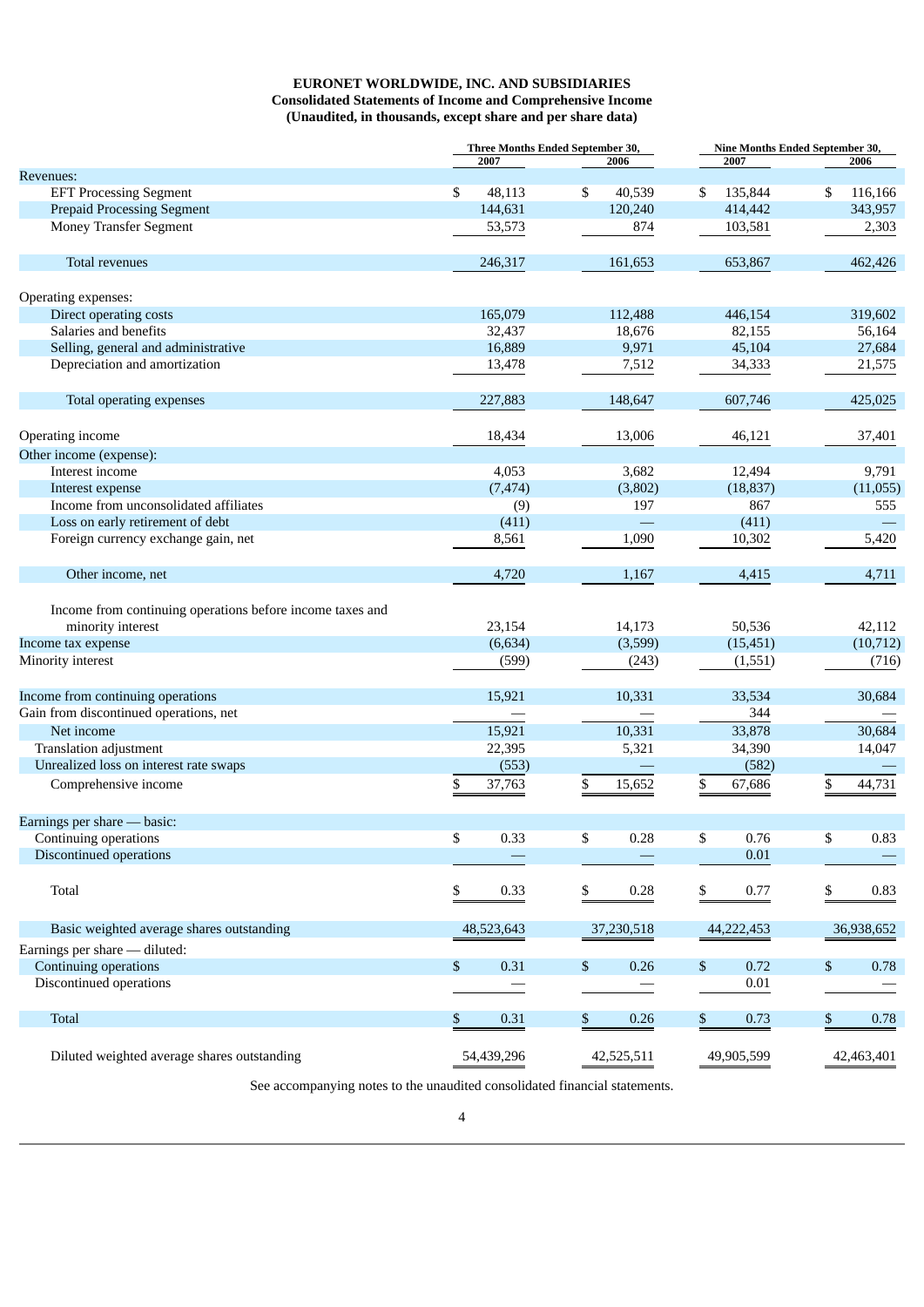# **EURONET WORLDWIDE, INC. AND SUBSIDIARIES Consolidated Statements of Cash Flows (Unaudited, in thousands)**

|                                                                                   | 2007       | Nine Months Ended September 30,<br>2006 |  |  |
|-----------------------------------------------------------------------------------|------------|-----------------------------------------|--|--|
| Net income                                                                        | \$33,878   | \$ 30,684                               |  |  |
| Adjustments to reconcile net income to net cash provided by operating activities: |            |                                         |  |  |
| Depreciation and amortization                                                     | 34,333     | 21,575                                  |  |  |
| Share-based compensation                                                          | 6,138      | 5,832                                   |  |  |
| Unrealized foreign exchange gain, net                                             | (8, 825)   | (4,841)                                 |  |  |
| Loss (gain) on disposal of property and equipment                                 | 37         | (165)                                   |  |  |
| Gain on discontinued operations                                                   | (344)      |                                         |  |  |
| Deferred income tax benefit                                                       | 524        | (3,271)                                 |  |  |
| Income assigned to minority interest                                              | 1,551      | 716                                     |  |  |
| Income from unconsolidated affiliates                                             | (867)      | (555)                                   |  |  |
| Amortization of debt obligations issuance expense                                 | 1,769      | 1,581                                   |  |  |
| Changes in working capital, net of amounts acquired:                              |            |                                         |  |  |
| Income taxes payable, net                                                         | (777)      | 2,916                                   |  |  |
| Restricted cash                                                                   | 17,198     | (8,997)                                 |  |  |
| Inventory — PINs and other                                                        | 12,177     | (8,793)                                 |  |  |
| Trade accounts receivable                                                         | (33, 931)  | 10,945                                  |  |  |
| Prepaid expenses and other current assets                                         | (5,837)    | 3,318                                   |  |  |
| Trade accounts payable                                                            | (26, 454)  | (10, 741)                               |  |  |
| Deferred revenue                                                                  | 493        | 1,750                                   |  |  |
| Accrued expenses and other current liabilities                                    | 28,529     | 9,336                                   |  |  |
| Other, net                                                                        | (285)      | (670)                                   |  |  |
| Net cash provided by operating activities                                         | 59,307     | 50,620                                  |  |  |
| Cash flows from investing activities:                                             |            |                                         |  |  |
| Acquisitions, net of cash acquired                                                | (352, 573) | (2,312)                                 |  |  |
| Acquisition escrow                                                                | (26,000)   |                                         |  |  |
| Proceeds from sale of property and equipment                                      | 127        | 732                                     |  |  |
| Purchases of property and equipment                                               | (21,781)   | (15, 586)                               |  |  |
| Purchases of other long-term assets                                               | (3,420)    | (3, 106)                                |  |  |
| Other, net                                                                        | 596        |                                         |  |  |
| Net cash used in investing activities                                             | (403, 051) | (20, 272)                               |  |  |
| Cash flows from financing activities:                                             |            |                                         |  |  |
| Proceeds from issuance of shares                                                  | 165,389    | 12,456                                  |  |  |
| Borrowings from short-term debt obligations and revolving credit agreements       | 639,119    | 12,523                                  |  |  |
| Payments on short-term debt obligations and revolving credit agreements           | (687, 515) | (18, 464)                               |  |  |
| Proceeds from long-term debt obligations                                          | 190,000    |                                         |  |  |
| Repayment of long-term debt                                                       | (25,000)   |                                         |  |  |
| Repayment of capital lease obligations                                            | (7,603)    | (4,639)                                 |  |  |
| Debt issuance costs                                                               | (3,827)    |                                         |  |  |
| Proceeds received from minority interest stockholders                             | 188        |                                         |  |  |
| Cash dividends paid to minority interest stockholders                             | (1,572)    |                                         |  |  |
| Other, net                                                                        | 115        | (196)                                   |  |  |
| Net cash provided by financing activities                                         | 269,294    | 1,680                                   |  |  |
| Effect of exchange differences on cash                                            | 4,827      | 3,406                                   |  |  |
| Increase in cash and cash equivalents                                             | (69, 623)  | 35,434                                  |  |  |
| Cash and cash equivalents at beginning of period                                  | 321,058    | 219,932                                 |  |  |
| Cash and cash equivalents at end of period                                        | \$251,435  | \$255,366                               |  |  |
| Interest paid during the period                                                   | \$15,102   | \$<br>7,366                             |  |  |
| Income taxes paid during the period                                               | 13,428     | 8,862                                   |  |  |

See accompanying notes to the consolidated financial statements.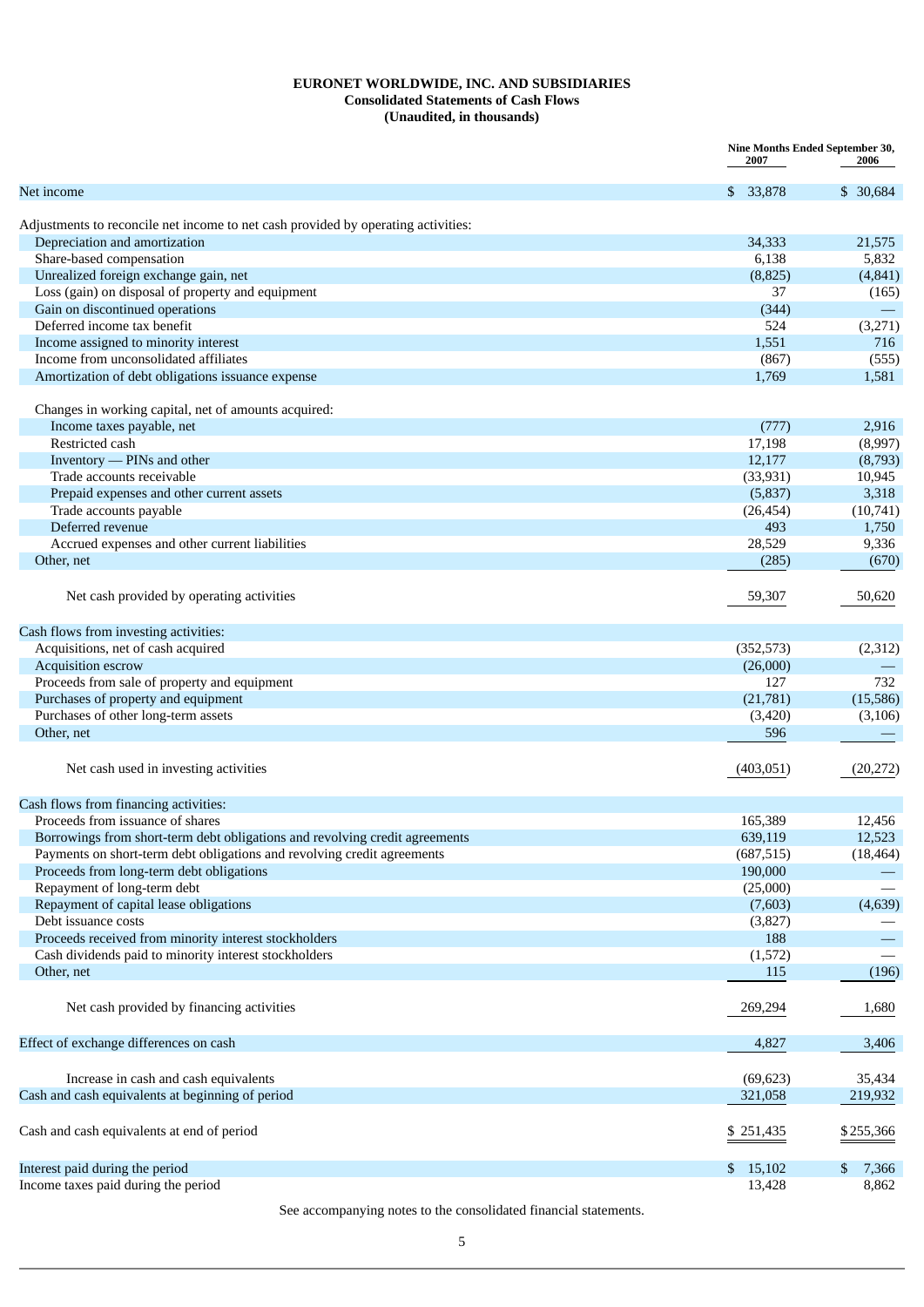# **EURONET WORLDWIDE, INC. AND SUBSIDIARIES NOTES TO THE UNAUDITED CONSOLIDATED FINANCIAL STATEMENTS**

#### **(1) GENERAL**

#### *Organization*

Euronet Worldwide, Inc. and its subsidiaries (the "Company" or "Euronet") is an industry leader in processing secure electronic financial transactions. Euronet's Prepaid Processing Segment is one of the world's largest providers of "top-up" services for prepaid products, primarily prepaid mobile airtime. The EFT Processing Segment provides end-to-end solutions relating to operations of automated teller machine ("ATM") and Point of Sale ("POS") networks, and debit and credit card processing in Europe, the Middle East and Asia. The Money Transfer Segment, comprised primarily of the Company's subsidiary, RIA Envia, Inc. ("RIA"), and its operating subsidiaries, is the third-largest global money transfer company based upon revenues and volumes and provides services through a sending network of agents and Company-owned stores in the U.S., the Caribbean, Europe and Asia, disbursing money transfers through a worldwide payer network.

#### *Basis of presentation*

The accompanying unaudited consolidated financial statements have been prepared from the records of the Company, in conformity with accounting principles generally accepted in the U.S. ("U.S. GAAP") and pursuant to the rules and regulations of the Securities and Exchange Commission ("SEC"). In the opinion of management, such unaudited consolidated financial statements contain all adjustments (consisting of normal interim closing procedures) necessary to present fairly the financial position of the Company as of September 30, 2007, the results of its operations for the three- and nine-month periods ended September 30, 2007 and 2006 and cash flows for the nine-month periods ended September 30, 2007 and 2006.

The unaudited consolidated financial statements should be read in conjunction with the audited consolidated financial statements of Euronet for the year ended December 31, 2006, including the notes thereto, set forth in the Company's Annual Report on Form 10-K.

The preparation of financial statements in conformity with U.S. GAAP requires management to make estimates and assumptions that affect the amounts reported in the consolidated financial statements and accompanying notes. Actual results could differ from those estimates. The results of operations for the three- and nine-month periods ended September 30, 2007 are not necessarily indicative of the results to be expected for the full year ending December 31, 2007. Certain amounts in prior years have been reclassified to conform to current period presentation.

## *Goodwill and acquired intangible translation adjustment*

During the third quarter 2007 the Company corrected an immaterial error related to foreign currency translation adjustments for goodwill and acquired intangible assets recorded in connection with acquisitions completed in periods prior to December 31, 2006. The impact of this adjustment increased goodwill by \$18.4 million, acquired intangible assets by \$3.1 million, deferred income tax liabilities by \$1.0 million and accumulated other comprehensive income by \$21.4 million as of December 31, 2006. Additionally, the adjustment increased intangible amortization expense by \$0.1 million and \$0.3 million for the threeand nine-month periods ended September 30, 2006, respectively, and increased comprehensive income by \$3.0 million and \$10.1 million for the three- and nine-month periods ended September 30, 2006, respectively. This correction did not impact the Company's cash flows from operating, financing or investing activities.

# **(2) SUMMARY OF SIGNIFICANT ACCOUNTING POLICIES AND PRACTICES**

#### *Money transfer settlement obligations*

Money transfer settlement obligations are recorded in accrued expenses and other current liabilities on the Company's unaudited consolidated balance sheet and consist of amounts owed by Euronet to money transfer recipients. As of September 30, 2007, the Company's money transfer settlement obligations were \$43.0 million.

#### *Accounting for derivative instruments and hedging activities*

The Company accounts for derivative instruments and hedging activities in accordance with Financial Accounting Standards Board ("FASB") Statement of Financial Accounting Standards ("SFAS") No. 133, "Accounting for Derivative Instruments and Hedging Activities," as amended ("SFAS No. 133"), which requires that all derivative instruments be recognized as either assets or liabilities on the balance sheet at fair value. During the second quarter 2007, the Company entered into derivative instruments to manage exposure to interest rate risk that are considered cash flow hedges under the provisions of SFAS No. 133. To qualify for hedge accounting under SFAS No. 133, the details for the hedging relationship must be formally documented at the inception of the arrangement, including the Company's hedging strategy, risk management objective, the specific risk being hedged, the derivative instrument being used, the item being hedged, an assessment of hedge effectiveness and how effectiveness will continue to be assessed and measured. For the effective portion of a cash flow hedge, changes in the value of the hedge instrument are recorded temporarily in stockholders' equity as a component of other comprehensive income and then recognized as an adjustment to interest expense over the term of the hedging instrument.

In the Money Transfer Segment, the Company enters into foreign currency forward contracts to offset foreign currency exposure related to the notional value of money transfer transactions collected in currencies other than the U.S. dollar. These forward contracts are considered derivative instruments under the provisions of SFAS No. 133, however, the Company does not designate such instruments as hedges. Accordingly, changes in the value of these contracts are recognized immediately as a component of foreign currency exchange gain, net in the unaudited consolidated statement of income and comprehensive income. The impact of changes in value of these forward contracts, together with the impact of the change in value of the related foreign currency denominated receivable, on the Company's unaudited consolidated statement of income and comprehensive income is not significant.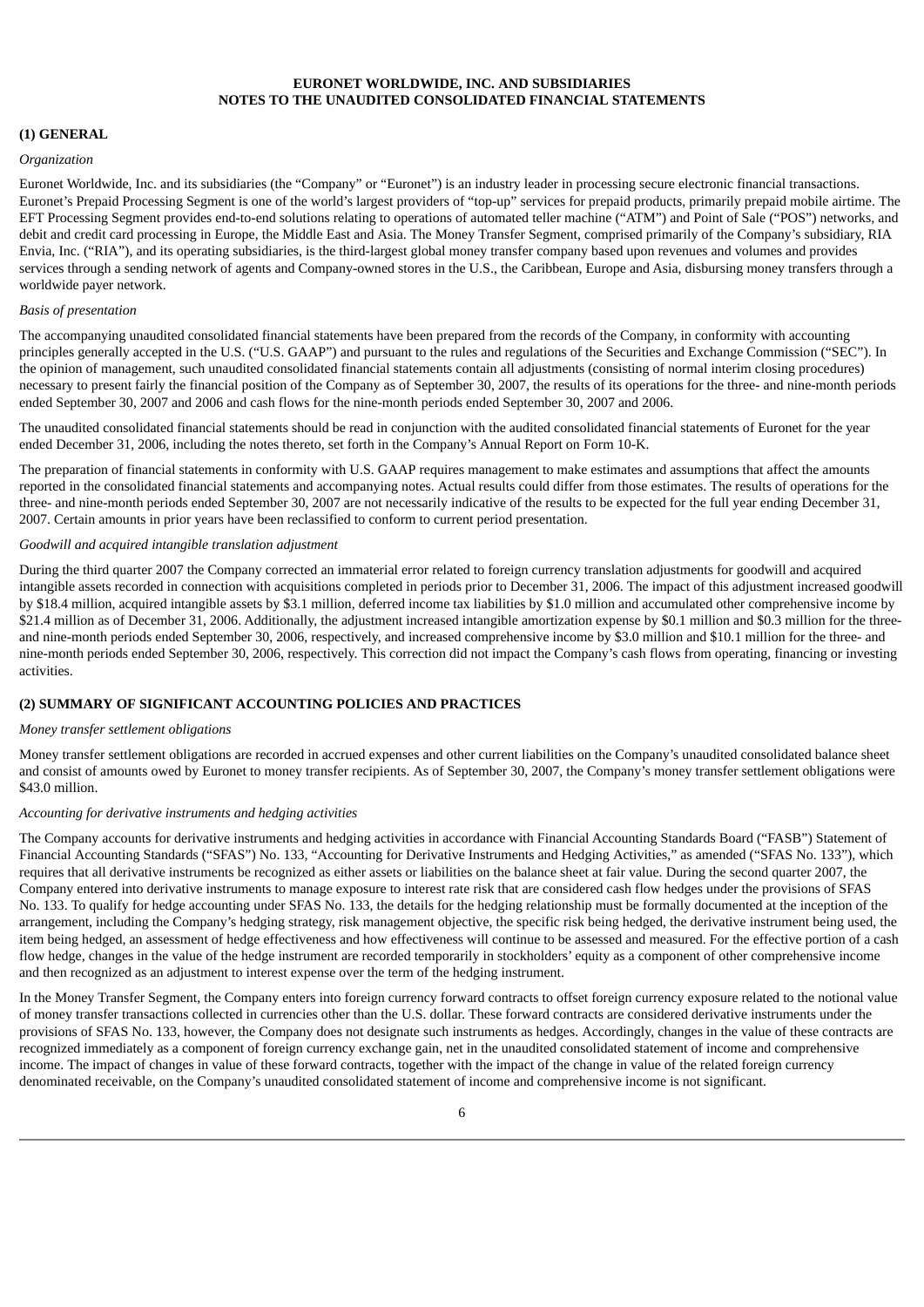Cash flows resulting from derivative instruments are classified as cash flows from operating activities in the Company's unaudited consolidated statement of cash flows. The Company enters into derivative instruments with highly credit-worthy financial institutions and does not use derivative instruments for trading or speculative purposes. See Note 9, Derivative Instruments and Hedging Activities, for further discussion of derivative instruments.

## *Presentation of taxes collected and remitted to governmental authorities*

During 2006, the Emerging Issues Task Force ("EITF") issued EITF 06-3, "How Taxes Collected and Remitted to Governmental Authorities Should Be Presented in the Income Statement (That Is, Gross versus Net Presentation)." The Company presents taxes collected and remitted to governmental authorities on a net basis in the accompanying consolidated statements of income.

# *Accounting for uncertainty in income taxes*

Effective January 1, 2007, the Company adopted the provisions of FASB Interpretation No. 48, "Accounting for Uncertainty in Income Taxes" ("FIN 48"), an interpretation of SFAS No. 109, "Accounting for Income Taxes." FIN 48 seeks to reduce the diversity in practice associated with certain aspects of the measurement and recognition related to accounting for income taxes.

The Company's policy is to record estimated interest and penalties related to the underpayment of income taxes as income tax expense in the consolidated statements of income. See Note 14, Income Taxes, for further discussion regarding the adoption of FIN 48.

#### *Recent accounting pronouncements*

In February 2007, the FASB issued SFAS No. 159, "The Fair Value Option for Financial Assets and Financial Liabilities—Including an amendment of FASB Statement No. 115" ("SFAS No. 159"). SFAS No. 159 expands the use of fair value accounting but does not affect existing standards which require assets or liabilities to be carried at fair value. Under SFAS No. 159, a company may elect to use fair value to measure accounts and loans receivable, available-for-sale and held-to-maturity securities, equity method investments, accounts payable, guarantees and issued debt. Other eligible items include firm commitments for financial instruments that otherwise would not be recognized at inception and non-cash warranty obligations where a warrantor is permitted to pay a third party to provide the warranty goods or services. If the use of fair value is elected, any upfront costs and fees related to the item must be recognized in earnings and cannot be deferred, such as deferred financing costs. The fair value election is irrevocable and generally made on an instrument-by-instrument basis, even if a company has similar instruments that it elects not to measure based on fair value. At the adoption date, unrealized gains and losses on existing items for which fair value has been elected are reported as a cumulative adjustment to beginning retained earnings. Subsequent to the adoption of SFAS No. 159, changes in fair value are recognized in earnings. SFAS No. 159 is effective for Euronet beginning in the first quarter 2008. Euronet is currently determining whether fair value accounting is appropriate for any of its eligible items and cannot estimate the impact, if any, which SFAS No. 159 will have on its consolidated results of operations and financial condition.

# **(3) EARNINGS PER SHARE**

Basic earnings per share has been computed by dividing earnings available to common stockholders by the weighted average number of common shares outstanding during the respective period. Diluted earnings per share has been computed by dividing earnings available to common stockholders by the weighted-average shares outstanding during the respective period, after adjusting for the potential dilution of the assumed conversion of the Company's convertible debentures, shares issuable in connection with acquisition obligations, options to purchase the Company's common stock and restricted stock. The following table provides a reconciliation of net income to earnings available to common stockholders and the computation of diluted weighted average number of common shares outstanding: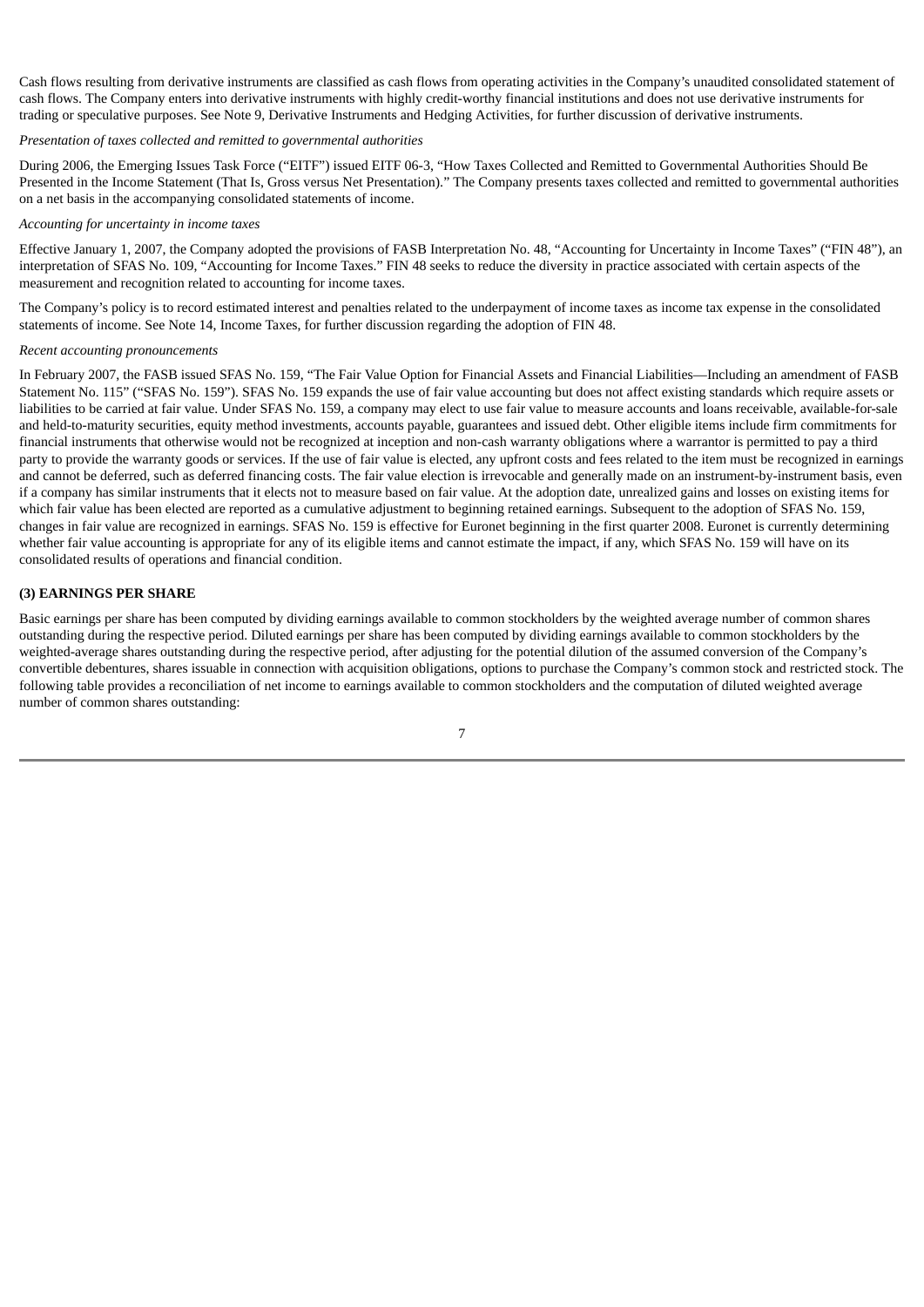|                                                                                                            |              | Three Months Ended September 30, | <b>Nine Months Ended September 30,</b> |              |  |
|------------------------------------------------------------------------------------------------------------|--------------|----------------------------------|----------------------------------------|--------------|--|
| (dollar amounts in thousands)                                                                              | 2007         | 2006                             | 2007                                   | 2006         |  |
| Reconciliation of net income to earnings available to earnings                                             |              |                                  |                                        |              |  |
| available to common stockholders:                                                                          |              |                                  |                                        |              |  |
| Net income                                                                                                 | \$<br>15,921 | \$<br>10,331                     | \$<br>33,878                           | \$<br>30,684 |  |
| Add: interest expense of 1.625% convertible debentures                                                     | 836          | 797                              | 2,370                                  | 2,391        |  |
| Earnings available to common stockholders                                                                  | 16,757       | 11,128                           | 36,248                                 | 33,075       |  |
| Computation of diluted weighted average shares outstanding:                                                |              |                                  |                                        |              |  |
| Basic weighted average shares outstanding                                                                  | 48,523,643   | 37,230,518                       | 44,222,453                             | 36,938,652   |  |
| Additional shares from assumed conversion of 1.625%<br>convertible debentures                              | 4,163,488    | 4,163,488                        | 4,163,488                              | 4,163,488    |  |
| Weighted average shares issuable in connection with<br>acquisition obligations (See Note 4 - Acquisitions) | 714,644      |                                  | 467,672                                | 48,685       |  |
| Incremental shares from assumed conversion of stock options<br>and restricted stock                        | 1,037,521    | 1,131,505                        | 1,051,986                              | 1,312,576    |  |
| Diluted weighted average shares outstanding                                                                | 54,439,296   | 42,525,511                       | 49,905,599                             | 42,463,401   |  |

The table includes all stock options and restricted stock that are dilutive to Euronet's weighted average common shares outstanding during the period. For both the three- and nine-month periods ended September 30, 2007, the table does not include 567,093 stock options or shares of restricted stock that are antidilutive to the Company's weighted average common shares outstanding. For the three-month period ended September 30, 2006, the table does not include 592,400 stock options or shares of restricted stock that are anti-dilutive to the Company's weighted average common shares outstanding. For the nine-month period ended September 30, 2006, the table does not include 55,000 stock options or shares of restricted stock that are anti-dilutive to the Company's weighted average common shares outstanding.

The Company has \$140 million of 1.625% convertible debentures due 2024 and \$175 million of 3.50% convertible debentures due 2025 outstanding that, if converted, would have a potentially dilutive effect on the Company's stock. These debentures are convertible into 4.2 million shares of Common Stock for the \$140 million 1.625% issue, and 4.3 million shares of Common Stock for the \$175 million 3.50% issue only upon the occurrence of certain conditions. As required by EITF Issue No. 04-8, "The Effect of Contingently Convertible Debt on Diluted Earnings per Share," if dilutive, the impact of the contingently issuable shares must be included in the calculation of diluted earnings per share under the "if-converted" method, regardless of whether the conditions upon which the debentures would be convertible into shares of the Company's Common Stock have been met. Under the if-converted method, the assumed conversion of the 1.625% convertible debentures was dilutive for the three- and nine-month periods ended September 30, 2007 and 2006. Under the ifconverted method, the assumed conversion of the 3.50% convertible debentures was anti-dilutive for the three- and nine-month periods ended September 30, 2007 and 2006.

# **(4) ACQUISITIONS**

In accordance with SFAS No. 141, "Business Combinations," the Company allocates the purchase price of its acquisitions to the tangible assets, liabilities and intangible assets acquired based on estimated fair values. Any excess purchase price over those fair values is recorded as goodwill. The fair value assigned to intangible assets acquired is supported by valuations using estimates and assumptions provided by management. For certain acquisitions, management engages an appraiser to assist in the valuation process.

# **2007 Acquisitions:**

#### *Acquisition of RIA*

In April 2007, the Company completed the acquisition of the common stock of RIA, which expanded the Company's money transfer operations in the U.S. and internationally. The purchase price of \$504.3 million was comprised of \$358.3 million in cash, 4,053,606 shares of Euronet Common Stock valued at \$108.9 million, 3,685,098 contingent value rights ("CVRs") and stock appreciation rights ("SARs") valued at a total of \$32.1 million and transaction costs of approximately \$5.0 million. The Company financed the cash portion of the purchase price through a combination of cash on hand and \$190 million in additional debt obligations. The following table summarizes the allocation of the purchase price to the fair values of the acquired tangible and intangible assets at the acquisition date, which remains preliminary while management completes its valuation of the fair value of the net assets acquired.

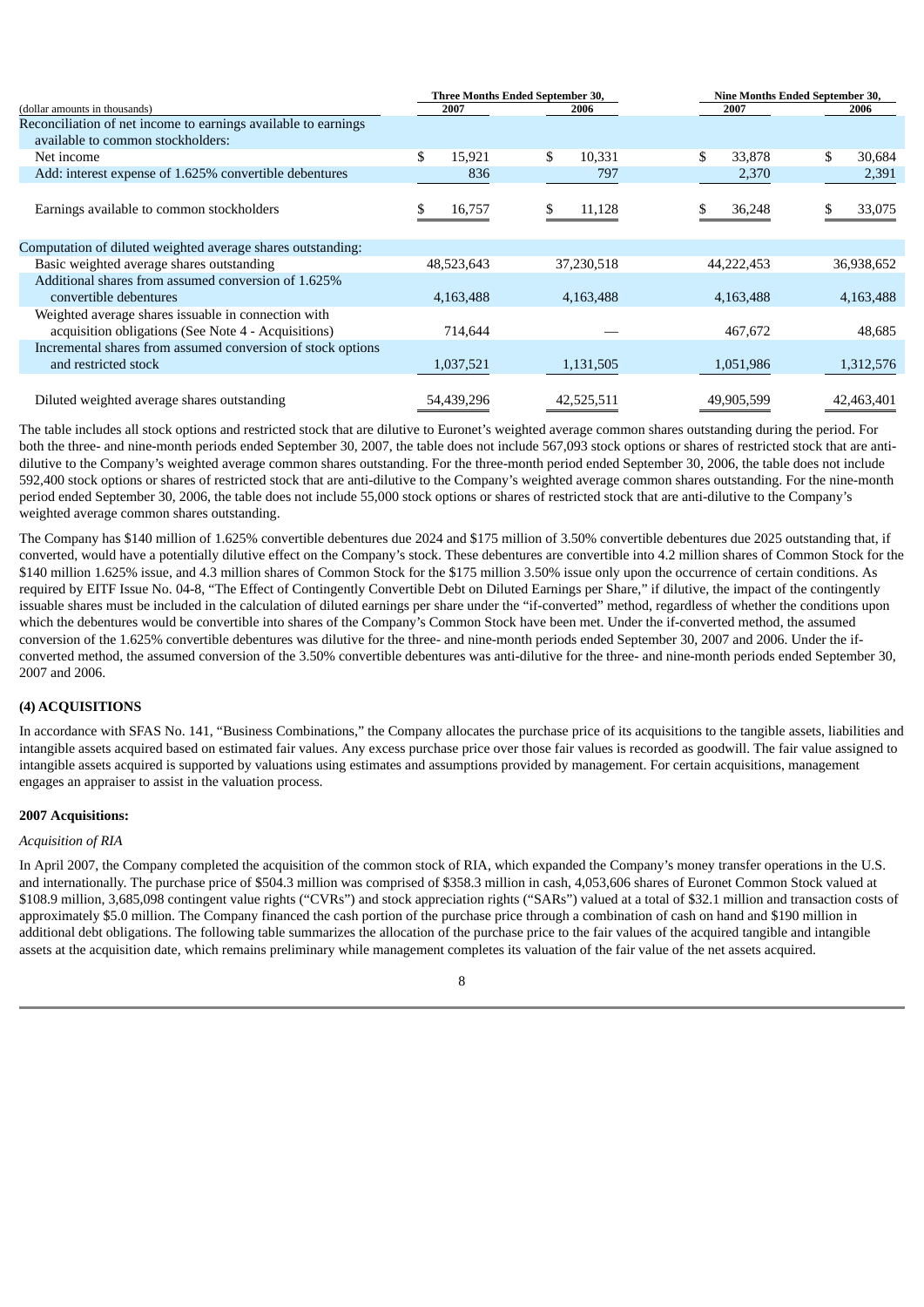| (dollar amounts in thousands) | <b>Estimated</b><br><b>Life</b> |
|-------------------------------|---------------------------------|
| Current assets                | \$78,220                        |
| Property and equipment        | 10,854<br>various               |
| <b>Customer relationships</b> | 73,280<br>$3 - 8$ years         |
| Trademarks and trade names    | 20 years<br>36,760              |
| Software                      | 1,610<br>5 years                |
| Non-compete agreements        | 3 years<br>270                  |
| Other non-current assets      | 1,396                           |
| Goodwill                      | Indefinite<br>403,523           |
| Assets acquired               | 605,913                         |
| Current liabilities           | (85, 190)                       |
| Non-current liabilities       | (1,574)                         |
| Deferred income tax liability | (14, 852)                       |
| Net assets acquired           | \$504.297                       |

Pursuant to the terms of the Stock Purchase Agreement in the RIA acquisition (as amended, the "Stock Purchase Agreement"), \$35.0 million in cash and 276,382 shares of Euronet Common Stock valued at \$7.4 million are being held in escrow to secure certain obligations of the sellers under the Stock Purchase Agreement. These amounts have been reflected in the purchase price because the Company has determined beyond a reasonable doubt that the obligations will be met. The 3,685,098 CVRs mature on October 1, 2008 and will result in the issuance of up to \$20 million of additional shares of Euronet Common Stock or payment of additional cash, at the Company's option, if the price of Euronet Common Stock is less than \$32.56 on the maturity date. The 3,685,098 SARs entitle the sellers to acquire additional shares of Euronet Common Stock at an exercise price of \$27.14 at any time through October 1, 2008. Combined, the CVRs and SARs entitle the sellers to additional consideration of at least \$20 million in Euronet Common Stock or cash. Management has initially estimated the total fair value of the CVRs and SARs at approximately \$32.1 million using a Black Scholes pricing model. These and other terms and conditions applicable to the CVRs and SARs are set forth in the agreements governing these instruments.

Additionally, in April 2007, the Company combined its previous money transfer business with RIA and incurred total exit costs of approximately \$0.9 million during the second quarter 2007. These costs were recorded as operating expenses and represent the accelerated depreciation and amortization of property and equipment, software and leasehold improvements that were disposed of during the second quarter 2007; the write off of marketing materials and trademarks that have been discontinued or will not be used; the write off of accounts receivable from agents that did not meet RIA's credit requirements; and severance and retention payments made to certain employees. Additional costs incurred in association with exiting the Company's previous money transfer business, if any, are not expected to be significant.

# *Other acquisitions:*

During the nine-months ended September 30, 2007, the Company completed three other acquisitions described below for an aggregate purchase price of \$26.5 million, comprised of \$18.1 million in cash, 275,429 shares of Euronet Common Stock valued at \$7.6 million and notes payable of \$0.8 million. In connection with one of these acquisitions, the Company agreed to certain contingent consideration arrangements based on the value of Euronet Common Stock and the achievement of certain performance criteria. Upon the achievement of certain performance criteria, during 2009 and 2010, the Company may have to pay a total of \$2.5 million in cash or 75,489 shares of Euronet Common Stock, at the option of the seller.

- **•** During January 2007, EFT Services Holding BV and Euronet Adminisztracios Kft, both wholly-owned subsidiaries of Euronet, completed the acquisition of a total of 100% of the share capital of Brodos SRL in Romania ("Brodos Romania"). Brodos Romania is a leading electronic prepaid mobile airtime processor that expanded the Company's Prepaid Processing Segment business to Romania.
- **•** During February 2007, e-pay Holdings Limited, a wholly-owned subsidiary of Euronet, completed the acquisition of all of the share capital of Omega Logic, Ltd. ("Omega Logic"). Omega Logic is a prepaid top-up company based, and primarily operating, in the U.K. This acquisition enhanced our Prepaid Processing Segment business in the U.K.
- **•** During April 2007, PaySpot, Inc. (a wholly-owned subsidiary of Euronet) acquired customer relationships from Synergy Telecom, Inc. ("Synergy") and Synergy agreed not to compete with PaySpot in the prepaid mobile phone top-up business in the U.S. for a period of five years. This acquisition enhances the Company's Prepaid Processing Segment business in the U.S.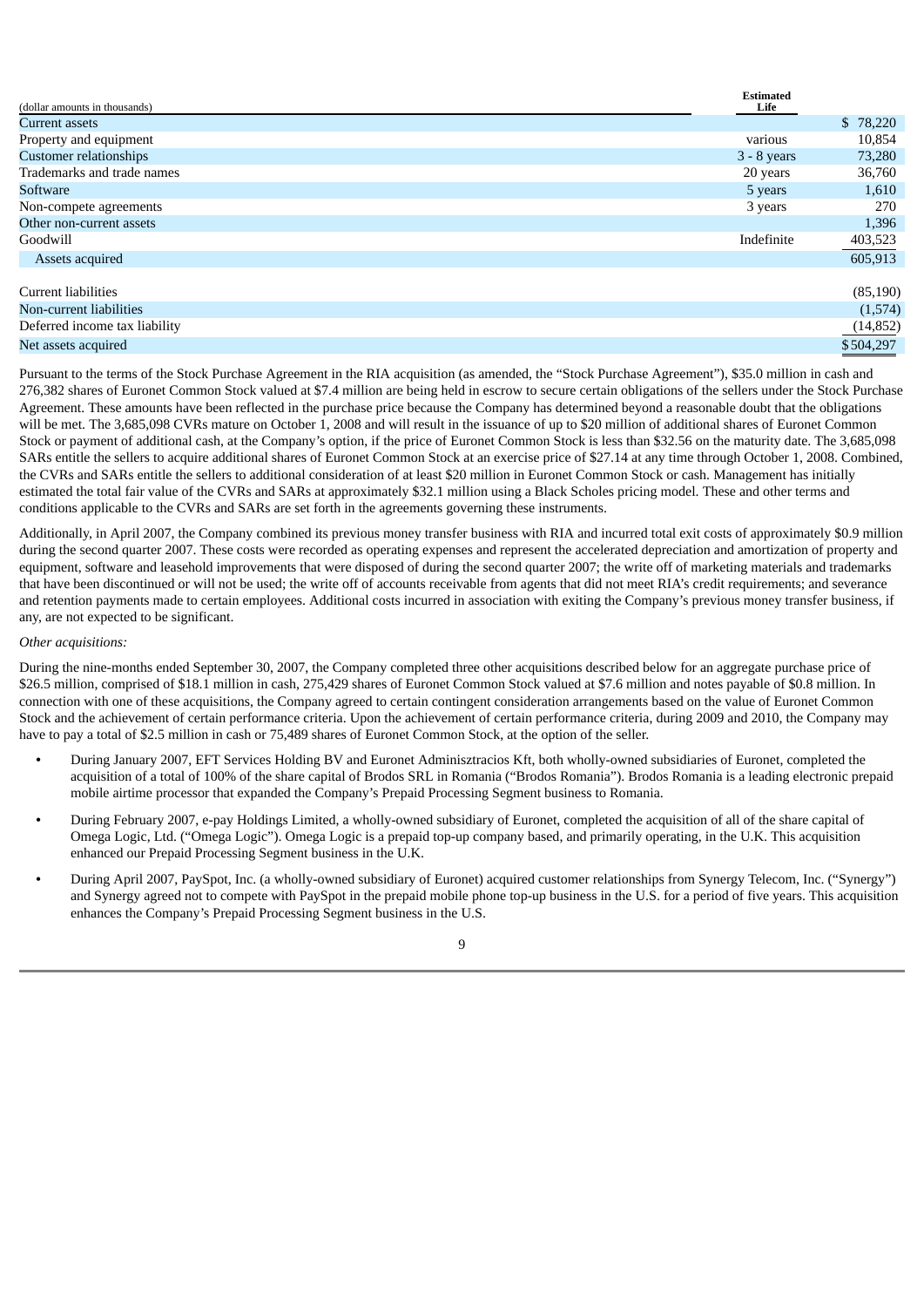As of September 30, 2007, 75,743 shares of Euronet Common Stock issued in connection with these acquisitions remains in escrow subject to the achievement of certain performance criteria. These shares have been reflected in the purchase price because the Company has determined beyond a reasonable doubt that the performance criteria will be met.

## *Agreement to acquire La Nacional*

During January 2007, the Company signed a stock purchase agreement to acquire Envios de Valores La Nacional Corp. and its U.S. based affiliates ("La Nacional"), a money transfer company originating transactions through a network of sending agents and company-owned stores. See Note 12, Commitments, Litigation and Contingencies, for further disclosure regarding the agreement to acquire La Nacional.

# **2006 Acquisition:**

In January 2006, the Company completed the acquisition of the assets of Essentis Limited ("Essentis") for approximately \$2.9 million, which was comprised of \$0.9 million in cash and approximately \$2.0 million in assumed liabilities. Essentis is a U.K. company that owns and develops software packages that enhance Euronet's outsourcing and software offerings to banks. Essentis is reported with our software business in the Company's EFT Processing Segment. There are no potential additional purchase price or escrow arrangements associated with the acquisition of Essentis.

## **Pro Forma and Condensed Statements of Net Income:**

The following unaudited pro forma financial information presents the condensed combined results of operations of Euronet for the three-months ended September 30, 2006 and nine-months ended September 30, 2007 and 2006, as if the acquisition of RIA described above had occurred January 1, 2006. Adjustments were made to reflect the impact of events that are a direct result of the acquisition and are expected to have a continuing impact on the Company's combined results of operations, including amortization of purchased intangible assets that would have been recorded if the acquisition had occurred at the beginning of the periods presented. The pro forma financial information is not intended to represent, or be indicative of, the consolidated results of operations or financial condition of Euronet that would have been reported had the acquisitions been completed as of the beginning of the periods presented. Moreover, the pro forma financial information should not be considered as representative of the future consolidated results of operations or financial condition of Euronet.

|                                       | Pro Forma                 |                                 |           |  |
|---------------------------------------|---------------------------|---------------------------------|-----------|--|
|                                       | <b>Three Months Ended</b> | Nine Months Ended September 30, |           |  |
| (in thousands, except per share data) | September 30, 2006        | 2007                            | 2006      |  |
| Revenues                              | \$207,961                 | \$700,056                       | \$595,033 |  |
| Operating income                      | \$15,771                  | \$47,156                        | \$42,766  |  |
| Net income                            | \$6,578                   | \$26,703                        | \$17,004  |  |
|                                       |                           |                                 |           |  |
| Per share data:                       |                           |                                 |           |  |
| Net income per share-basic            | 0.16                      | 0.59                            | 0.41      |  |
| Net income per share-diluted          | 0.15                      | 0.56                            | 0.39      |  |

# **(5) PROPERTY AND EQUIPMENT, NET**

The components of property and equipment, net of accumulated depreciation and amortization, as of September 30, 2007 and December 31, 2006 are as follows:

| (in thousands)                                 | September 30,<br>2007 | December 31,<br>2006 |
|------------------------------------------------|-----------------------|----------------------|
| <b>ATMs</b>                                    | 87,797                | 75,568               |
| POS terminals                                  | 29.688                | 25,473               |
| Vehicles and office equipment                  | 23,664                | 8,990                |
| Computers and software                         | 52,074                | 37,026               |
|                                                | 193,223               | 147,057              |
| Less accumulated depreciation and amortization | (116, 359)            | (91, 883)            |
| Total                                          | 76,864                | 55,174               |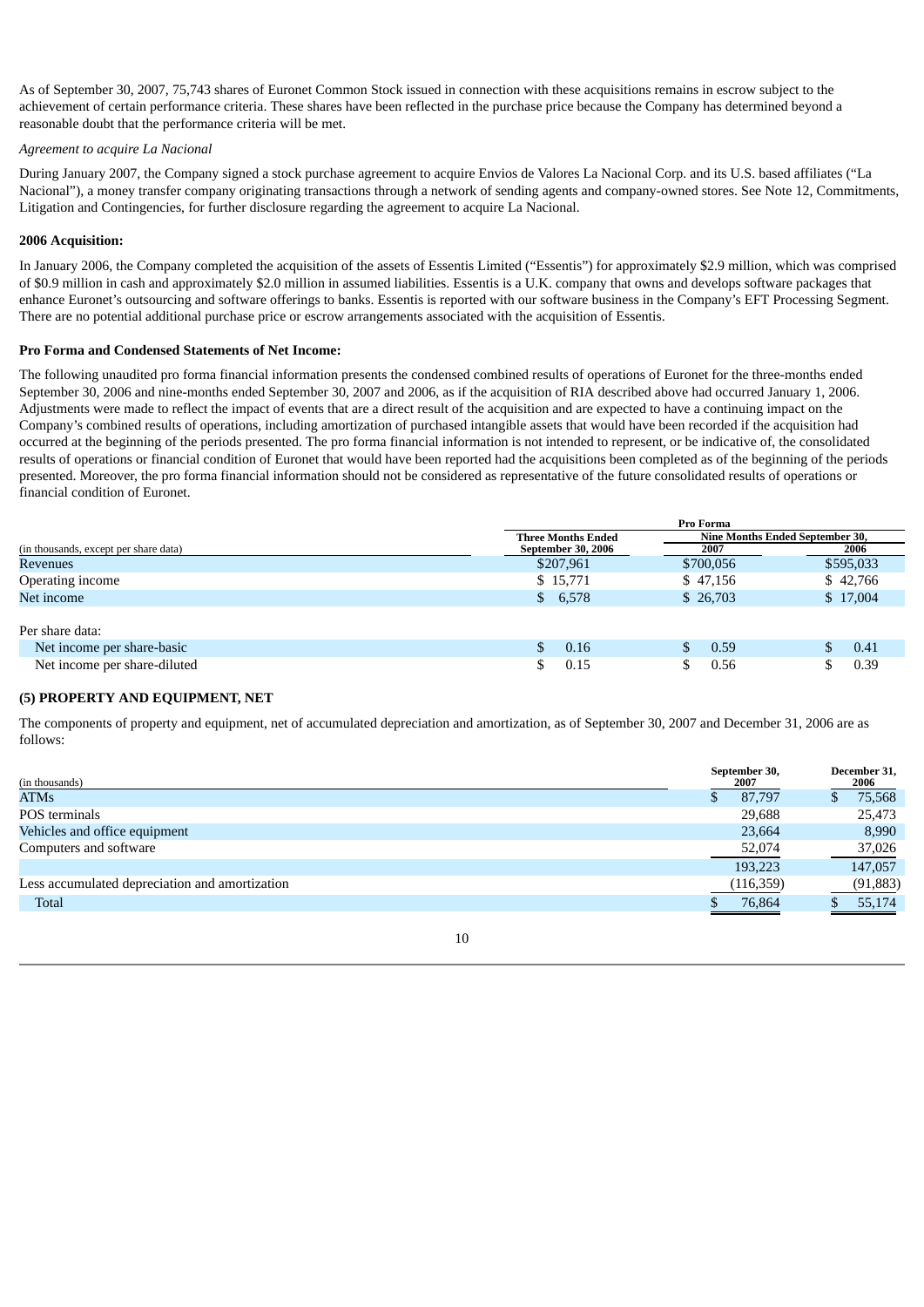# **(6) GOODWILL AND INTANGIBLE ASSETS**

A summary of intangible assets and goodwill activity for the nine-month period ended September 30, 2007 is presented below:

| (in thousands):                                              | Amortizable<br>Intangible<br>Assets | Goodwill  | <b>Total</b><br>Intangible<br>Assets |
|--------------------------------------------------------------|-------------------------------------|-----------|--------------------------------------|
| Balance as of December 31, 2006 (Adjusted — See Note 1)      | \$50,649                            | \$297,134 | \$347,783                            |
| Increases (decreases):                                       |                                     |           |                                      |
| <b>Acquisition of RIA</b>                                    | 111.920                             | 403.523   | 515,443                              |
| Other 2007 acquisitions                                      | 8.366                               | 21,553    | 29,919                               |
| Adjustment to 2006 acquisition                               | (116)                               |           | (116)                                |
| Amortization                                                 | (14,394)                            |           | (14, 394)                            |
| Other (primarily changes in foreign currency exchange rates) | 5,618                               | 33,963    | 39,581                               |
| Balance as of September 30, 2007                             | \$162,043                           | \$756,173 | \$918,216                            |

Estimated annual amortization expense on intangible assets with finite lives, before income taxes, as of September 30, 2007, is expected to total \$20.7 million for 2007, \$24.9 million for 2008, \$24.8 million for 2009, \$24.5 million for 2010, \$19.2 million for 2011 and \$16.5 million for 2012.

The Company's annual goodwill impairment test is performed during the fourth quarter. For the year ended December 31, 2006, the results of the Company's goodwill impairment test indicated that there were no impairments. Determining the fair value of reporting units for the purpose of the goodwill impairment test requires significant management judgment in estimating future cash flows and assessing potential market and economic conditions. It is reasonably possible that the Company's operations will not perform as expected, or that estimates or assumptions could change, which may result in the Company recording material non-cash impairment charges during the year in which these changes take place.

# **(7) OTHER ASSETS**

During the third quarter 2007, the Company recognized \$0.3 million of equity losses related to e-pay Malaysia's unsuccessful expansion efforts into Indonesia. The Company has a 40% minority investment in e-pay Malaysia.

During October 2007, e-pay Malaysia reported that it was ceasing operations in Indonesia. It is uncertain whether this business development will adversely impact the Company's share of equity earnings in this minority investment. As of September 30, 2007, the Company's investment in e-pay Malaysia was \$2.6 million. Based on the performance of e-pay Malaysia's core business, management of the Company does not believe that the amount recorded as investment in e-pay Malaysia is impaired.

## **(8) DEBT OBLIGATIONS**

A summary of debt obligation activity for the nine-month period ended September 30, 2007 is presented below: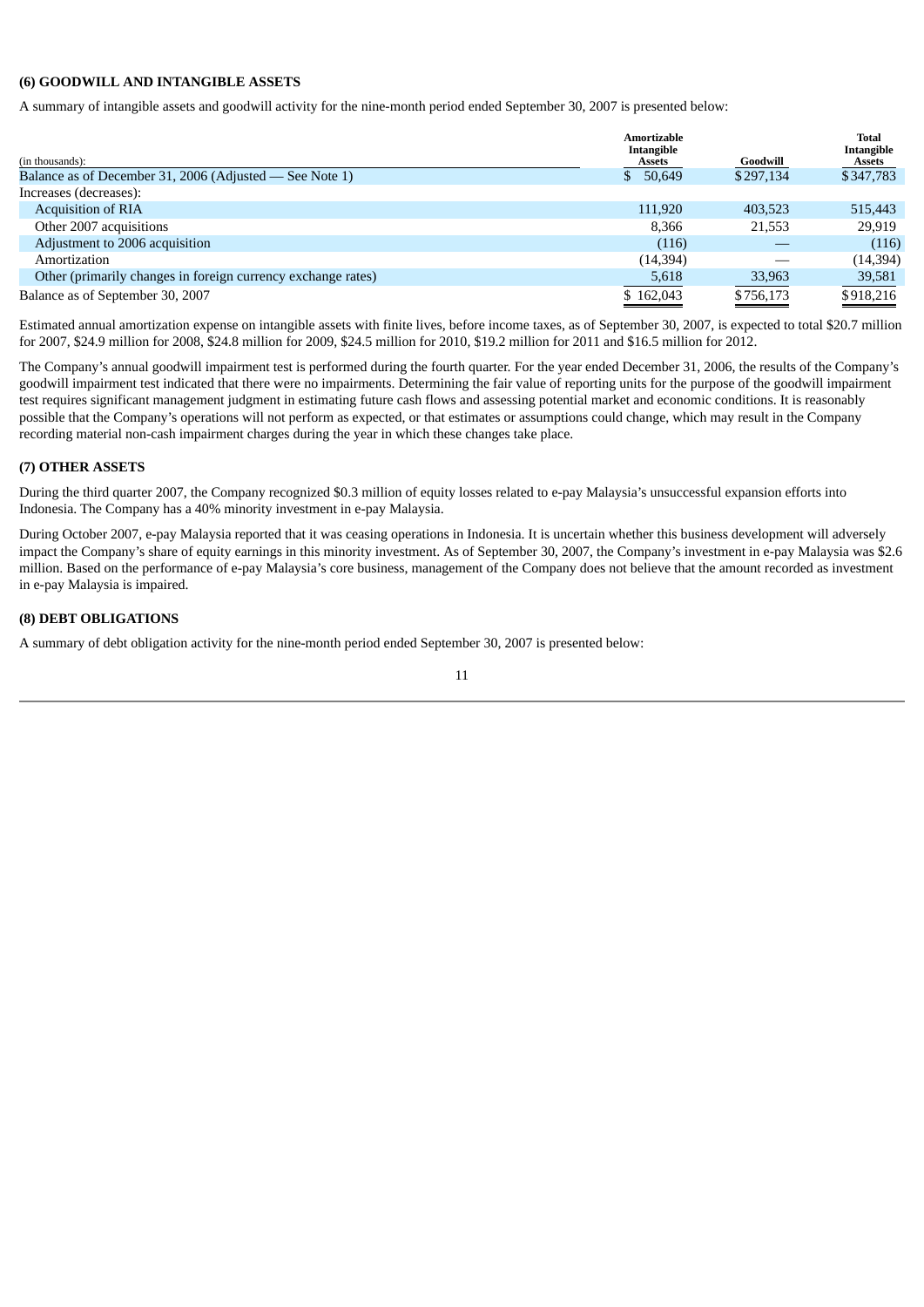| (in thousands)                                 | <b>Revolving</b><br>Credit<br><b>Facilities</b> | <b>Other Debt</b><br><b>Obligations</b> | Capital<br>Leases | 1.625%<br>Convertible<br><b>Debentures</b><br><b>Due 2024</b> | 3.50%<br>Convertible<br><b>Debentures</b><br><b>Due 2025</b> | <b>Term Loan</b> | Total     |
|------------------------------------------------|-------------------------------------------------|-----------------------------------------|-------------------|---------------------------------------------------------------|--------------------------------------------------------------|------------------|-----------|
| Balance at January 1, 2007                     | \$ 34,073                                       | 4,378<br>Ф                              | \$20,001          | \$140,000                                                     | \$175,000                                                    |                  | \$373,452 |
| Increases (decreases):                         |                                                 |                                         |                   |                                                               |                                                              |                  |           |
| Net borrowings (repayments)                    | (10,762)                                        | (1,045)                                 | (5,051)           |                                                               |                                                              | 165,000          | 148,142   |
| Capital lease interest                         |                                                 |                                         | 1,301             |                                                               |                                                              |                  | 1,301     |
| Foreign exchange gain (loss)                   | 222                                             | 265                                     | 1,523             |                                                               |                                                              |                  | 2,010     |
| Balance at September 30, 2007                  | 23,533                                          | 3,598                                   | 17,774            | 140,000                                                       | 175,000                                                      | 165,000          | 524,905   |
| $Less$ — current maturities                    |                                                 | (3,598)                                 | (5,514)           |                                                               |                                                              | (1,900)          | (11, 012) |
| Long-term obligations at<br>September 30, 2007 | \$23,533                                        | \$                                      | \$12,260          | \$140,000                                                     | \$175,000                                                    | \$163,100        | \$513,893 |

In connection with the completion of the acquisition of RIA during April 2007, the Company entered into a \$290 million secured syndicated credit facility consisting of a \$190 million seven-year term loan, which was fully-drawn at closing, and a \$100 million five-year revolving credit facility (the "Credit Facility") that replaced an existing \$50 million revolving credit facility. The \$190 million seven-year term loan bears interest at LIBOR plus 200 basis points or prime plus 100 basis points and contains a 1% per annum principal amortization requirement, payable quarterly, with the remaining balance outstanding due at the end of year seven. The \$100 million five-year revolving line of credit bears interest at LIBOR or prime plus a margin that adjusts each quarter based upon the Company's consolidated total leverage ratio. The weighted average interest rate of the Company's borrowings under the revolving credit facility was 8.2% as of September 30, 2007.

The term loan may be expanded by up to an additional \$150 million and the revolving credit facility may be expanded by up to an additional \$25 million, subject to satisfaction of certain conditions including pro-forma debt covenant compliance. The agreements for the credit facility contain certain mandatory prepayments, customary events of default and financial covenants, including leverage ratios. The leverage ratios step down on various dates through September 2008. Financing costs of \$4.8 million have been deferred and are being amortized over the terms of the respective loans.

During the nine-months ended September 30, 2007, the Company repaid \$25.0 million of the term loan, of which \$1.0 million was scheduled repayments. The remaining \$24.0 million represents prepayment of amounts not yet due and resulted in the Company recognizing a \$0.4 million loss on early retirement of debt.

# **(9) DERIVATIVE INSTRUMENTS AND HEDGING ACTIVITIES**

During the second quarter 2007, the Company entered into interest rate swap agreements for a total notional amount of \$50 million to manage interest rate exposure related to a portion of the term loan, which currently bears interest at LIBOR plus 200 basis points. The interest rate swap agreements are determined to be cash flow hedges and effectively convert \$50 million of the term loan to a fixed interest rate of 7.3% through the May 2009 maturity date of the swap agreements. As of September 30, 2007, the Company has recorded a liability of \$0.6 million in the other long-term liabilities caption on the Company's consolidated balance sheets to recognize the fair value of the swap agreements. The offset is recorded in accumulated other comprehensive income. The fair value of swap agreements is based on market quotes received from the agreement counterparties and represents the net amount the Company would have been required to pay to terminate the positions.

As of September 30, 2007, the Company had foreign currency forward contracts outstanding with a notional value of \$41.0 million, primarily in euros, which were not designated as hedges and had a weighted average maturity of six days.

# **(10) EQUITY PRIVATE PLACEMENT**

During March 2007, the Company entered into a securities purchase agreement with certain accredited investors to issue and sell 6,374,528 shares of Common Stock in a private placement. The offering price for the shares was \$25.00 per share and the gross proceeds of the offering were approximately \$159.4 million. The net proceeds from the sale, after deducting commissions and expenses, were approximately \$154.3 million.

# **(11) SEGMENT INFORMATION**

Euronet's reportable operating segments have been determined in accordance with SFAS No. 131, "Disclosures About Segments of an Enterprise and Related Information." Effective January 1, 2007, the Company began reporting and managing the operations of the EFT Processing Segment and the former Software Solutions Segment on a combined basis. Additionally, as a result of the acquisition of RIA in April 2007, the Company began reporting the Money Transfer Segment. The Company's former money transfer business was

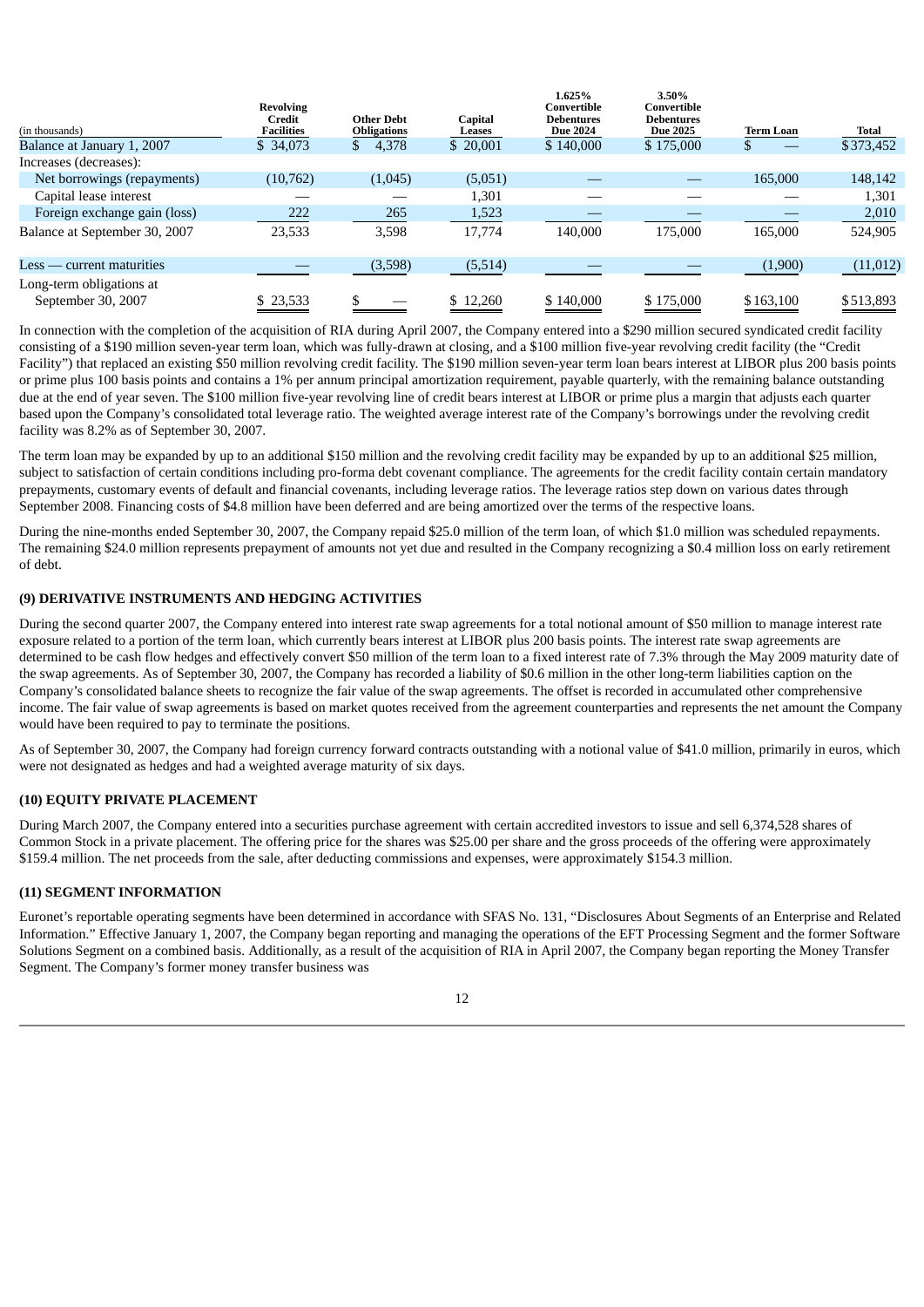previously reported within the Prepaid Processing Segment. Previously reported amounts have been adjusted to reflect these changes, which did not impact the Company's consolidated financial statements. As a result of these changes, the Company currently operates in the following three reportable operating segments.

- 1) Through the EFT Processing Segment, the Company processes transactions for a network of ATMs and POS terminals across Europe, Asia and Africa. The Company provides comprehensive electronic payment solutions consisting of ATM network participation, outsourced ATM and POS management solutions, credit and debit card outsourcing and electronic recharge services for prepaid mobile airtime. Through this segment, the Company also offers a suite of integrated electronic financial transaction ("EFT") software solutions for electronic payment, merchant acquiring, card issuing and transaction delivery systems.
- 2) Through the Prepaid Processing Segment, the Company provides distribution of prepaid mobile airtime and other prepaid products and collection services in the U.S., Europe, Africa and Asia Pacific.
- 3) Through the Money Transfer Segment, the Company provides global money transfer and bill payment services through a sending network of agents and Company-owned stores primarily in North America, the Caribbean, Europe and Asia Pacific, disbursing money transfers through a worldwide payer network.

In addition, in its administrative division, "Corporate Services, Eliminations and Other," the Company accounts for non-operating activity, certain intersegment eliminations and the costs of providing corporate and other administrative services to the three segments. These services are not directly identifiable with the Company's reportable operating segments.

The following tables present the segment results of the Company's operations for the three- and nine-month periods ended September 30, 2007 and 2006:

|                                     |                          | For the Three Months Ended September 30, 2007 |                                               |                                                            |                     |  |
|-------------------------------------|--------------------------|-----------------------------------------------|-----------------------------------------------|------------------------------------------------------------|---------------------|--|
| (in thousands)                      | <b>EFT</b><br>Processing | Prepaid<br>Processing                         | Money<br><b>Transfer</b>                      | Corporate<br>Services,<br><b>Eliminations</b><br>and Other | <b>Consolidated</b> |  |
| <b>Total revenues</b>               | \$48,113                 | \$144,631                                     | \$53,573                                      | \$                                                         | 246,317             |  |
| Operating expenses:                 |                          |                                               |                                               |                                                            |                     |  |
| Direct operating costs              | 18,644                   | 118,038                                       | 28,397                                        |                                                            | 165,079             |  |
| Salaries and benefits               | 10,616                   | 7,081                                         | 10,784                                        | 3,956                                                      | 32,437              |  |
| Selling, general and administrative | 3,981                    | 4,879                                         | 6,777                                         | 1,252                                                      | 16,889              |  |
| Depreciation and amortization       | 4,641                    | 4,230                                         | 4,205                                         | 402                                                        | 13,478              |  |
| Total operating expenses            | 37,882                   | 134,228                                       | 50,163                                        | 5,610                                                      | 227,883             |  |
| Operating income (loss)             | \$10,231                 | \$10,403                                      | \$<br>3,410                                   | (5,610)                                                    | 18,434<br>\$        |  |
|                                     |                          |                                               | For the Three Months Ended September 30, 2006 |                                                            |                     |  |
| (in thousands)                      | <b>EFT</b><br>Processing | Prepaid<br>Processing                         | Money<br><b>Transfer</b>                      | Corporate<br>Services,<br><b>Eliminations</b><br>and Other | <b>Consolidated</b> |  |
| <b>Total revenues</b>               | \$40,539                 | \$120,240                                     | \$<br>874                                     | \$                                                         | \$161,653           |  |
| Operating expenses:                 |                          |                                               |                                               |                                                            |                     |  |
| Direct operating costs              | 14.674                   | 97,294                                        | 520                                           |                                                            | 112,488             |  |
| Salaries and benefits               | 8,964                    | 5,488                                         | 631                                           | 3,593                                                      | 18,676              |  |
| Selling, general and administrative | 3,970                    | 4,338                                         | 455                                           | 1,208                                                      | 9,971               |  |
| Depreciation and amortization       | 3,791                    | 3,559                                         | 106                                           | 56                                                         | 7,512               |  |
| Total operating expenses            | 31,399                   | 110,679                                       | 1,712                                         | 4,857                                                      | 148,647             |  |
| Operating income (loss)             | 9,140<br>S<br>13         | 9,561<br>\$                                   | (838)<br>\$                                   | (4,857)                                                    | 13,006<br>\$        |  |
|                                     |                          |                                               |                                               |                                                            |                     |  |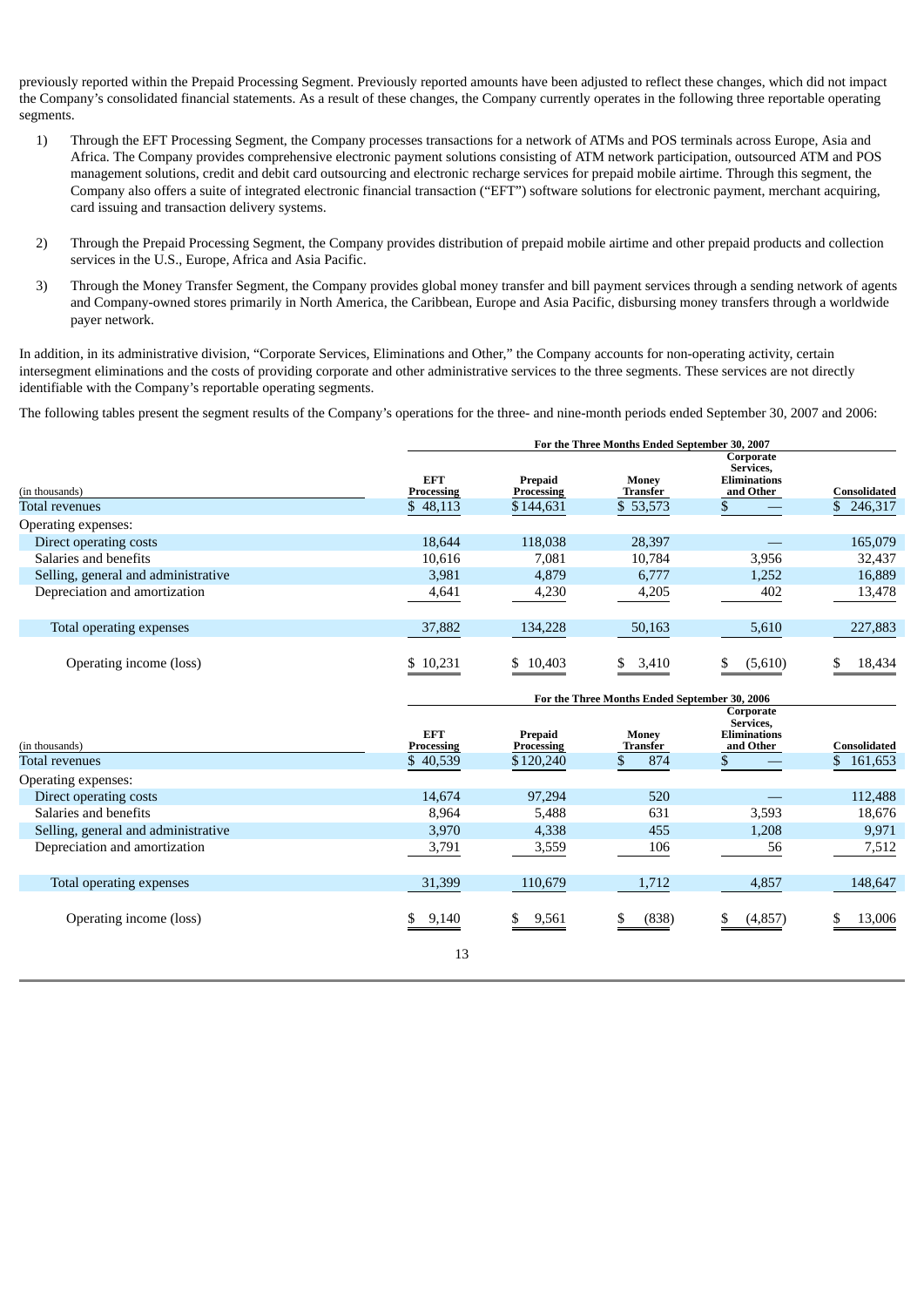|                                       |                                 | For the Nine Months Ended September 30, 2007 |                   |                                                     |              |  |
|---------------------------------------|---------------------------------|----------------------------------------------|-------------------|-----------------------------------------------------|--------------|--|
| (in thousands)                        | <b>EFT</b><br><b>Processing</b> | Prepaid<br>Processing                        | Money<br>Transfer | Corporate<br>Services,<br>Eliminations<br>and Other | Consolidated |  |
| <b>Total revenues</b>                 | \$135,844                       | \$414,442                                    | \$103,581         |                                                     | 653,867      |  |
| Operating expenses:                   |                                 |                                              |                   |                                                     |              |  |
| Direct operating costs                | 53,335                          | 337,516                                      | 55,303            |                                                     | 446,154      |  |
| Salaries and benefits                 | 30,427                          | 20,486                                       | 21,207            | 10,035                                              | 82,155       |  |
| Selling, general and administrative   | 12,933                          | 14,845                                       | 14,047            | 3,279                                               | 45,104       |  |
| Depreciation and amortization         | 12,733                          | 11,976                                       | 9,101             | 523                                                 | 34,333       |  |
| Total operating expenses              | 109,428                         | 384,823                                      | 99,658            | 13,837                                              | 607,746      |  |
| Operating income (loss)               | \$ 26,416                       | \$ 29,619                                    | 3,923<br>\$       | \$(13,837)                                          | 46,121       |  |
| Total assets as of September 30, 2007 | \$182,735                       | \$712,695                                    | \$682,197         | \$227,276                                           | \$1,804,903  |  |

|                                      |                                 |                              | For the Nine Months Ended September 30, 2006 |                                                            |              |
|--------------------------------------|---------------------------------|------------------------------|----------------------------------------------|------------------------------------------------------------|--------------|
| (in thousands)                       | <b>EFT</b><br><b>Processing</b> | Prepaid<br><b>Processing</b> | Money<br>Transfer                            | Corporate<br>Services,<br><b>Eliminations</b><br>and Other | Consolidated |
| <b>Total revenues</b>                | \$116,166                       | \$343,957                    | $\mathbb{S}^-$<br>2,303                      |                                                            | 462,426      |
| Operating expenses:                  |                                 |                              |                                              |                                                            |              |
| Direct operating costs               | 41,531                          | 276,708                      | 1,363                                        |                                                            | 319,602      |
| Salaries and benefits                | 26,643                          | 17,038                       | 1,570                                        | 10,913                                                     | 56,164       |
| Selling, general and administrative  | 11,513                          | 12,048                       | 1,128                                        | 2,995                                                      | 27,684       |
| Depreciation and amortization        | 10,649                          | 10,523                       | 259                                          | 144                                                        | 21,575       |
| Total operating expenses             | 90,336                          | 316,317                      | 4,320                                        | 14,052                                                     | 425,025      |
| Operating income (loss)              | \$25,830                        | \$27,640                     | \$(2,017)                                    | \$(14,052)                                                 | 37,401       |
| Total assets as of December 31, 2006 | \$172,191                       | \$694,437                    | \$18,387                                     | \$244,625                                                  | \$1,129,640  |

# **(12) COMMITMENTS, LITIGATION AND CONTINGENCIES**

# *Future minimum lease payments*

Future minimum lease payments under noncancelable operating leases (with remaining lease terms in excess of one year) as of September 30, 2007 are:

| (in thousands)               |                           |
|------------------------------|---------------------------|
| Year ending December 31,     |                           |
| 2007 (three months)          | 4,666                     |
| 2008                         | 15,689                    |
| 2009                         | 15,210                    |
| 2010                         | 12,754                    |
| 2011                         | 7,420                     |
| thereafter                   |                           |
| Total minimum lease payments | $\frac{3,325}{\$ 59,064}$ |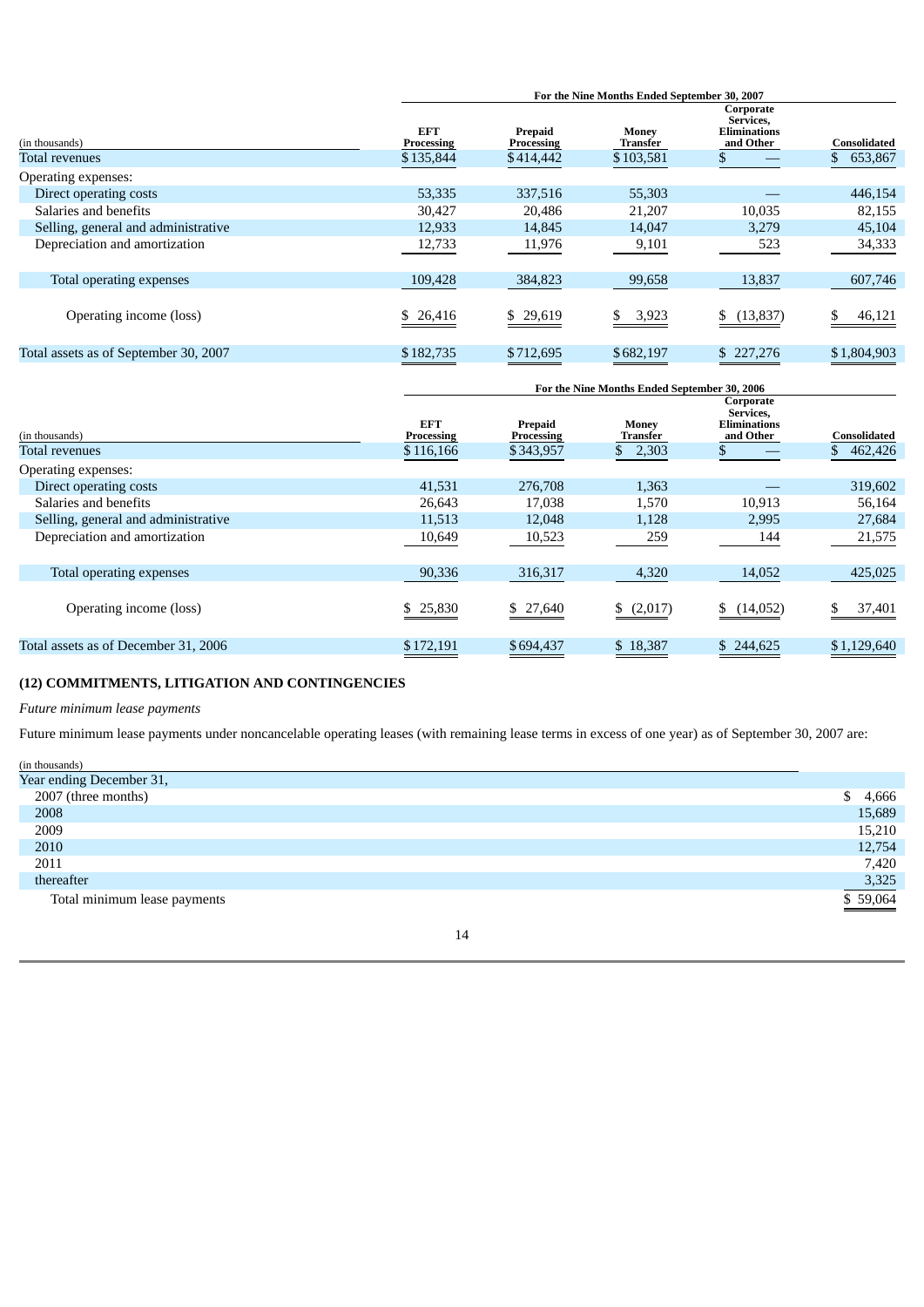# *Litigation*

During 2005, a former cash supply contractor in Central Europe (the "Contractor") claimed that the Company owed it approximately \$2.0 million for the provision of cash during the fourth quarter 1999 and first quarter 2000 that had not been returned. This claim was made after the Company terminated its business with the Contractor and established a cash supply agreement with another supplier. In the first quarter 2006, the Contractor initiated legal action in Budapest, Hungary regarding the claim. In April 2007, an arbitration tribunal awarded the Contractor \$1.0 million, plus \$0.2 million in interest, under the claim, which was recorded as selling, general and administrative expenses of the Company's EFT Processing Segment during the first quarter 2007 and paid in the second quarter 2007.

## *Contingencies*

In connection with the agreement to acquire La Nacional, in January 2007, the Company deposited \$26 million in an escrow account created for the proposed acquisition, which can only be released by mutual agreement of the Company and La Nacional or through legal remedies available under the agreement. On February 6, 2007, two employees of La Nacional working in different La Nacional stores were arrested for allegedly violating federal money laundering laws and certain state statutes. On April 5, 2007, the Company gave notice to the stockholder of La Nacional of the termination of the stock purchase agreement and requested the release of the escrowed funds under the terms of the stock purchase agreement. La Nacional is contesting the Company's request for release of the escrowed funds. While pursuing all legal remedies available, the Company is also engaged in negotiations to determine whether the dispute can be resolved through revised terms for the acquisition.

In addition, from time to time, the Company is a party to litigation arising in the ordinary course of its business. Currently, there are no legal proceedings that management believes, either individually or in the aggregate, would have a material adverse effect upon the consolidated results of operations or financial condition of the Company. The Company expenses legal costs in connection with loss contingencies when incurred.

During 2006, the Internal Revenue Service ("IRS") announced that Internal Revenue Code Section 4251 (relating to communications excise tax) will no longer apply to, among other services, prepaid mobile airtime services such as those offered by the Company's Prepaid Processing Segment's U.S. operations. Additionally, companies that paid this excise tax during the period beginning on March 1, 2003 and ending on July 31, 2006, are entitled to a credit or refund of amounts paid in conjunction with the filing of 2006 federal income tax returns. The Company has claimed a refund for amounts paid during this period and has been informed by the IRS that the refund is currently being examined. Therefore, no benefit for any potential recovery has been recorded in the Consolidated Financial Statements, and no such amounts will be recorded until such time as the refund is considered "realizable" as stipulated under SFAS No. 5, "Accounting for Contingencies."

# **(13) GUARANTEES**

As of September 30, 2007, the Company had \$36.7 million of bank guarantees issued on its behalf, of which \$1.7 million are collateralized by cash deposits held by the respective issuing banks and \$35.5 million are supported by stand-by letters of credit issued against the Company's revolving credit facility.

Euronet regularly grants guarantees of the obligations of its wholly-owned subsidiaries. As of September 30, 2007, the Company had granted guarantees in the following amounts:

- **•** Cash in various ATM networks \$24.6 million over the terms of the cash supply agreements.
- Performance guarantees \$26.7 million over the terms of the agreements with the customers.

From time to time, Euronet enters into agreements with unaffiliated parties that contain indemnification provisions, the terms of which may vary depending on the negotiated terms of each respective agreement. The amount of such potential obligations is generally not stated in the agreements. Our liability under such indemnification provisions may be subject to time and materiality limitations, monetary caps and other conditions and defenses. Such indemnification obligations include the following:

- **•** In connection with contracts with financial institutions that supply cash to ATMs in the EFT Processing Segment, the Company is responsible for the loss of network cash that, generally, is not recorded on the Company's consolidated balance sheet, because the cash remains the property of the financial institutions while in the ATMs. As of September 30, 2007, the balance of ATM network cash for which the Company was responsible was approximately \$300 million. The Company maintains insurance policies to mitigate this exposure;
- **•** In connection with the license of proprietary systems to customers, Euronet provides certain warranties and infringement indemnities to the licensee, which generally warrant that such systems do not infringe on intellectual property owned by third parties and that the systems will perform in accordance with their specifications;
- **•** Euronet has entered into purchase and service agreements with our vendors and consulting agreements with providers of consulting services, pursuant to which the Company has agreed to indemnify certain of such vendors and consultants, respectively, against third-party claims arising from the Company's use of the vendor's product or the services of the vendor or consultant;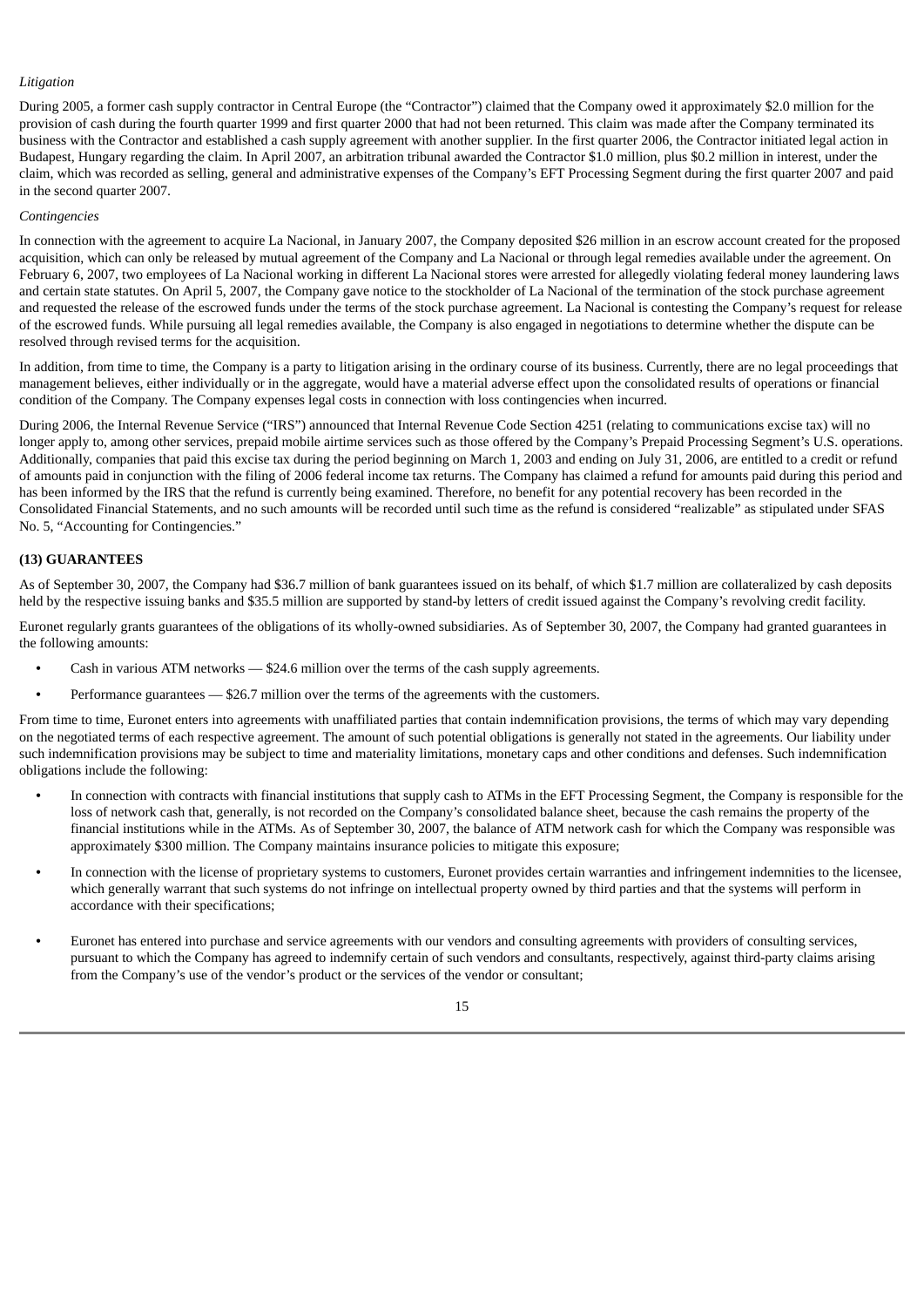- **•** In connection with acquisitions and dispositions of subsidiaries, operating units and business assets, the Company has entered into agreements containing indemnification provisions, which can be generally described as follows: (i) in connection with acquisitions made by Euronet, the Company has agreed to indemnify the seller against third party claims made against the seller relating to the subject subsidiary, operating unit or asset and arising after the closing of the transaction, and (ii) in connection with dispositions made by Euronet, Euronet has agreed to indemnify the buyer against damages incurred by the buyer due to the buyer's reliance on representations and warranties relating to the subject subsidiary, operating unit or business assets in the disposition agreement if such representations or warranties were untrue when made;
- **•** Euronet has entered into agreements with certain third parties, including banks that provide fiduciary and other services to Euronet or to the Company's benefit plans. Under such agreements, the Company has agreed to indemnify such service providers for third party claims relating to the carrying out of their respective duties under such agreements; and
- **•** The Company has issued surety bonds in compliance with money transfer licensing requirements of certain states.

The Company is also required to meet minimum capitalization and cash requirements of various regulatory authorities in the jurisdictions in which the Company has money transfer operations. To date, the Company is not aware of any significant claims made by the indemnified parties or third parties to guarantee agreements with the Company and, accordingly, no liabilities were recorded as of September 30, 2007 or December 31, 2006.

# **(14) INCOME TAXES**

The Company's effective tax rate, after consideration of minority interest, was 29.4% and 25.8% for the three-month periods ended September 30, 2007 and 2006, respectively, and was 31.5% and 25.9% for the nine-month periods ended September 30, 2007 and 2006, respectively. This increase in the 2007 effective tax rate relates to several factors. During the nine-months ended September 30, 2007, the Company recognized \$3.7 million of non-cash deferred income tax expense related to the deduction of goodwill amortization expense for U.S. income tax purposes, a substantial portion of which relates to the Company's acquisition of RIA. Additionally, during the second quarter 2007, the Company reversed \$2.7 million in valuation allowances recorded against deferred tax assets related to U.S. Federal and state net operating losses; the Company concluded that it is more likely than not that the net deferred tax asset of \$2.7 million will be realized because the Company would employ tax-planning strategies to utilize its net operating losses prior to expiration in the event they were to expire.

Since the Company is in a net operating loss position for its U.S. operations, valuation allowances have been recorded in instances where the Company determines that it is more likely than not that a tax benefit will not be realized. Accordingly, tax benefit or expense associated with foreign currency gains or losses incurred by the Company's U.S. entities have historically been offset through an adjustment to the valuation allowance. During the quarter ended September 30, 2007, the Company's U.S. operations recognized significant realized and unrealized foreign currency gains. The impact of these gains, as well as the above-mentioned reversal of \$2.7 million of valuation allowances for tax-planning strategies, reduced the Company's remaining valuation allowances related to its U.S. operations to \$0.1 million. Consequently, should the Company's U.S. operations generate pre-tax book income, including income from the recognition of additional foreign currency gains, the Company would be required to recognize tax expense on such income. For income tax purposes, however, the Company has approximately \$114 million in net operating losses as of September 30, 2007 that will offset future taxable income and result in little or no cash taxes paid in the U.S. until the net operating losses have been fully utilized.

Other factors contributing to the increase in the effective tax rate include profits generated by RIA in jurisdictions having tax rates that are higher than the Company's historical effective tax rate, and the recognition of significant deferred tax benefits from net operating losses in India and Poland during 2006.

As of January 1, 2007, the Company adopted the provisions of FIN 48 and has analyzed its filing positions in all federal, state and foreign jurisdictions. As a result of this analysis, the Company recognized less than \$0.1 million in additional unrecognized tax benefits. The amount of unrecognized tax benefits as of January 1, 2007 included approximately \$5.9 million of uncertain tax benefits and other items. Approximately \$2.8 million of the unrecognized tax benefits would impact the Company's provision for income taxes and effective tax rate, if recognized. Total estimated accrued interest and penalties related to the underpayment of income taxes was \$0.5 million as of January 1, 2007 and September 30, 2007. The following tax years remain open in the Company's major jurisdictions as of January 1, 2007:

| Poland         | 1999 through 2006 |
|----------------|-------------------|
|                | 2000 through      |
| U.S. (Federal) | 2006              |
|                | 2002 through      |
| Spain          | 2006              |
|                | 2003 through      |
| Australia      | 2006              |
|                | 2004 through      |
| U.K.           | 2006              |
|                | 2004 through      |
| Germany        | 2006              |

Germany

As of September 30, 2007, the Company's open tax years in Spain are 2003 through 2006. The application of FIN 48 requires significant judgment in assessing the outcome of future tax examinations and their potential impact on the Company's estimated effective tax rate and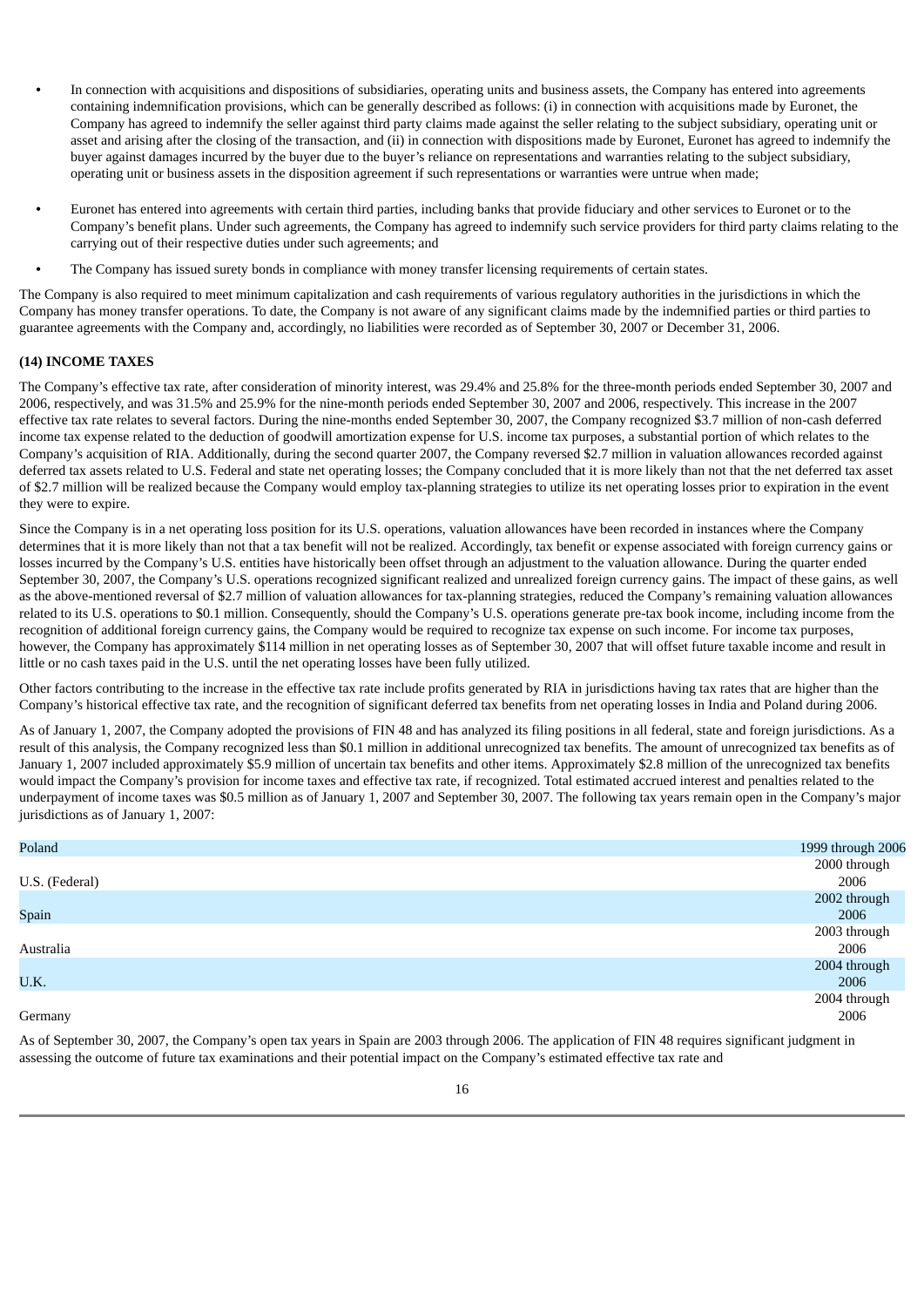the value of deferred tax assets, such as those related to the Company's net operating loss carryforwards. It is reasonably possible that amounts reserved for potential exposure could significantly change as a result of the conclusion of tax examinations and, accordingly, materially affect our operating results. During the nine-months ended September 30, 2007, the Company's unrecognized tax benefits increased by \$0.7 million and the amount that would impact the Company's provision for income taxes, if recognized, increased by \$0.5 million.

# **(15) GAIN FROM DISCONTINUED OPERATIONS**

In July 2002, the Company sold substantially all of the non-current assets and related capital lease obligations of its ATM processing business in France to Atos S.A. During the first quarter 2007, the Company received a binding French Supreme Court decision relating to a lawsuit in France that resulted in a cash recovery and gain to the Company of \$0.3 million, net of legal costs. There were no assets or liabilities held for sale at September 30, 2007 or December 31, 2006.

## **(16) RELATED PARTY TRANSACTIONS**

The Company leases an airplane from a company owned by Mr. Michael J. Brown, Euronet's Chief Executive Officer and Chairman of the Board of Directors, and Mr. Daniel R. Henry, a member of Euronet's Board of Directors. The airplane is leased for business use on a per flight hour basis with no minimum usage requirement. During the nine-months ended September 30, 2007, Euronet incurred less than \$0.1 million in expenses for the use of this airplane. Euronet did not incur any expense for the use of this plane during the nine-months ended September 30, 2006.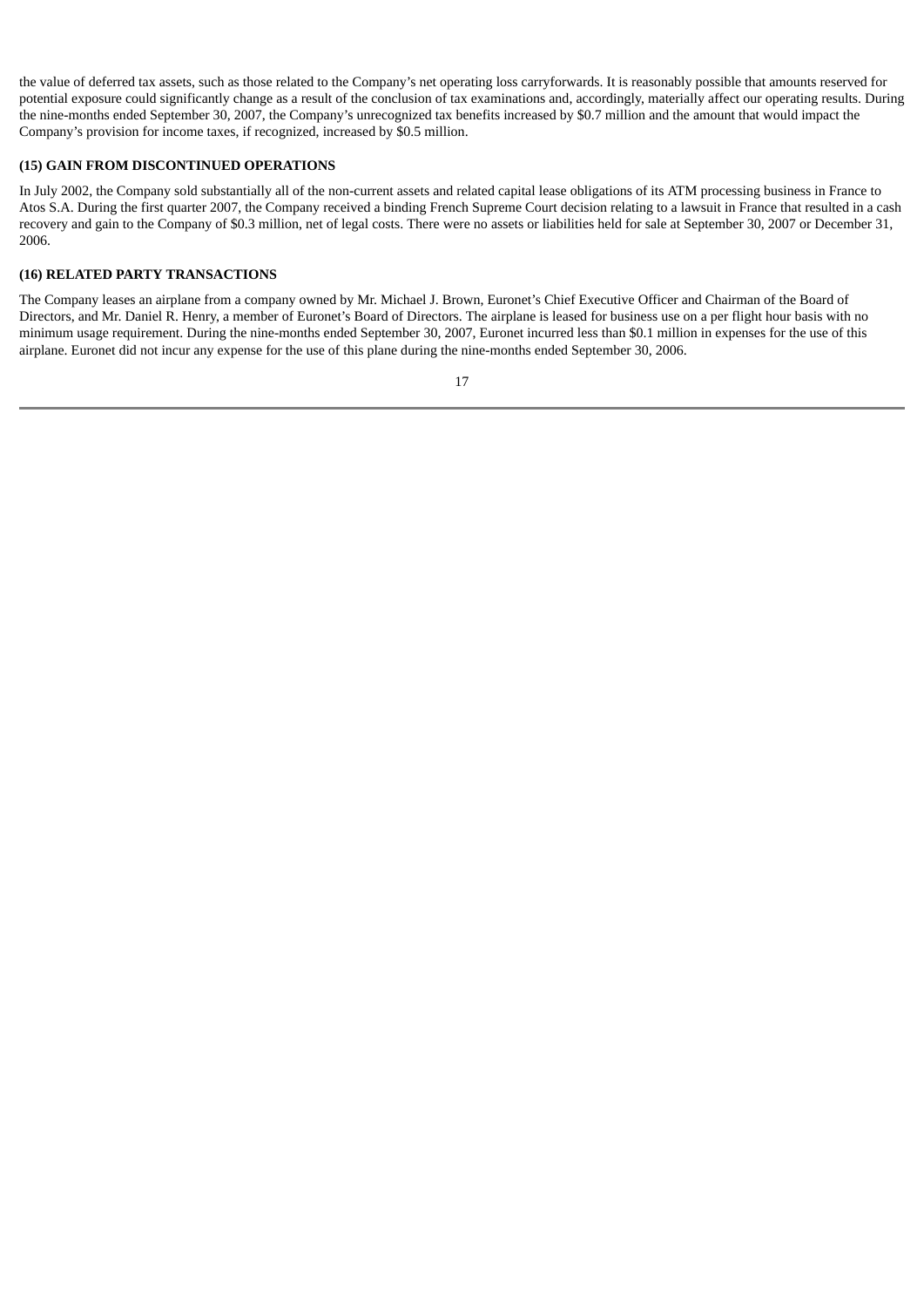## <span id="page-18-0"></span>**ITEM 2. MANAGEMENT'S DISCUSSION AND ANALYSIS OF FINANCIAL CONDITION AND RESULTS OF OPERATIONS**

#### **OVERVIEW**

# **COMPANY OVERVIEW, GEOGRAPHIC LOCATIONS AND PRINCIPAL PRODUCTS AND SERVICES**

Euronet Worldwide, Inc. (together with our subsidiaries, "we," "us," "Euronet" or the "Company") is a leading electronic transaction processor, offering automated teller machine ("ATM") and Point of Sale ("POS") outsourcing services, integrated electronic financial transaction ("EFT") software, network gateways and electronic prepaid top-up services to financial institutions, mobile operators and retailers and electronic consumer money transfer and bill payment services. The EFT Processing Segment provides end to end solutions relating to operations of ATMs and POS networks, and debit and credit card processing in Europe, the Middle East, and Asia. We are one of the largest providers of prepaid mobile airtime processing. Based on revenues and volumes, the current year acquisition of RIA Envia, Inc. ("RIA") also makes us the third-largest global money transfer company.

Effective January 1, 2007, we began reporting and managing the operations of the EFT Processing Segment and the former Software Solutions Segment on a combined basis. Additionally, as a result of the acquisition of RIA in April 2007, we commenced reporting of the Money Transfer Segment. Previously reported amounts have been adjusted to reflect these changes, which did not impact our consolidated financial statements. As a result of these changes, we operate in the following three principal business segments.

- **•** An EFT Processing Segment, which processes transactions for a network of 10,516 ATMs and more than 48,000 POS terminals across Europe, Asia and Africa. We provide comprehensive electronic payment solutions consisting of ATM network participation, outsourced ATM and POS management solutions, credit and debit card outsourcing and electronic recharge services for prepaid mobile airtime. Through this segment, we also offer a suite of integrated EFT software solutions for electronic payment, merchant acquiring, card issuing and transaction delivery systems.
- **•** A Prepaid Processing Segment, which provides distribution of prepaid mobile airtime and other prepaid products and collection services for various prepaid products, cards and services. Including terminals operated by unconsolidated subsidiaries, we operate a network of approximately 370,000 POS terminals providing electronic processing of prepaid mobile airtime top-up services in the U.S., Europe, Africa and Asia Pacific.
- **•** A Money Transfer Segment, which provides global money transfer and bill payment services through a sending network of agents and Companyowned stores primarily in North America, the Caribbean, Europe and Asia-Pacific, disbursing money transfers through a worldwide payer network.

We have six processing centers in Europe, two in Asia and two in the U.S., and we have 24 principal offices in Europe, five in the Asia-Pacific region, four in the U.S. and one each in the Middle East and Latin America. Our executive offices are located in Leawood, Kansas, USA.

# **SOURCES OF REVENUES AND CASH FLOW**

Euronet earns revenues and income based on ATM management fees, transaction fees and commissions, professional services, software licensing fees and software maintenance agreements. Each business segment's sources of revenue are described below.

*EFT Processing Segment* – Revenue in the EFT Processing Segment, which represented approximately 21% of total consolidated revenue for the nine-months ended September 30, 2007, is derived from fees charged for transactions effected by cardholders on our proprietary network of ATMs, as well as fixed management fees and transaction fees we charge to banks for operating ATMs and processing credit cards under outsourcing agreements. Through our proprietary network, we generally charge fees for four types of ATM transactions: i) cash withdrawals, ii) balance inquiries, iii) transactions not completed because the relevant card issuer does not give authorization, and iv) prepaid telecommunication recharges. Revenue in this segment is also derived from licensing, professional services and maintenance fees for software and sales of related hardware, primarily to financial institutions around the world.

*Prepaid Processing Segment* – Revenue in the Prepaid Processing Segment, which represented approximately 63% of total consolidated revenue for the ninemonths ended September 30, 2007, is primarily derived from commissions and processing fees received from mobile and other telecommunication operators, or from distributors of prepaid wireless products for the distribution and/or processing of prepaid mobile airtime. Agreements with mobile operators are important to the success of our business. These agreements permit us to distribute prepaid mobile airtime to the mobile operators' customers. Other products offered by this segment include prepaid long distance calling card plans, prepaid Internet plans, prepaid debit cards, prepaid gift cards and prepaid mobile content such as ring tones and games.

*Money Transfer Segment* – Revenue in the Money Transfer Segment, which represents approximately 16% of total consolidated revenue for the nine-months ended September 30, 2007, is primarily derived through the charging of a transaction fee, as well as the difference between purchasing foreign currency at wholesale exchange rates and selling the foreign currency to consumers at retail exchange rates. We have an origination network in place comprised of agents and Company-owned stores primarily in North America, the Caribbean,

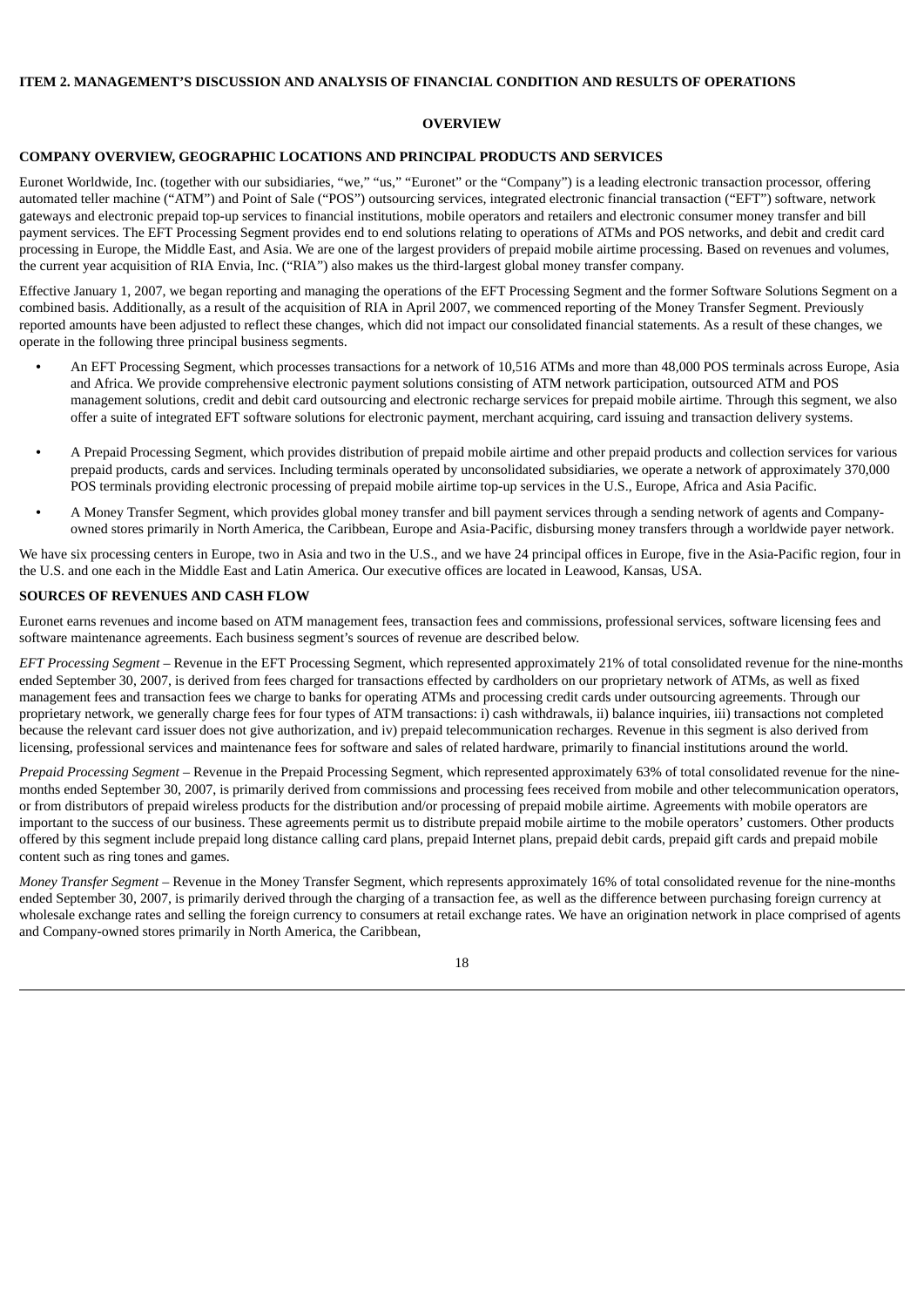Europe and Asia-Pacific and a worldwide network of distribution agents, consisting primarily of financial institutions in the transfer destination countries. Origination and distribution agents each earn fees for cash collection and distribution services. These fees are recognized as direct operating costs at the time of sale.

# **OPPORTUNITIES AND CHALLENGES**

*EFT Processing Segment* - The continued expansion and development of our EFT Processing Segment business will depend on various factors including, but not necessarily limited to, the following:

- **•** the impact of competition by banks and other ATM operators and service providers in our current target markets;
- **•** the demand for our ATM outsourcing services in our current target markets;
- **•** the ability to develop products or services to drive increases in transactions;
- **•** the expansion of our various business lines in markets where we operate and in new markets;
- **•** the entrance into additional card acceptance and ATM management agreements with banks;
- **•** the ability to obtain required licenses in markets we intend to enter or expand services;
- **•** the availability of financing for expansion;
- **•** the ability to efficiently install ATMs contracted under newly awarded outsourcing agreements;
- **•** the successful entry into the cross-border merchant processing and acquiring business;
- **•** the successful entry into the card issuing and outsourcing business; and
- **•** the continued development and implementation of our software products and their ability to interact with other leading products.

Software products are an integral part of our product lines, and our investment in research, development, delivery and customer support reflects our ongoing commitment to an expanded customer base. We have been able to enter into agreements under which we use our software in lieu of cash as our initial capital contributions to new transaction processing joint ventures. Such contributions sometimes permit us to enter new markets without significant capital investment.

We have entered the cross-border merchant processing and acquiring business through the execution of an agreement with a large petrol retailer in Central Europe. Since the beginning of 2007, we have devoted significant resources to the development of the necessary processing systems and capabilities to enter this business, which involves the purchase and design of hardware and software. Merchant acquiring involves processing credit and debit card transactions that are made on POS terminals, including authorization, settlement, and processing of settlement files. It may involve the assumption of credit risk, as the principal amount of transactions may be settled to merchants before settlements are received from card associations.

*Prepaid Processing Segment* – The continued expansion and development of the Prepaid Processing Segment business will depend on various factors, including, but not necessarily limited to, the following:

- **•** the ability to negotiate new agreements in additional markets with mobile phone operators, agent financial institutions and retailers;
- **•** the ability to use existing expertise and relationships with mobile operators and retailers to our advantage;
- **•** the continuation of the trend towards conversion from scratch card solutions to electronic processing solutions for prepaid mobile airtime among mobile phone users and the continued use of third party providers such as ourselves to supply this service;
- **•** the development of mobile phone networks in these markets and the increase in the number of mobile phone users;
- **•** the overall pace of growth in the prepaid mobile phone market;
- **•** our market share of the retail distribution capacity;
- **•** the level of commission that is paid to the various intermediaries in the prepaid mobile airtime distribution chain;
- **•** our ability to add new and differentiated prepaid products in addition to those offered by mobile operators;
- **•** the ability to take advantage of cross-selling opportunities with our Money Transfer Segment, including providing money transfer services through our prepaid locations;
- **•** the availability of financing for further expansion; and
- **•** our ability to successfully integrate newly acquired operations with our existing operations.

During the first quarter 2007, we completed the acquisitions of the stock of Omega Logic, Ltd. ("Omega Logic") and Brodos SRL in Romania ("Brodos Romania"). Omega Logic is a prepaid top-up company based, and primarily operating, in the U.K. that enhanced our Prepaid Processing Segment business in the U.K. Brodos Romania is a leading electronic prepaid mobile airtime processor in Romania.

*Money Transfer Segment –* We completed the acquisition of RIA in April 2007, which expanded our money transfer and bill payment services business and makes Euronet the third-largest global money transfer company based upon revenues and volumes. RIA processes approximately \$4.5 billion in money transfers annually, originates transactions through a network of approximately 11,000 sending agents, including Company-owned stores, located throughout 13 countries in North America, the Caribbean, Europe and Asia-Pacific.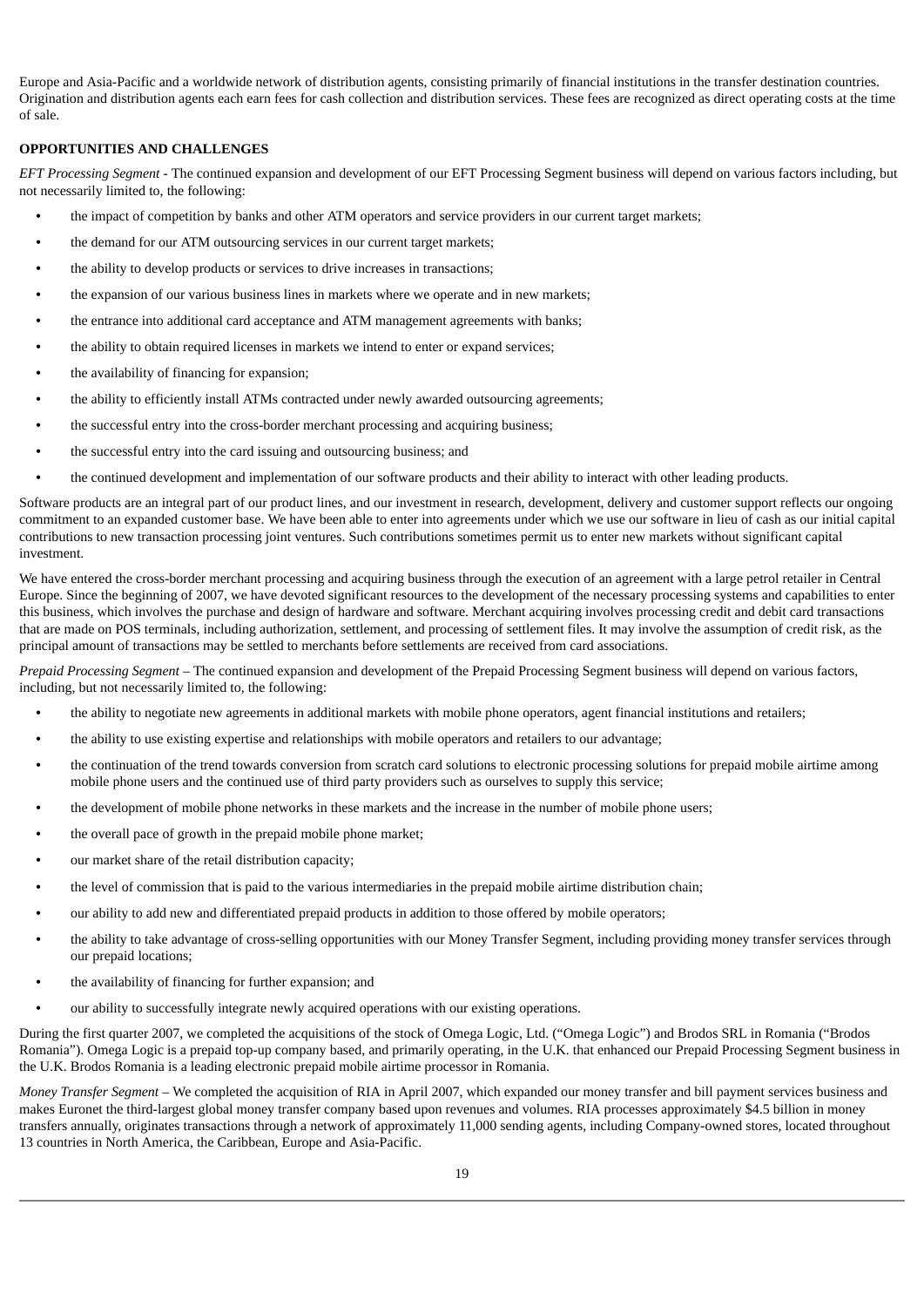RIA disburses money transfers through a payer network of over 56,000 locations in over 100 countries. The Money Transfer Segment provides us with additional expansion opportunities.

The expansion and development of our money transfer business will depend on various factors, including, but not necessarily limited to, the following:

- **•** the continued growth in worker migration and employment opportunities;
- **•** the mitigation of economic and political factors that have had an adverse impact on money transfer volumes, such as the immigration developments occurring in the U.S. during 2006 and 2007;
- **•** the continuation of the trend of increased use of electronic money transfer and bill payment services among immigrant workers and the unbanked population in our markets;
- **•** the ability to develop products or services at competitive prices to drive increases in transactions;
- **•** the expansion of our services in markets where we operate and in new markets;
- **•** the ability to strengthen our brands;
- **•** our ability to fund working capital requirements;
- our ability to maintain compliance with the regulatory requirements of the jurisdictions in which we operate or plan to operate;
- **•** the ability to take advantage of cross-selling opportunities with our Prepaid Processing Segment, including providing prepaid services through RIA's stores and agents worldwide;
- **•** the ability to leverage our banking and merchant/retailer relationships to expand money transfer corridors to Europe and Asia, including high growth corridors to Central and Eastern European countries; and
- **•** our ability to successfully integrate RIA with our existing operations.

Like other participants in the money transfer industry, as a result of immigration developments, downturns in certain labor markets and/or other economic factors, growth rates in money transfers from the U.S. to Mexico have slowed. This slowing of growth began during the middle of 2006 and continues to impact money transfer revenues for transactions from the U.S. to Mexico. Despite recent improvement in this trend, we believe that it is too early to conclude on the impact, if any, to our results of operations.

*Corporate Services, Eliminations and Other* - In addition to operating in our principal business segments described above, our "Corporate Services, Elimination and Other" division includes non-operating activity, certain inter-segment eliminations and the cost of providing corporate and other administrative services to the business segments, including share-based compensation expense related to most stock option and restricted stock grants. These services are not directly identifiable with our business segments. The impact of share-based compensation is recorded as an expense of the Corporate Services division.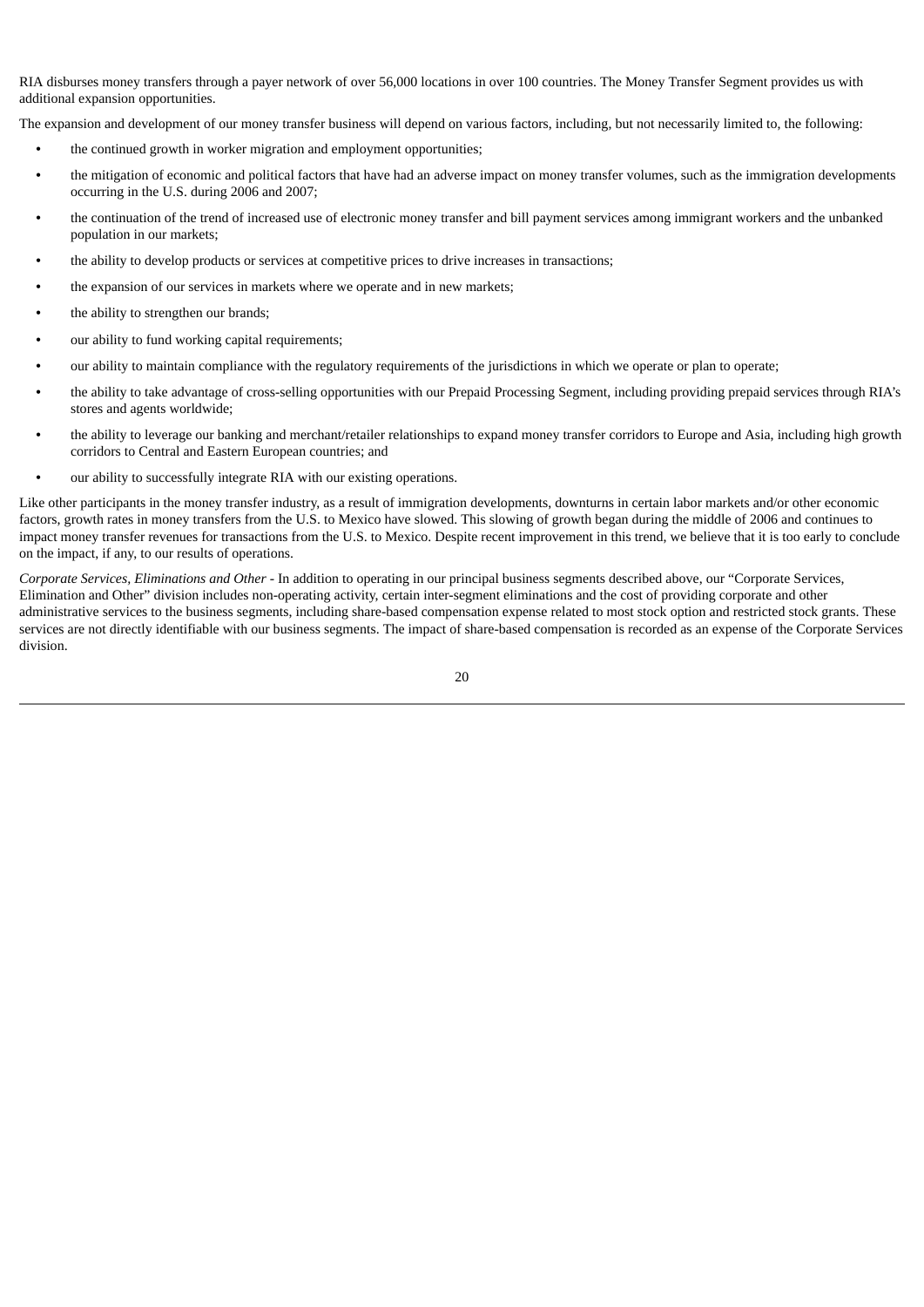# **SEGMENT SUMMARY RESULTS OF OPERATIONS**

Revenue and operating income by segment for the three- and nine-month periods ended September 30, 2007 and 2006 are summarized in the tables below:

|                           |                                                                                               | <b>Revenues for the Three</b><br><b>Months Ended</b><br>September 30, |                                                                                                                     | Year-over-Year Change      |                                                                                              | <b>Revenues for the Nine Months</b><br><b>Ended September 30,</b> |                                                                                                                     | <b>Year-over-Year Change</b> |  |
|---------------------------|-----------------------------------------------------------------------------------------------|-----------------------------------------------------------------------|---------------------------------------------------------------------------------------------------------------------|----------------------------|----------------------------------------------------------------------------------------------|-------------------------------------------------------------------|---------------------------------------------------------------------------------------------------------------------|------------------------------|--|
| (in thousands)            | 2007                                                                                          | 2006                                                                  | <b>Increase</b><br><b>Amount</b>                                                                                    | <b>Increase</b><br>Percent | 2007                                                                                         | 2006                                                              | <b>Increase</b><br>Amount                                                                                           | <b>Increase</b><br>Percent   |  |
| <b>EFT Processing</b>     | \$<br>48,113                                                                                  | \$40,539                                                              | 7,574<br>\$.                                                                                                        | 19%                        | \$135,844                                                                                    | \$116,166                                                         | \$19,678                                                                                                            | 17%                          |  |
| <b>Prepaid Processing</b> | 144,631                                                                                       | 120,240                                                               | 24,391                                                                                                              | 20%                        | 414,442                                                                                      | 343,957                                                           | 70,485                                                                                                              | 20%                          |  |
| <b>Money Transfer</b>     | 53,573                                                                                        | 874                                                                   | 52,699                                                                                                              | 6030%                      | 103,581                                                                                      | 2,303                                                             | 101,278                                                                                                             | 4398%                        |  |
| Total                     | \$246,317                                                                                     | \$161,653                                                             | \$84,664                                                                                                            | 52%                        | \$653,867                                                                                    | \$462,426                                                         | \$191,441                                                                                                           | 41%                          |  |
| (in thousands)            | <b>Operating Income for the</b><br><b>Three Months Ended</b><br>September 30,<br>2007<br>2006 |                                                                       | <b>Year-over-Year Change</b><br><b>Increase</b><br><b>Increase</b><br>(Decrease)<br>(Decrease)<br>Percent<br>Amount |                            | <b>Operating Income for the</b><br><b>Nine Months Ended</b><br>September 30,<br>2007<br>2006 |                                                                   | Year-over-Year Change<br><b>Increase</b><br><b>Increase</b><br>(Decrease)<br>(Decrease)<br>Percent<br><b>Amount</b> |                              |  |
| <b>EFT</b> Processing     | \$10,231                                                                                      | \$<br>9,140                                                           | \$<br>1,091                                                                                                         | 12%                        | \$26,416                                                                                     | \$25,830                                                          | 586<br>\$                                                                                                           | 2%                           |  |
| <b>Prepaid Processing</b> | 10,403                                                                                        | 9,561                                                                 | 842                                                                                                                 | 9%                         | 29,619                                                                                       | 27,640                                                            | 1,979                                                                                                               | 7%                           |  |
| <b>Money Transfer</b>     | 3,410                                                                                         | (838)                                                                 | 4,248                                                                                                               | n/m                        | 3,923                                                                                        | (2,017)                                                           | 5,940                                                                                                               | n/m                          |  |
| Total                     | 24,044                                                                                        | 17,863                                                                | 6,181                                                                                                               | 35%                        | 59,958                                                                                       | 51,453                                                            | 8,505                                                                                                               | 17%                          |  |
| Corporate services        | (5,610)                                                                                       | (4, 857)                                                              | (753)                                                                                                               | 16%                        | (13, 837)                                                                                    | (14,052)                                                          | 215                                                                                                                 | (2%)                         |  |
| Total                     | \$18,434                                                                                      | \$13,006                                                              | 5,428                                                                                                               | 42%                        | \$46,121                                                                                     | \$ 37,401                                                         | 8,720                                                                                                               | 23%                          |  |

n/m — not meaningful

Amounts shown above for the three- and nine-month periods ended September 30, 2006 have been adjusted for the impact of the correction for an immaterial error related to foreign currency translation adjustments for goodwill and acquired intangible assets. See Note 1 — General to the unaudited consolidated financial statements for further discussion.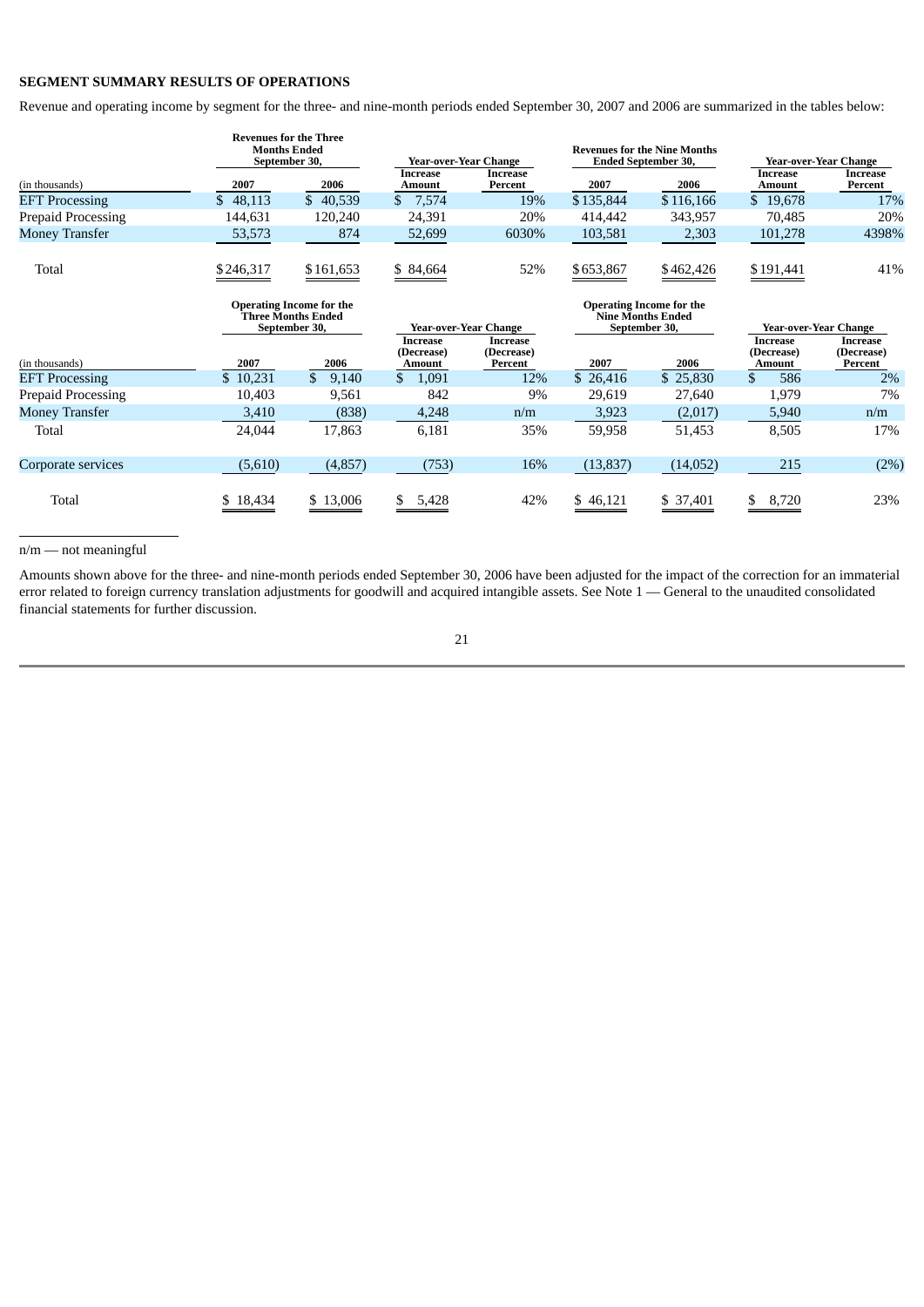# **COMPARISON OF OPERATING RESULTS FOR THE THREE- AND NINE-MONTH PERIODS ENDED SEPTEMBER 30, 2007 AND 2006**

# **EFT PROCESSING SEGMENT**

The following table presents the results of operations for the three- and nine-month periods ended September 30, 2007 and 2006 for our EFT Processing Segment:

|                                        |               | <b>Results for the Three</b>              |                                                           |                            | <b>Results for the Nine</b><br><b>Months Ended September 30,</b> |           | <b>Year-over-Year Change</b>            |                                   |
|----------------------------------------|---------------|-------------------------------------------|-----------------------------------------------------------|----------------------------|------------------------------------------------------------------|-----------|-----------------------------------------|-----------------------------------|
| (dollar amounts in thousands)          | 2007          | <b>Months Ended September 30,</b><br>2006 | <b>Year-over-Year Change</b><br><b>Increase</b><br>Amount | <b>Increase</b><br>Percent | 2007                                                             | 2006      | <b>Increase</b><br>(Decrease)<br>Amount | Increase<br>(Decrease)<br>Percent |
| Total revenues                         | 48,113<br>\$. | \$40,539                                  | $\mathbb{S}$<br>7,574                                     | 19%                        | \$135,844                                                        | \$116,166 | \$19,678                                | 17%                               |
| Operating expenses:                    |               |                                           |                                                           |                            |                                                                  |           |                                         |                                   |
| Direct operating costs                 | 18,644        | 14,674                                    | 3,970                                                     | 27%                        | 53,335                                                           | 41,531    | 11,804                                  | 28%                               |
| Salaries and benefits                  | 10,616        | 8,964                                     | 1,652                                                     | 18%                        | 30,427                                                           | 26,643    | 3,784                                   | 14%                               |
| Selling, general and<br>administrative | 3,981         | 3,970                                     | 11                                                        | $0\%$                      | 12,933                                                           | 11,513    | 1,420                                   | 12%                               |
| Depreciation and<br>amortization       | 4,641         | 3,791                                     | 850                                                       | 22%                        | 12,733                                                           | 10,649    | 2,084                                   | 20%                               |
| Total operating expenses               | 37,882        | 31,399                                    | 6,483                                                     | 21%                        | 109,428                                                          | 90,336    | 19,092                                  | 21%                               |
| Operating income                       | \$10,231      | 9,140<br>\$                               | 1,091<br>\$                                               | 12%                        | \$26,416                                                         | \$25,830  | 586<br>\$.                              | 2%                                |
| Transactions processed (in             |               |                                           |                                                           |                            |                                                                  |           |                                         |                                   |
| millions)                              | 156.4         | 119.1                                     | 37.3                                                      | 31%                        | 434.0                                                            | 335.9     | 98.1                                    | 29%                               |
| ATMs as of September 30                | 10,516        | 8,491                                     | 2,025                                                     | 24%                        | 10,516                                                           | 8,491     | 2,025                                   | 24%                               |
| Average ATMs                           | 10,296        | 8,351                                     | 1,945                                                     | 23%                        | 9,664                                                            | 7,837     | 1,827                                   | 23%                               |

As discussed previously, effective January 1, 2007, we began reporting and managing the operations of the EFT Processing Segment and the former Software Solutions Segment on a combined basis. Previously reported amounts have been adjusted to reflect these changes.

#### *Revenues*

Our revenues for the nine-months ended September 30, 2007 increased when compared to the nine-months ended September 30, 2006 primarily due to increases in the number of ATMs operated and, for owned ATMs, the number of transactions processed as well as the impact of foreign currency translations to the U.S. dollar. These increases were attributable to most of our operations, but primarily our operations in Poland, India and Greece and our software operations.

Partially offsetting these increases was a reduction in revenues associated with the extension of certain customer contracts for several years beyond their original terms. In exchange for these extensions, we paid or received up-front payments, and agreed on gradually declining fee structures. As prescribed by U.S. GAAP, revenue under these contracts is recognized based on proportional performance of services over the term of the contract, which generally results in "straight-line" (i.e., consistent value per period) revenue recognition of the contracts' total cash flows, including any up-front payment. This straight-line revenue recognition results in revenue that is less than contractual invoices and cash receipts in the early periods of the agreement and revenue that is greater than the contractual invoices and cash receipts in the later years of the agreement. As a result of the revenue recognition under these contracts, amounts invoiced under the contracts exceeded the amount of revenue that we recognized by about \$1.8 million for the nine-months ended September 30, 2007. We may decide to enter into similar arrangements with other EFT Processing Segment customers.

Average monthly revenues per ATM was \$1,558 for the third quarter 2007 and \$1,562 for the nine-months ended September 30, 2007 compared to \$1,618 for the third quarter 2006 and \$1,647 for the nine-months ended September 30, 2006. Revenues per transaction was \$0.31 for both the third quarter 2007 and nine-months ended September 30, 2007 compared to \$0.34 for the third quarter 2006 and \$0.35 for the nine-months ended September 30, 2006. The decrease in revenues per ATM and revenues per transaction was due to the addition of ATMs where related revenue has not yet developed to mature levels, the impact of the contract extensions discussed above and the addition of ATMs in India where revenues per ATM have been historically lower than Central and Eastern Europe generally due to lower labor costs.

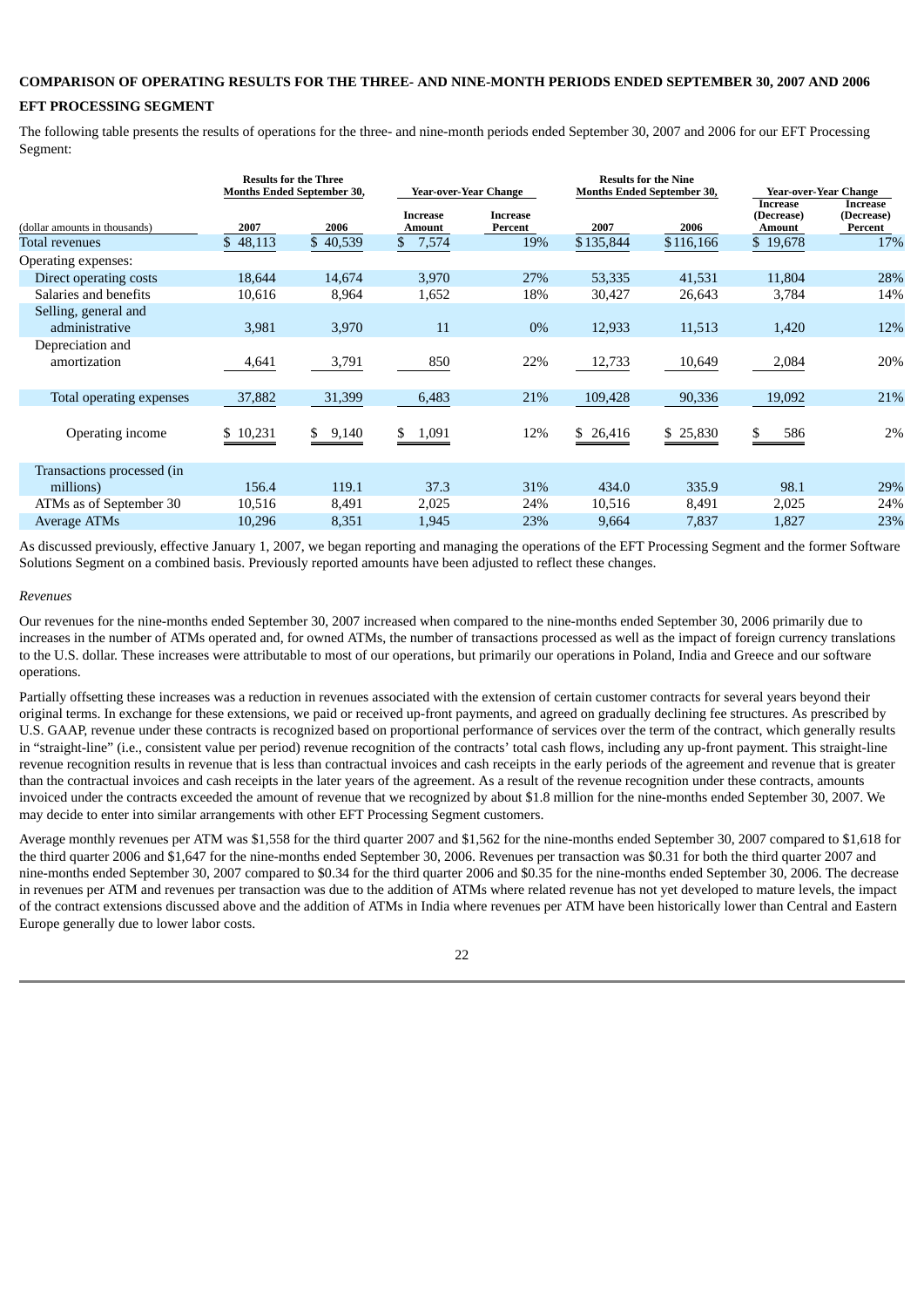#### *Direct operating costs*

Direct operating costs consist primarily of site rental fees, cash delivery costs, cash supply costs, maintenance, insurance, telecommunications and the cost of data center operations-related personnel, as well as the cost of facilities for our processing centers and other processing center related expenses. The increase in direct operating cost for the nine-months ended September 30, 2007 compared to the nine-months ended September 30, 2006 is attributed to the increase in the number of ATMs under operation, the number of transactions processed and foreign currency translations to the U.S. dollar.

#### *Gross margin*

Gross margin, which is calculated as revenues less direct operating costs, increased to \$29.5 million for the third quarter 2007 and \$82.5 million for the ninemonths ended September 30, 2007 from \$25.9 million for the third quarter 2006 and \$74.6 million for the nine-months ended September 30, 2006. Gross margin as a percentage of revenues was 61% for the nine-months ended September 30, 2007 compared to 64% for the nine-months ended September 30, 2006. The decrease in gross margin as a percentage of revenues is due to the impact of accounting for certain contract renewals and other fluctuations in revenues discussed above, as well as the increased contributions of our subsidiary in India, which has historically earned a lower gross margin than our other operations.

#### *Salaries and benefits*

The increase in salaries and benefits for the nine-months ended September 30, 2007 compared to the nine-months ended September 30, 2006 was due to staffing costs to expand in emerging markets, such as India, China and new European markets, and additional products, such as POS, card processing and cross-border merchant processing and acquiring. Salaries and benefits also increased as a result of general merit increases awarded to employees and certain additional staffing requirements due to the larger number of ATMs under operation and transactions processed. As a percentage of revenue, however, these costs remained relatively flat at 22% of revenues for the nine-months ended September 30, 2007 compared to 23% for the nine-months ended September 30, 2006.

#### *Selling, general and administrative*

The increase in selling, general and administrative expenses for the nine-months ended September 30, 2007, compared to the nine-months ended September 30, 2006, is primarily due to the \$1.2 million loss recorded in the first quarter 2007 under an arbitral award granted by a tribunal in Budapest, Hungary arising from a claim by a former cash supply contractor in Central Europe. The cash supply contractor claimed it provided us with cash during the fourth quarter 1999 and first quarter 2000 that was not returned. Excluding this loss, as a percentage of revenues, these costs decreased slightly to 9% of revenues for the nine-months ended September 30, 2007 from 10% of revenues for the nine-months ended September 30, 2006.

#### *Depreciation and amortization*

The increase in depreciation and amortization expense for the nine-months ended September 30, 2007 compared to the nine-months ended September 30, 2006 is due primarily to additional equipment and software for the expansion of our Hungarian processing center incurred during 2006, additional ATMs in Poland and India and additional software amortization recorded by our Essentis software product. As a percentage of revenue, these expenses remained flat at 9% of revenues for both the nine-months ended September 30, 2007 and 2006.

## *Operating income*

Operating income increased slightly for the nine-months ended September 30, 2007 compared to the nine-months ended September 30, 2006. This increase includes the arbitration loss described under selling, general and administrative expenses above. Excluding the arbitration loss: the increase in operating income for the segment is generally the result of increased revenues and gross margin described above, combined with leveraging certain management cost structures; and operating income as a percentage of revenues was 20% for the nine-months ended September 30, 2007 compared to 22% for the nine-months ended September 30, 2006 and \$0.06 per transaction for the nine-months ended September 30, 2007 compared to \$0.08 per transaction for the nine-months ended September 30, 2006. Also excluding the arbitration loss, average monthly operating income per ATM was \$318 for the nine-months ended September 30, 2007 compared to \$366 for the nine-months ended September 30, 2006. The decreases in operating income as a percentage of revenue, operating income per transaction and average monthly operating income per ATM were generally the result of the decreases in gross margin, revenues per ATM and revenues per transaction described above.

For the nine-months ended September 30, 2007 and 2006, operating income includes \$0.9 million and \$1.0 million, respectively, in losses associated with expanding operations for the Company's 75% owned joint venture in China. As of September 30, 2007, we have deployed and are providing all of the day-today outsourcing services for over 100 ATMs. Under current agreements, we expect that the total number of ATMs in China deployed and for which we will be providing day-to-day outsourcing services will increase to over 800 during the next 12 to 18 months.

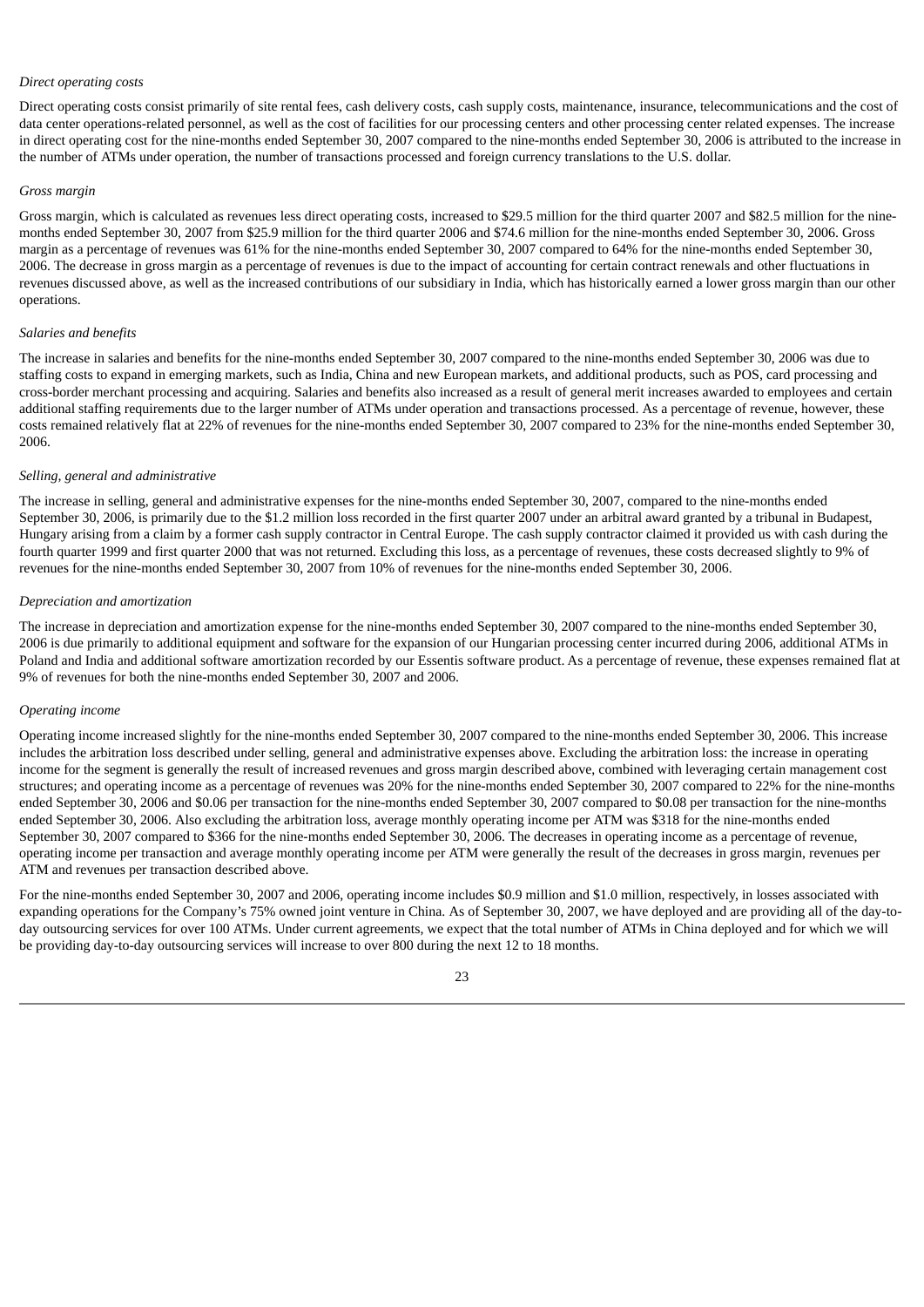## *Software sales backlog*

As of September 30, 2007, we had a software contract backlog of approximately \$7.0 million compared to approximately \$10.3 million as of September 30, 2006. Such backlog represents software sales based on signed contracts under which we continue to have performance milestones before the sale will be completed. We recognize revenue on a percentage of completion method, based on certain milestone conditions, for our software solutions. As a result, we have not recognized all the revenues associated with these sales contracts. We cannot give assurances that the milestones under the contracts will be completed or that we will be able to recognize the related revenue within the next year.

## **PREPAID PROCESSING SEGMENT**

The following table presents the results of operations for the three- and nine-month periods ended September 30, 2007 and 2006 for our Prepaid Processing Segment:

|                                         | <b>Results for the Three</b><br><b>Months Ended September</b><br>30, |               |                           | Year-over-Year Change      |               | <b>Results for the Nine</b><br><b>Months Ended September</b><br>30, | Year-over-Year Change     |                            |
|-----------------------------------------|----------------------------------------------------------------------|---------------|---------------------------|----------------------------|---------------|---------------------------------------------------------------------|---------------------------|----------------------------|
| (dollar amounts in thousands)           | 2007                                                                 | 2006          | <b>Increase</b><br>Amount | <b>Increase</b><br>Percent | 2007          | 2006                                                                | <b>Increase</b><br>Amount | <b>Increase</b><br>Percent |
| Total revenues                          | 144,631<br>S.                                                        | \$<br>120,240 | 24,391                    | 20%                        | \$<br>414,442 | \$<br>343,957                                                       | 70,485<br>\$.             | 20%                        |
| Operating expenses:                     |                                                                      |               |                           |                            |               |                                                                     |                           |                            |
| Direct operating costs                  | 118,038                                                              | 97,294        | 20,744                    | 21%                        | 337,516       | 276,708                                                             | 60,808                    | 22%                        |
| Salaries and benefits                   | 7,081                                                                | 5,488         | 1,593                     | 29%                        | 20,486        | 17,038                                                              | 3,448                     | 20%                        |
| Selling, general and<br>administrative  | 4,879                                                                | 4,338         | 541                       | 12%                        | 14,845        | 12,048                                                              | 2,797                     | 23%                        |
| Depreciation and amortization           | 4,230                                                                | 3,559         | 671                       | 19%                        | 11,976        | 10,523                                                              | 1,453                     | 14%                        |
| Total operating expenses                | 134,228                                                              | 110,679       | 23,549                    | 21%                        | 384,823       | 316,317                                                             | 68,506                    | 22%                        |
| Operating income                        | 10,403                                                               | 9,561<br>\$.  | 842<br>\$.                | 9%                         | \$.<br>29,619 | 27,640                                                              | 1,979                     | 7%                         |
| Transactions processed (in<br>millions) | 162.4                                                                | 121.7         | 40.7                      | 33%                        | 462.1         | 325.8                                                               | 136.3                     | 42%                        |

Effective in the second quarter 2007, as a result of the acquisition of RIA, the Company established the Money Transfer Segment. The Company's previous money transfer business was relatively insignificant and was reported and managed as part of the Company's Prepaid Processing Segment. We have adjusted previously reported amounts to reflect the reclassification of the money transfer business from the Prepaid Processing Segment to Money Transfer Segment for all periods presented.

#### *Revenues*

The increase in revenues for the nine-months ended September 30, 2007 compared to the nine-months ended September 30, 2006 was generally attributable to: (i) the increase in total transactions processed across all of our Prepaid Processing Segment operations, (ii) the first quarter 2007 acquisitions of Omega Logic and Brodos Romania, and (iii) foreign currency translations to the U.S. dollar. The acquisitions of Omega Logic and Brodos Romania contributed revenues of \$13.6 million for the third quarter 2007 and \$32.3 million for the nine-months ended September 30, 2007. Revenue growth was partially offset by reduced revenues in Spain resulting from the second quarter 2006 expiration of a preferential commission arrangement with a Spanish mobile operator. Additionally, in certain more mature markets, such as the U.K., Australia, New Zealand and Spain, our revenue growth has slowed substantially and, in some cases, revenues have decreased because conversion from scratch cards to electronic top-up is substantially complete and certain mobile operators and retailers are driving competitive reductions in pricing and margins. We expect most of our future revenue growth to be derived from: (i) developing markets or markets in which there is organic growth in the prepaid sector overall, (ii) from continued conversion from scratch cards to electronic top-up in less mature markets, (iii) from additional products sold over the base of prepaid processing terminals, and (iv) possibly, from acquisitions.

Revenues per transaction decreased to \$0.89 for the third quarter 2007 and \$0.90 for the nine-months ended September 30, 2007 from \$0.99 for the third quarter 2006 and \$1.06 for the nine-months ended September 30, 2006 due primarily to the growth in revenues and transactions recorded by our ATX subsidiary, which is 51% Euronet-owned. In accordance with U.S. GAAP, ATX is consolidated and the amounts in our financial statements and in the table above reflect 100% of ATX. Results attributable to the 49% minority owner are reflected in the minority interest line of our consolidated statements of income and comprehensive income. ATX provides only transaction processing services without direct costs and other operating costs generally associated with installing and managing terminals; therefore, the revenue we recognize from these transactions is a fraction of that recognized on average transactions but with very low cost. Transaction volumes at ATX have increased by approximately 140% for the nine-months ended September 30, 2007 compared to the same period in 2006. The expiration of preferential commission arrangements in Spain discussed above also contributed to the decrease in revenues per transaction. Partially offsetting the decreases described above was the growth in both volumes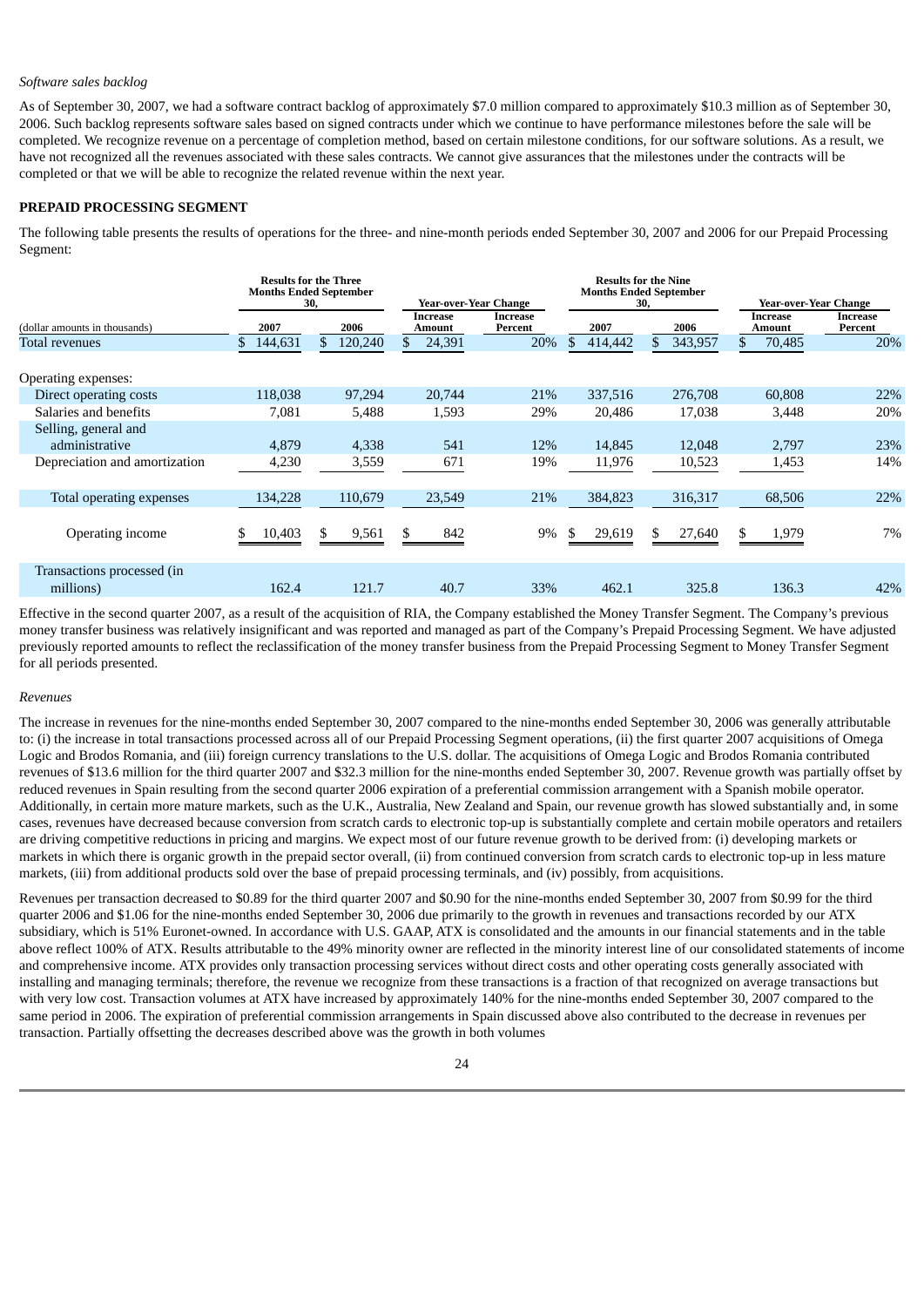and revenues in Australia and the U.S., which generally have higher revenues per transaction, but also pay higher commission rates to retailers, than our other Prepaid Processing subsidiaries.

#### *Direct operating costs*

Direct operating costs in the Prepaid Processing Segment include the commissions we pay to retail merchants for the distribution and sale of prepaid mobile airtime and other prepaid products, as well as expenses required to operate POS terminals. Because of their nature, these expenditures generally fluctuate directly with revenues and processed transactions. The increase in direct operating costs is generally attributable to the increase in total transactions processed and foreign currency translations to the U.S. dollar compared to the prior year.

#### *Gross margin*

Gross margin, which represents revenues less direct costs, was \$26.6 million for the third quarter 2007 and \$76.9 million for the nine-months ended September 30, 2007 compared to \$22.9 million for the third quarter 2006 and \$67.2 million for the nine-months ended September 30, 2006. Gross margin as a percentage of revenues was relatively flat at 19% for the nine-months ended September 30, 2007 compared to 20% for the nine-months ended September 30, 2006. Gross margin per transaction was \$0.16 for the third quarter 2007 and \$0.17 for the nine-months ended September 30, 2007 compared to \$0.19 for the third quarter 2006 and \$0.21 for the nine-months ended September 30, 2006. Most of the reduction in gross margin per transaction is due to the growth of revenues and transactions at our ATX subsidiary, the expiration of preferential commission arrangements in Spain discussed above and the general maturity of the prepaid mobile airtime business in many of our markets.

#### *Salaries and benefits*

The increase in salaries and benefits for the nine-months ended September 30, 2007 compared to the nine-months ended September 30, 2006 is primarily the result of the acquisitions of Brodos Romania and Omega Logic, as well as additional overhead to support development in other new and growing markets. As a percentage of revenue, salaries and benefits have decreased slightly to 4.9% for the nine-months ended September 30, 2007, from 5.0% for the same period in 2006.

#### *Selling, general and administrative*

The increase in selling, general and administrative expenses for the nine-months ended September 30, 2007 compared to the nine-months ended September 30, 2006 is the result of the acquisitions of Brodos Romania and Omega Logic, as well as additional overhead to support development in other new and growing markets. As a percentage of revenues these selling, general and administrative expenses increased slightly to 3.6% for the nine-months ended September 30, 2007 from 3.5% for the nine-months ended September 30, 2006.

#### *Depreciation and amortization*

Depreciation and amortization expense primarily represents amortization of acquired intangibles and the depreciation of POS terminals we install in retail stores. The increase in depreciation and amortization for the nine-months ended September 30, 2007 compared to the nine-months ended September 30, 2006 was primarily due to the acquisitions of Brodos Romania and Omega Logic. As a percentage of revenues, depreciation and amortization decreased slightly to 2.9% for the nine-months ended September 30, 2007 from 3.1% for the nine-months ended September 30, 2006.

#### *Operating income*

The improvement in operating income for the nine-months ended September 30, 2007 compared to the nine-months ended September 30, 2006 was due to the significant growth in revenues and transactions processed and the benefit of foreign currency translations to the U.S. dollar, partially offset by the impact of the events in Spain discussed above and the costs of development in new and growing markets.

Operating income as a percentage of revenues was 7.2% for the third quarter 2007 and 7.1% for the nine-months ended September 30, 2007 compared to 8.0% for both the third quarter 2006 and the nine-months ended September 30, 2006. The decreases are primarily due the events in Spain and operating expenses incurred to support development in new and growing markets. Operating income per transaction was \$0.06 for both the third quarter 2007 and ninemonths ended September 30, 2007 compared to \$0.08 for both the third quarter 2006 and nine-months ended September 30, 2006. The decrease in operating income per transaction is due to the events in Spain and the growth in revenues and transactions at our ATX subsidiary, partially offset by the benefit of foreign currency translations to the U.S. dollar.

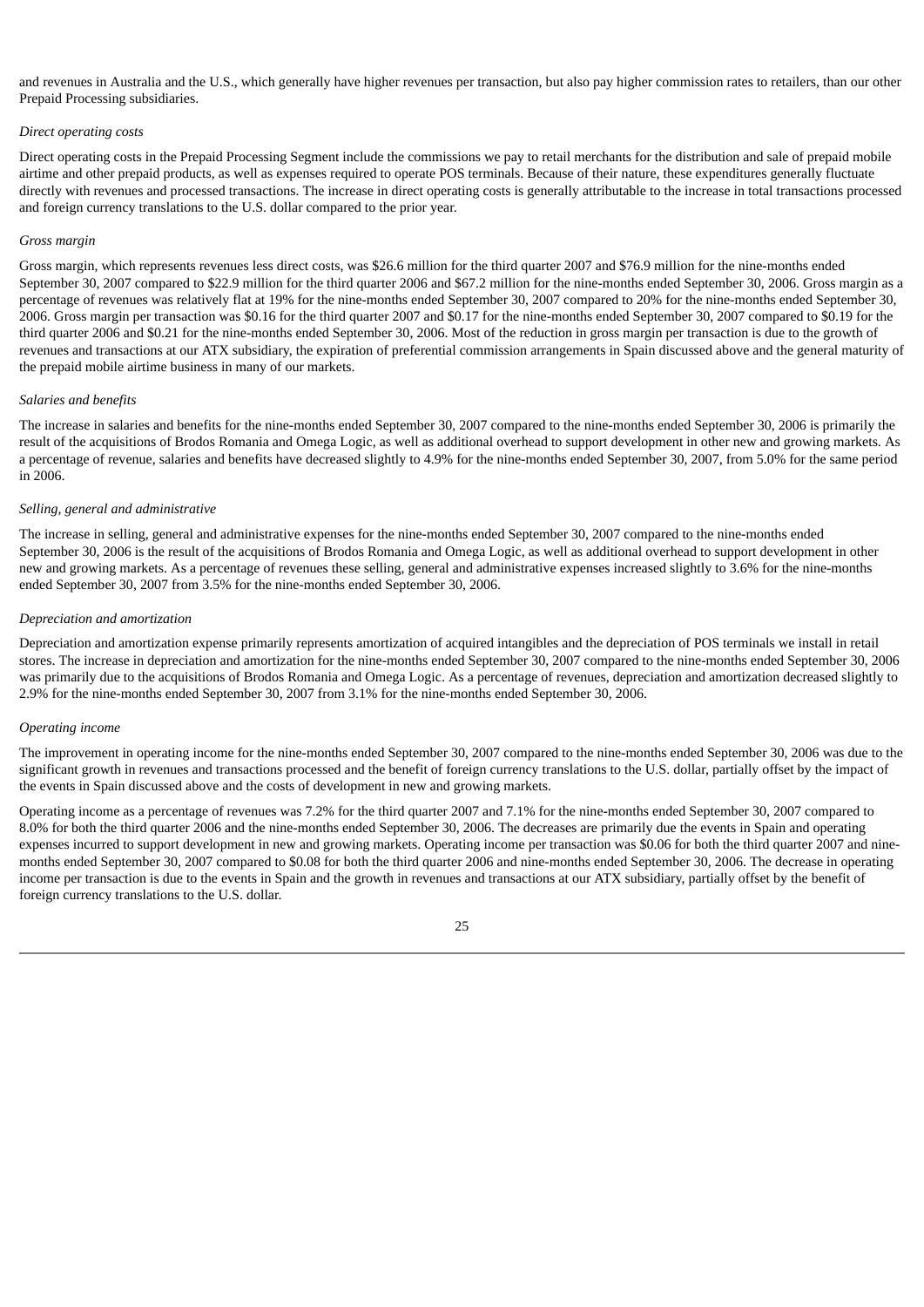# **MONEY TRANSFER SEGMENT**

The Money Transfer Segment was established during April 2007 with the acquisition of RIA, which is more fully described in Note 4 — Acquisitions, to the unaudited consolidated financial statements included in this report. To assist in better understanding the results of the Money Transfer Segment, pro forma results have been provided as if RIA's results were included in our consolidated results of operations beginning January 1, 2006. Because our results of operations for the three- and nine-month periods ended September 30, 2006 were insignificant, and fluctuations when compared to the three- and nine-month periods ended September 30, 2007 are nearly entirely due to the acquisition of RIA, the following discussion and analysis will focus on pro forma results of operations. The pro forma financial information is not intended to represent, or be indicative of, the consolidated results of operations or financial condition that would have been reported had the RIA acquisition been completed as of the beginning of the periods presented. Moreover, the pro forma financial information should not be considered as representative of our future consolidated results of operations or financial condition. The following tables present the actual and pro forma results of operations for the three- and nine-month periods ended September 30, 2007 and 2006 for the Money Transfer Segment:

|                                      | <b>As Reported</b> |                                   |                    |           |                                   |                    |  |  |  |
|--------------------------------------|--------------------|-----------------------------------|--------------------|-----------|-----------------------------------|--------------------|--|--|--|
|                                      |                    | <b>Results for the Three</b>      | Year-over-         |           | <b>Results for the Nine</b>       |                    |  |  |  |
|                                      |                    | <b>Months Ended September 30,</b> | <b>Year Change</b> |           | <b>Months Ended September 30,</b> | <b>Year Change</b> |  |  |  |
| (dollar amounts in thousands)        | 2007               | 2006                              | Increase<br>Amount | 2007      | 2006                              | Increase<br>Amount |  |  |  |
| Total revenues                       | \$53,573           | 874                               | 52,699             | \$103,581 | 2,303                             | 101,278            |  |  |  |
|                                      |                    |                                   |                    |           |                                   |                    |  |  |  |
| Operating expenses:                  |                    |                                   |                    |           |                                   |                    |  |  |  |
| Direct operating costs               | 28,397             | 520                               | 27,877             | 55,303    | 1,363                             | 53,940             |  |  |  |
| Salaries and benefits                | 10,784             | 631                               | 10,153             | 21,207    | 1,570                             | 19,637             |  |  |  |
| Selling, general and administrative  | 6,777              | 455                               | 6,322              | 14,047    | 1,128                             | 12,919             |  |  |  |
| Depreciation and amortization        | 4,205              | 106                               | 4,099              | 9,101     | 259                               | 8,842              |  |  |  |
|                                      |                    |                                   |                    |           |                                   |                    |  |  |  |
| Total operating expenses             | 50,163             | 1,712                             | 48,451             | 99,658    | 4,320                             | 95,338             |  |  |  |
|                                      |                    |                                   |                    |           |                                   |                    |  |  |  |
| Operating income (loss)              | 3,410              |                                   | 4,248              |           |                                   | 5,940              |  |  |  |
|                                      |                    |                                   |                    |           |                                   |                    |  |  |  |
|                                      | 4.0                | 0.1                               | 3.9                | 7.9       | 0.2                               | 7.7                |  |  |  |
| Transactions processed (in millions) |                    | (838)                             |                    | 3,923     | \$(2,017)                         |                    |  |  |  |

|                                        | Pro Forma    |                                                                      |                                  |                                   |           |                                                                     |                           |                       |  |
|----------------------------------------|--------------|----------------------------------------------------------------------|----------------------------------|-----------------------------------|-----------|---------------------------------------------------------------------|---------------------------|-----------------------|--|
|                                        |              | <b>Results for the Three</b><br><b>Months Ended</b><br>September 30, |                                  | Year-over-Year Change             |           | <b>Results for the Nine</b><br><b>Months Ended</b><br>September 30, |                           | Year-over-Year Change |  |
| (dollar amounts in thousands)          | 2007         | 2006                                                                 | Increase<br>(Decrease)<br>Amount | Increase<br>(Decrease)<br>Percent | 2007      | 2006                                                                | <b>Increase</b><br>Amount | Increase<br>Percent   |  |
| Total revenues                         | \$53,573     | \$47,182                                                             | 6,391                            | 14%                               | \$149,770 | \$134,910                                                           | \$14,860                  | 11%                   |  |
| Operating expenses:                    |              |                                                                      |                                  |                                   |           |                                                                     |                           |                       |  |
| Direct operating costs                 | 28,397       | 24,889                                                               | 3,508                            | 14%                               | 80,097    | 72,060                                                              | 8,037                     | 11%                   |  |
| Salaries and benefits                  | 10,784       | 9,202                                                                | 1,582                            | 17%                               | 31,535    | 27,004                                                              | 4,531                     | 17%                   |  |
| Selling, general and<br>administrative | 6,777        | 6,528                                                                | 249                              | $4\%$                             | 20,049    | 19,496                                                              | 553                       | 3%                    |  |
| Depreciation and<br>amortization       | 4,205        | 4,311                                                                | (106)                            | (2%)                              | 13,131    | 12,677                                                              | 454                       | 4%                    |  |
| Total operating expenses               | 50,163       | 44,930                                                               | 5,233                            | 12%                               | 144,812   | 131,237                                                             | 13,575                    | 10%                   |  |
| Operating income                       | 3,410<br>SS. | 2,252<br>$\mathbb{S}$                                                | 1,158                            | 51%                               | 4,958     | \$<br>3,673                                                         | 1,285<br>S.               | 35%                   |  |
|                                        |              |                                                                      | 26                               |                                   |           |                                                                     |                           |                       |  |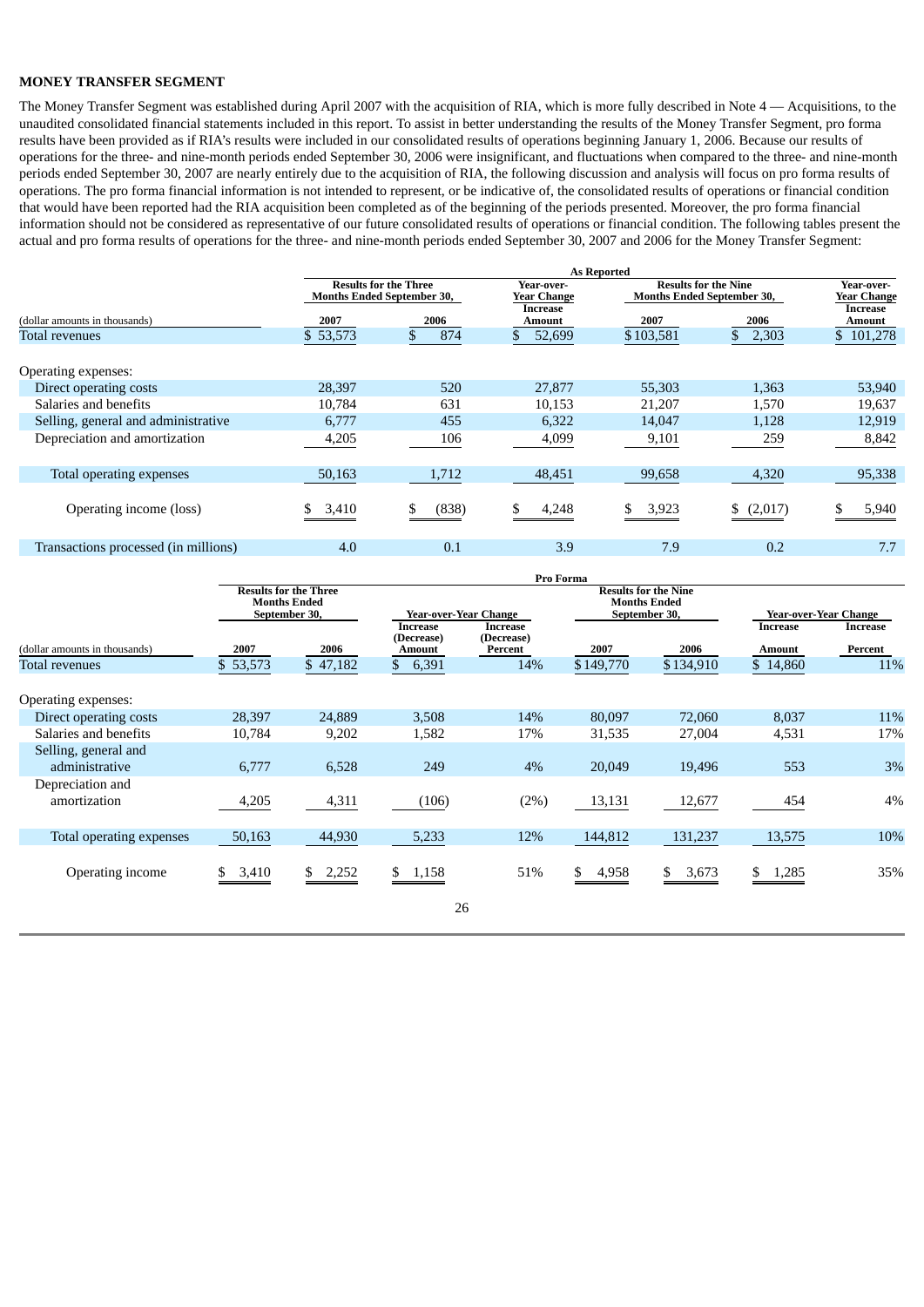# *Comparison of pro forma operating results*

During the second quarter 2007, we combined our previous money transfer business with RIA and incurred total exit costs of \$0.9 million. These costs represented the accelerated depreciation and amortization of property and equipment, software and leasehold improvements that were disposed of during the second quarter 2007; the write off of marketing materials and trademarks that have been discontinued or will not be used; the write off of accounts receivable from agents that did not meet RIA's credit requirements; and severance and retention payments made to certain employees. These exit costs are not included in pro-forma operating expenses in the above table.

#### *Revenues*

Revenues from the Money Transfer Segment include a transaction fee for each transaction as well as the difference between purchasing currency at wholesale exchange rates and selling the currency to customers at retail exchange rates. On a historical basis, about 75% of our Money Transfer Segment revenues are derived from transaction fees, about 25% is derived from the foreign currency spread and other small amounts of revenue are derived from sources such as fees for cashing checks, issuing money orders and processing bill payments. For the nine-months ended September 30, 2007, 74% of our money transfers were initiated in the U.S., 22% in Europe and 4% in other countries, such as Canada, Australia and the Dominican Republic. For the nine-months ended September 30, 2006, 80% of our money transfers were initiated in the U.S., 15% in Europe and 5% in other countries. We expect that the U.S. will continue to represent our highest volume market; however, significant future growth is expected to be derived from non-U.S. sources.

The increase in pro forma revenues for 2007 compared to 2006 is due to an increase in the number of transactions processed of 15% for the third quarter 2007 compared to the third quarter 2006 and an increase of 11% for the nine-months ended September 30, 2007 compared to the nine-months ended September 30, 2006. On a year-to-date basis, money transfers to Mexico, which represented approximately 40% of total money transfers, decreased by 1.6%, while transfers to all other countries increased 22% when compared to the prior year. The decline in transfers to Mexico was largely the result of immigration developments, downturns in certain labor markets and other economic factors impacting the U.S. market. These issues have also resulted in certain competitors lowering transaction fees and foreign currency exchange spreads in certain markets where we do business in an attempt to limit the impact on money transfer volumes. During the third quarter 2007, however, total money transfers to Mexico slightly exceeded total money transfers to Mexico during the third quarter 2006.

#### *Direct operating costs*

Direct operating costs in the Money Transfer Segment primarily represent commissions paid to agents that originate money transfers on our behalf and distribution agents that disburse funds to the customers' destination beneficiary, together with less significant costs, such as telecommunication and bank fees to collect money from originating agents. Direct operating costs generally increase or decrease by a similar percentage as revenues.

#### *Gross margin*

Pro forma gross margin, which represents revenues less direct costs, was \$25.2 million for the third quarter 2007 and \$69.7 million for the nine-months ended September 30, 2007 compared to \$22.3 million for the third quarter 2006 and \$62.9 million for the nine-months ended September 30, 2006. This improvement is primarily due to the growth in money transfer transactions discussed above. Pro forma gross margin as a percentage of revenues was 47% for both the nine-months ended September 30, 2007 and 2006.

# *Salaries and benefits*

Salaries and benefits include salaries and commissions paid to employees, the cost of providing employee benefits, amounts paid to contract workers and accruals for incentive compensation. Pro forma salaries and benefits expense for the nine-months ended September 30, 2007 increased as compared to the nine-months ended September 30, 2006 primarily due to overall Company growth. Pro forma salaries and benefits for 2006 also include costs associated with our previous money transfer business that generally have been eliminated from our cost structure beginning in the second quarter 2007.

#### *Selling, general and administrative*

Selling, general and administrative expenses include operations support costs, such as rent, utilities, professional fees, indirect telecommunications, advertising and other miscellaneous overhead costs. Pro forma selling, general and administrative expenses for the nine-months ended September 30, 2007 were relatively flat compared to the nine-months ended September 30, 2006. However, the prior year pro forma results include costs associated with our previous money transfer business, which generally have been eliminated from our cost structure beginning in the second quarter 2007. Excluding the impact of these costs, the increase in pro forma selling, general and administrative expenses for 2007 compared to 2006 is due primarily to overall Company growth.

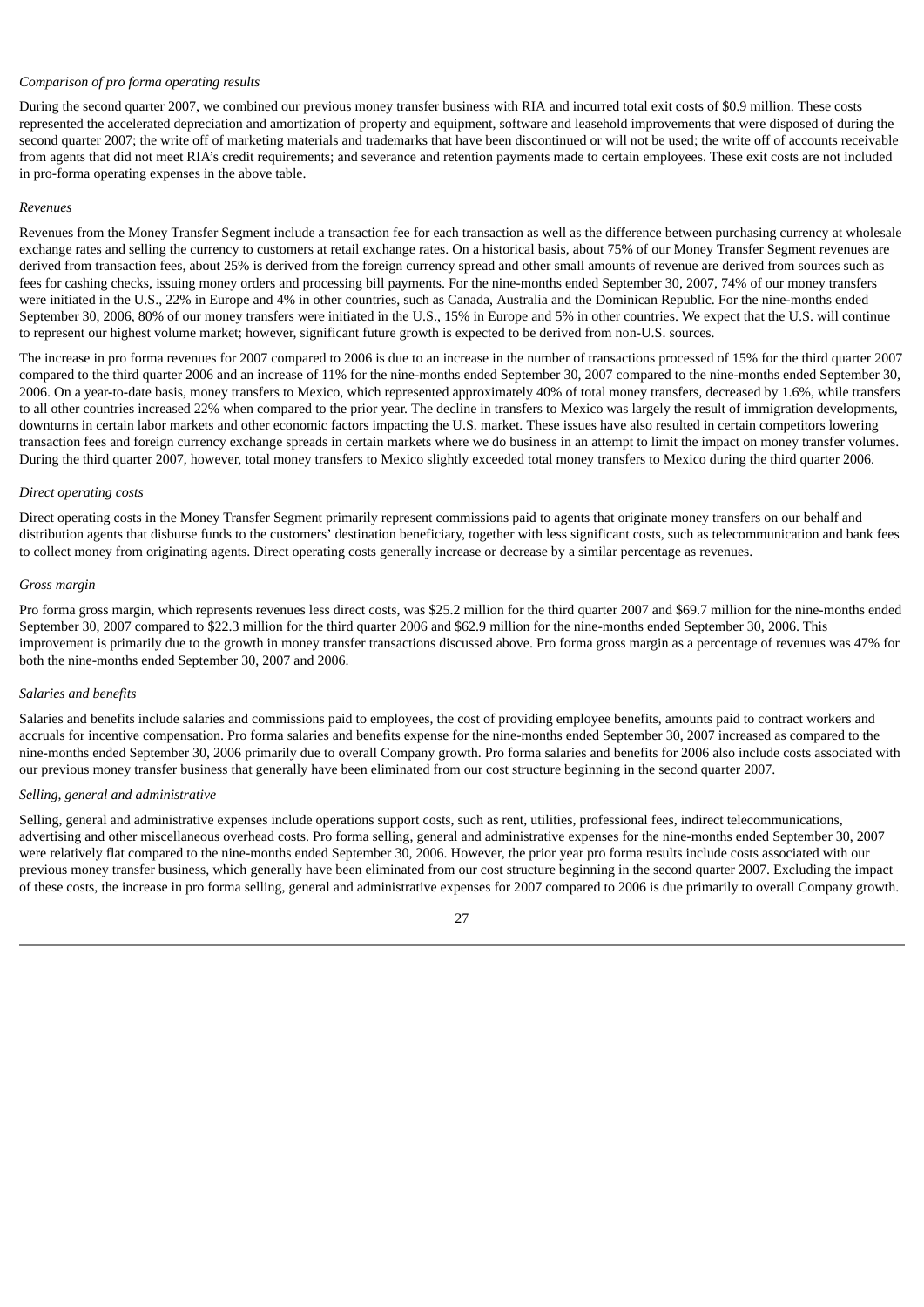# *Depreciation and amortization*

Depreciation and amortization primarily represents amortization of acquired intangibles and also includes depreciation of money transfer terminals, computers and software, leasehold improvements and office equipment. The increase in pro forma depreciation and amortization for the nine-months ended September 30, 2007 compared to the nine-months ended September 30, 2006 is primarily due to additional computer equipment in our customer service centers and increased leasehold improvements, office equipment and computer equipment for expansion.

## *Operating income*

The increase in pro forma operating income for the nine-months ended September 30, 2007 compared to the nine-months ended September 30, 2006 is the result of increased pro forma revenues, without commensurate increases in pro forma operating expenses, as discussed in more detail in the sections above.

# **CORPORATE SERVICES**

The following table presents the operating expenses for the three- and nine-month periods ended September 30, 2007 and 2006 for Corporate Services:

|                                        | <b>Results for the Three</b><br><b>Months Ended</b><br>September 30, |       | <b>Year-over-Year Change</b> |                     | <b>Results for the Nine</b><br><b>Months Ended</b><br>September 30, |          | <b>Year-over-Year Change</b>     |                                   |
|----------------------------------------|----------------------------------------------------------------------|-------|------------------------------|---------------------|---------------------------------------------------------------------|----------|----------------------------------|-----------------------------------|
| (dollar amounts in thousands)          | 2007                                                                 | 2006  | Increase<br>Amount           | Increase<br>Percent | 2007                                                                | 2006     | Increase<br>(Decrease)<br>Amount | Increase<br>(Decrease)<br>Percent |
| Salaries and benefits                  | 3,956                                                                | 3,593 | 363                          | 10%                 | \$10,035                                                            | \$10,913 | (878)                            | (8%)                              |
| Selling, general and<br>administrative | 1.252                                                                | .208  | 44                           | 4%                  | 3.279                                                               | 2.995    | 284                              | $9\%$                             |
| Depreciation and amortization          | 402                                                                  | 56    | 346                          | 618%                | 523                                                                 | 144      | 379                              | 263%                              |
| Total operating expenses               | 5,610                                                                | 4,857 | 753                          | 16%                 | \$13,837                                                            | \$14,052 | (215)                            | (2%)                              |

## *Corporate operating expenses*

The decrease in salaries and benefits compensation for the nine-months ended September 30, 2007 compared to the nine-months ended September 30, 2006 was due primarily to lower incentive compensation accruals and the December 2006 resignation of our former President and Chief Operating Officer. The increase in selling, general and administrative expenses was mainly the result of higher professional fees and other expenses associated with acquisitions that were not completed. The increase in corporate depreciation and amortization is the result of amortization associated with the purchase of a Company-wide three-year Microsoft license.

# **OTHER INCOME, NET**

|                                          |                       | <b>Results for the Three</b><br><b>Months Ended</b><br>September 30,<br><b>Year-over-Year Change</b> |                                  |                                   | <b>Results for the Nine</b><br><b>Months Ended</b><br>September 30, |              | Year-over-Year Change            |                                   |
|------------------------------------------|-----------------------|------------------------------------------------------------------------------------------------------|----------------------------------|-----------------------------------|---------------------------------------------------------------------|--------------|----------------------------------|-----------------------------------|
| (dollar amounts in thousands)            | 2007                  | 2006                                                                                                 | Increase<br>(Decrease)<br>Amount | Increase<br>(Decrease)<br>Percent | 2007                                                                | 2006         | Increase<br>(Decrease)<br>Amount | Increase<br>(Decrease)<br>Percent |
| Interest income                          | $\mathbf{s}$<br>4,053 | 3,682<br>\$.                                                                                         | \$<br>371                        | 10%                               | \$12,494                                                            | \$.<br>9,791 | $\mathbf{s}$<br>2,703            | 28%                               |
| Interest expense                         | (7, 474)              | (3,802)                                                                                              | 3,672                            | 97%                               | (18, 837)                                                           | (11,055)     | 7,782                            | 70%                               |
| Income from unconsolidated<br>affiliates | (9)                   | 197                                                                                                  | (206)                            | (105%)                            | 867                                                                 | 555          | 312                              | 56%                               |
| Loss on early retirement of<br>debt      | (411)                 |                                                                                                      | (411)                            | n/m                               | (411)                                                               |              | (411)                            | n/m                               |
| Foreign currency exchange<br>gain, net   | 8,561                 | 1,090                                                                                                | 7,471                            | 685%                              | 10,302                                                              | 5,420        | 4,882                            | 90%                               |
| Total other income<br>(expense)          | 4,720                 | 1,167<br>S.                                                                                          | 3,553<br>\$                      | 304%                              | \$<br>4,415                                                         | 4,711        | (296)<br>\$                      | (6%)                              |

n/m — Not meaningful.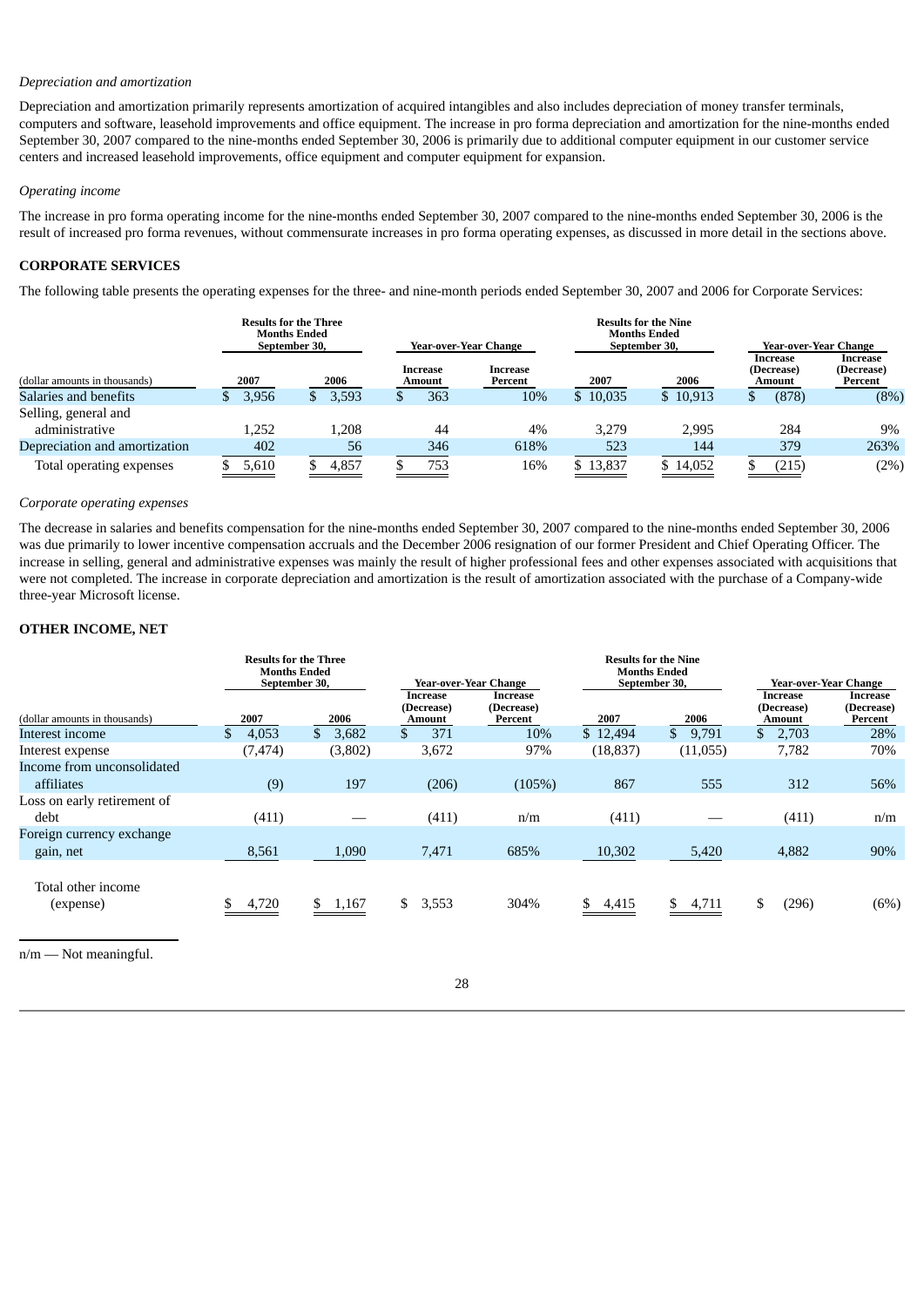#### *Interest income*

Interest income was \$12.5 million for the nine-months ended September 30, 2007 compared to \$9.8 million for the nine-months ended September 30, 2006. The increase in interest income for 2007 was primarily due to the \$154.3 million of net proceeds from the private equity placement that was completed during March 2007 and cash generated from operations. We have also benefited from higher average interest rates during 2007 compared to 2006 due to the general rise in short-term interest rates as well as a shift of a portion of our investments from money market accounts to commercial paper.

#### *Interest expense*

Interest expense was \$18.8 million for the nine-months ended September 30, 2007 compared to \$11.1 million for the nine-months ended September 30, 2006. The increase in interest expense is primarily related to the additional borrowings to finance the acquisition of RIA and borrowings under the revolving credit facility to finance the working capital requirements of RIA, which comprises our new Money Transfer Segment. The RIA acquisition was completed on April 4, 2007.

#### *Income from unconsolidated affiliates*

Income from unconsolidated affiliates increased for the nine-months ended September 30, 2007 compared to the nine-months ended September 30, 2006 because we recognized a gain of \$0.4 million from the sale of our 8% ownership interest in CashNet Telecommunications Egypt SAE during the second quarter 2007. The remainder of income from unconsolidated affiliates represents the equity in income of our 40% equity investment in e-pay Malaysia.

#### *Loss on early retirement of debt*

Loss on early retirement of debt of \$0.4 million for the nine-months ended September 30, 2007 represents the pro-rata write-off of deferred financing costs associated with the portion of the \$190 million term loan that was prepaid during 2007. We expect to continue to prepay amounts outstanding under the term loan through available cash flows and, accordingly, recognizing losses on early retirement of debt for the pro-rata portion of unamortized deferred financing costs.

#### *Foreign currency exchange gain, net*

The re-measurement of assets and liabilities denominated in currencies other than the functional currency of each of our subsidiaries gives rise to foreign currency exchange gains and losses that are recorded in determining net income. We recorded net foreign currency exchange gains of \$10.3 million and \$5.4 million during the nine-months ended September 30, 2007 and 2006, respectively. The increase for the nine-months ended September 30, 2007 compared to the nine-months ended September 30, 2006 is generally due to the weakening of the U.S. dollar against many of the currencies of the countries in which we operate.

29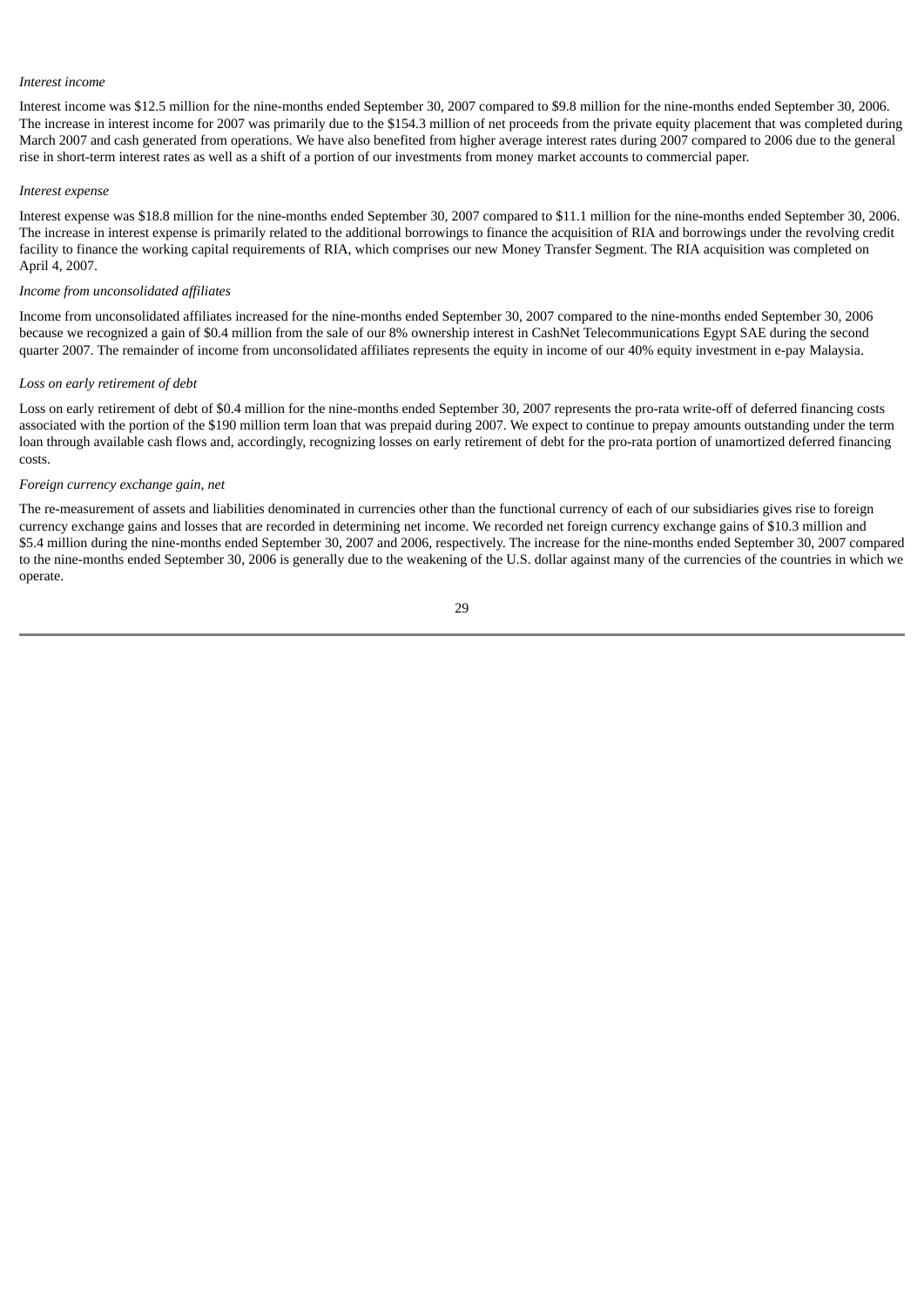#### **INCOME TAX EXPENSE**

|                                                                             | <b>Results for the Three Months</b><br><b>Ended September 30,</b> |          |           | <b>Results for the Nine Months</b><br><b>Ended September 30,</b> |  |
|-----------------------------------------------------------------------------|-------------------------------------------------------------------|----------|-----------|------------------------------------------------------------------|--|
| (dollar amounts in thousands)                                               | 2007                                                              | 2006     | 2007      | 2006                                                             |  |
| Income from continuing operations before income taxes and minority interest | \$23,154                                                          | \$14,173 | \$50,536  | \$42,112                                                         |  |
| Minority interest                                                           | (599)                                                             | (243)    | (1,551)   | (716)                                                            |  |
| Income from continuing operations before income taxes                       | 22,555                                                            | 13,930   | 48,985    | 41,396                                                           |  |
| Income tax expense                                                          | 6,634                                                             | 3,599    | 15,451    | 10,712                                                           |  |
| Income from continuing operations                                           | \$15,921                                                          | \$10,331 | \$ 33,534 | \$ 30,684                                                        |  |
| Effective income tax rate                                                   | 29.4%                                                             | 25.8%    | 31.5%     | 25.9%                                                            |  |
| Income from continuing operations before income taxes                       | \$22,555                                                          | \$13,930 | \$48.985  | \$41,396                                                         |  |
| Adjust: Foreign exchange gain, net                                          | 8,561                                                             | 1,090    | 10,302    | 5,420                                                            |  |
| Income from continuing operations before income taxes and foreign exchange  |                                                                   |          |           |                                                                  |  |
| gain, net                                                                   | \$13,994                                                          | \$12,840 | \$ 38,683 | \$ 35,976                                                        |  |
| Effective income tax rate, excluding foreign exchange gain, net             | 47.4%                                                             | 28.0%    | 39.9%     | 29.8%                                                            |  |

We calculate our effective tax rate by dividing income tax expense by pre-tax book income including the effect of minority interest. Our effective tax rate was 31.5% for the nine-months ended September 30, 2007 compared to 25.9% for the nine-months ended September 30, 2006. We are in a net operating loss position for our U.S. operations and, accordingly, have valuation allowances to reserve for deferred tax assets that are not considered more likely than not of realization. Therefore, we do not currently recognize the tax benefit or expense associated with foreign currency gains or losses incurred by our U.S. operations. Excluding foreign currency exchange translation results from pre-tax income, our effective tax rate was 39.9% for the nine-months ended September 30, 2007 and 29.8% for the nine-months ended September 30, 2006.

During the third quarter 2007, our U.S. operations recognized significant realized and unrealized foreign currency gains. The impact of these gains, as well as the reversal of \$2.7 million of valuation allowances for tax-planning strategies, reduced our remaining valuation allowances related to our U.S. operations to \$0.1 million as of September 30, 2007. Consequently, should our U.S. operations generate pre-tax income for financial reporting purposes, including income from the recognition of additional foreign currency gains, we would be required to recognize tax expense on such income. For income tax purposes, however, the Company has approximately \$114 million in net operating losses as of September 30, 2007 that will offset future taxable income and result in little or no cash taxes paid in the U.S. until the net operating losses have been fully utilized.

The increase in the effective tax rate for the three- and nine-months ended September 30, 2007 compared to the same periods in 2006, excluding foreign currency gains and losses, primarily relates to the acquisition of RIA, which operates in jurisdictions that have tax rates that are higher than our historical effective tax rate, and the recognition of significant deferred tax benefits for net operating losses in certain countries during 2006.

During the nine-months ended September 30, 2007, we recognized \$3.7 million of non-cash deferred income tax expense related to the deduction of goodwill amortization expense for U.S. income tax purposes, a substantial portion of which relates to the acquisition of RIA. Goodwill arising from certain business combinations involving our U.S. operations is amortized for tax purposes over 15 years but not for financial reporting purposes. Accordingly, we are required to record deferred income tax expense and a deferred tax liability for the tax effect of the amortization expense deducted for U.S. tax purposes. Consistent with the associated goodwill, the deferred tax liability is deemed to have an indefinite life and will remain on the consolidated balance sheet unless there is an impairment of goodwill for financial reporting purposes or the related business entity is disposed. Because we have significant tax net operating losses in the U.S., SFAS No. 109, "Accounting for Income Taxes," does not allow the deferred income tax expense and related deferred tax liability to be offset by the tax benefit generated from tax assets with definite lives when we have significant unrecognized tax net operating losses. Moreover, during the nine-months ended September 30, 2007, we reversed \$2.7 million in valuation allowances on deferred tax assets related to U.S. Federal and state net operating losses. We concluded that it is more likely than not that the net deferred tax asset will be realized because we would employ tax-planning strategies to utilize our net operating losses prior to expiration in the event they were to expire.

We determine income tax expense and remit income taxes based upon enacted tax laws and regulations applicable in each of the taxing jurisdictions where we conduct business. Based on our interpretation of such laws and regulations, and considering the evidence of available facts and circumstances and baseline operating forecasts, we have accrued the estimated tax effects of certain transactions, business ventures, contractual and organizational structures, projected business unit performance, and the estimated future reversal of timing differences. Should a taxing jurisdiction change its laws and regulations or dispute our conclusions, or should management become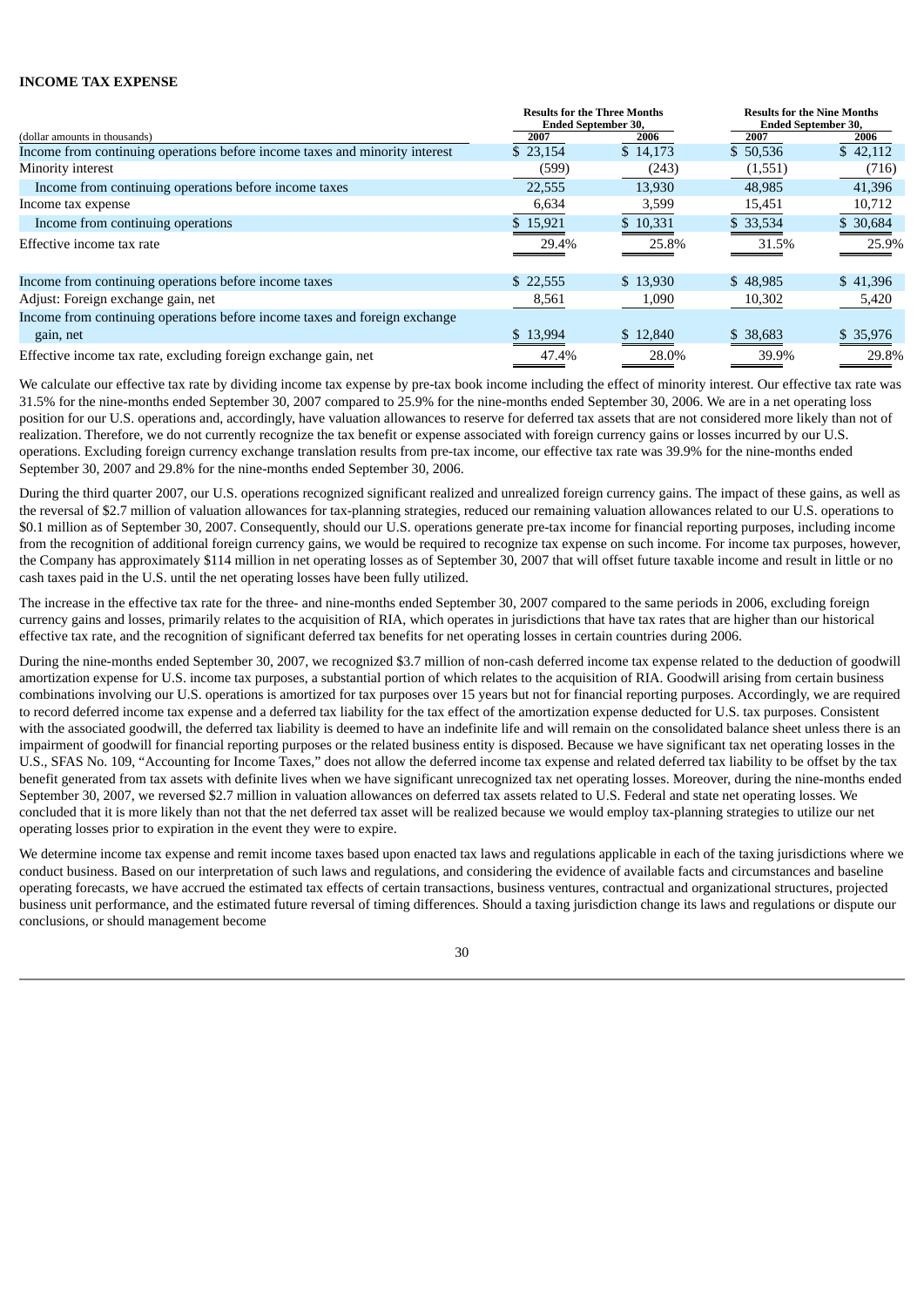aware of new facts or other evidence that could alter our conclusions, the resulting impact to our estimates could have a material adverse effect on our consolidated financial statements.

# **DISCONTINUED OPERATIONS**

In July 2002, we sold substantially all of the non-current assets and related capital lease obligations of our ATM processing business in France to Atos S.A. During the first quarter 2007, we received a binding French Supreme Court decision relating to a lawsuit in France that resulted in a cash recovery and gain of \$0.3 million, net of legal costs. There were no assets or liabilities held for sale at September 30, 2007 or December 31, 2006.

## **NET INCOME**

We recorded net income of \$33.9 million for the nine-months ended September 30, 2007 compared to \$30.7 million for the nine-months ended September 30, 2006. As more fully discussed above, the increase of \$3.2 million was primarily the result of an increase in operating income of \$8.7 million, an increase in the net foreign currency exchange gain of \$4.9 million, an increase in income from unconsolidated affiliates of \$0.3 million and a gain from discontinued operations of \$0.3 million. These increases were partially offset by an increase in net interest expense of \$5.1 million, an increase in income tax expense of \$4.7 million, a loss on early retirement of debt of \$0.8 million and an increase in income attributable to minority interest of \$0.8 million.

#### **LIQUIDITY AND CAPITAL RESOURCES**

# *Working capital*

As of September 30, 2007, we had working capital, which is calculated as the difference between total current assets and total current liabilities, of \$253.8 million, compared to working capital of \$284.4 million as of December 31, 2006. Our ratio of current assets to current liabilities was 1.50 at September 30, 2007, compared to 1.70 as of December 31, 2006. The decrease in working capital and the reduction in the ratio of current assets to current liabilities were due primarily to the reduction in cash of approximately \$168.3 million for the acquisition of RIA, mostly offset by the proceeds from the private equity offering that we completed during March 2007. As of September 30, 2007, the net proceeds from the offering remained unused and included in unrestricted cash.

We require substantial working capital to finance operations. RIA traditionally funds the correspondent distribution network before amounts are collected from agents. Working capital needs increase due to weekends and banking holidays. As a result, we may require more or less working capital for RIA based solely upon the fiscal period ending on a particular day. As of September 30, 2007, RIA's working capital was \$30.9 million. We expect that RIA's working capital needs will increase as we expand this business.

#### *Operating cash flow*

Cash flows provided by operating activities were \$59.3 million for the nine-months ended September 30, 2007 compared to \$50.6 million for the nine-months ended September 30, 2006. The increase was primarily due to increased profitability and the increase in depreciation and amortization expense, which is a non-cash expense and added back to net income to reconcile to net cash provided by operating activities. This increase was partially offset due to fluctuations in working capital associated with the timing of the settlement process with mobile operators in the Prepaid Processing Segment and other net working capital changes.

#### *Investing activity cash flow*

Cash flows used in investing activities were \$403.1 million for nine-months ended September 30, 2007, compared to \$20.3 million for the nine-months ended September 30, 2006. Our investing activities for the nine-months ended September 30, 2007 consisted of \$352.6 million in cash paid related to acquisitions, primarily RIA. We placed \$26 million in escrow in connection with the agreement to acquire Envios de Valores La Nacional Corp. ("La Nacional"). See further discussion under "Other trends and uncertainties — Agreement to acquire La Nacional" below. We also incurred \$24.5 million for purchases of property and equipment, software development and other investing activities. Our investing activities for the nine-months ended September 30, 2006 include \$2.3 million in cash paid for acquisitions and \$18.0 million for purchases of property and equipment, software development and other investing activities.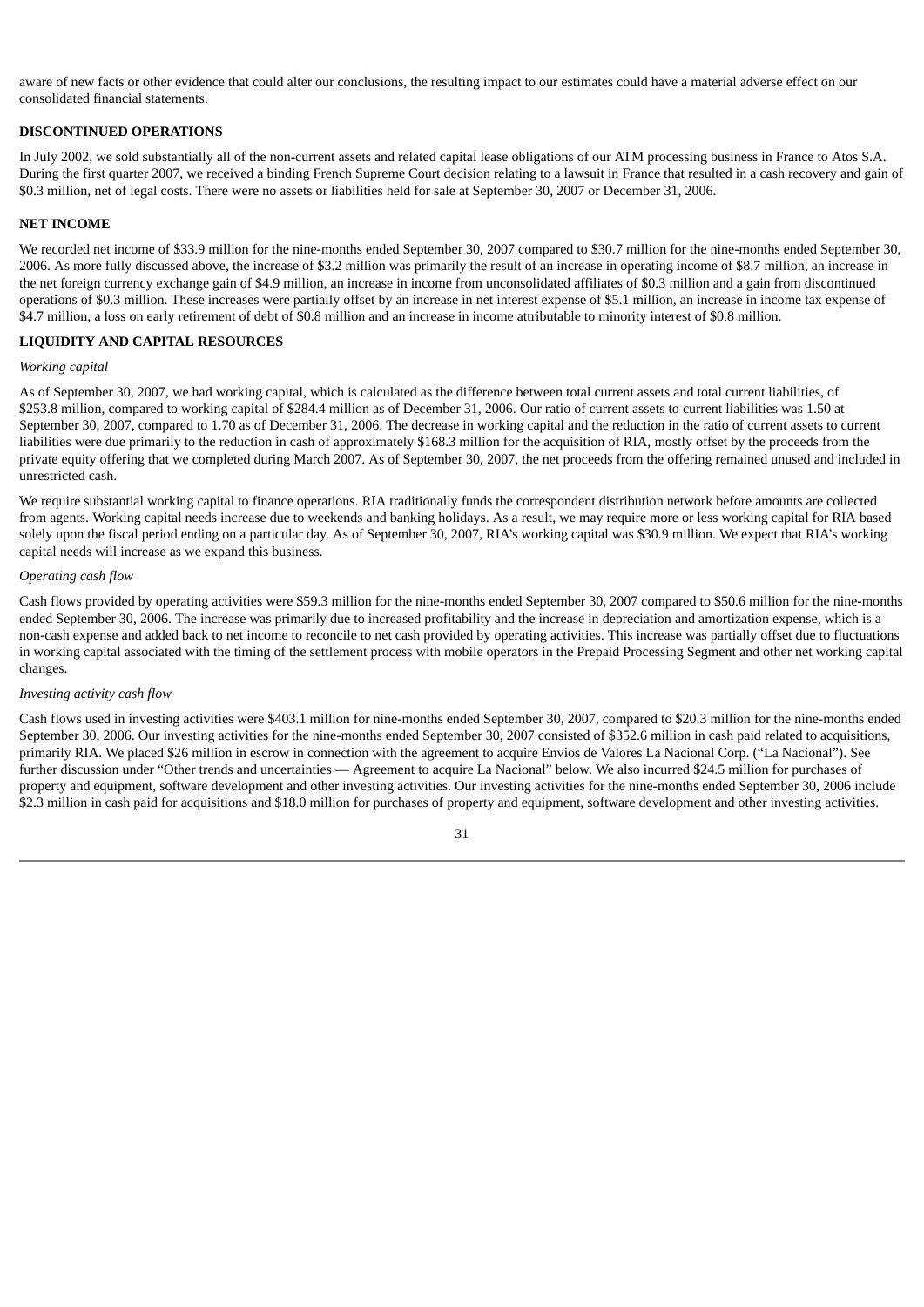# *Financing activity cash flows*

Cash flows from financing activities were \$269.3 million during the nine-months ended September 30, 2007 compared to \$1.7 million during the nine-months ended September 30, 2006. Our financing activities for the nine-months ended September 30, 2007 consisted primarily of \$190.0 million in proceeds from borrowings under our term loan agreement that were used to finance a portion of the acquisition of RIA and proceeds from the equity private placement and stock option exercises totaling \$165.4 million. Partially offsetting these increases were net repayments and early retirements of debt obligations of \$73.4 million, dividends paid to minority interest stockholders of \$1.6 million and debt issuance costs associated with our new syndicated credit facility of \$3.8 million. To support the short-term cash needs of our Money Transfer Segment, we generally borrow amounts under the revolving credit facility several times each month to fund the correspondent network in advance of collecting remittance amounts from the agency network. These borrowings are repaid over a very short period of time, generally within a few days. Primarily as a result of this, during the nine-months ended September 30, 2007, we had a total of \$639.1 million in borrowings and \$687.5 million in repayments under our revolving credit facility. Our financing activities for the nine-months ended September 30, 2006 consisted primarily of proceeds from the exercise of stock options and employee share purchase of \$12.5 million, partially offset by net repayments of short-term borrowings, payments on capital lease obligations and other financing activities totaling \$10.8 million.

#### *Other sources of capital*

Credit Facility — In connection with completing the acquisition of RIA discussed under "Opportunities and Challenges" above, we entered into a \$290 million secured credit facility consisting of a \$190 million seven-year term loan, which was fully drawn at closing, and a \$100 million five-year revolving credit facility (together, the "Credit Facility"). The \$190 million seven-year term loan bears interest at LIBOR plus 200 basis points or prime plus 100 basis points and requires that we repay 1% of the outstanding balance each year, with the remaining balance payable after seven years. We estimate that we will be able to repay the \$190 million term loan prior to its maturity date through cash flows available from operations, provided our operating cash flows are not required for future business developments. Financing costs of \$4.8 million have been deferred and are being amortized over the terms of the respective loans.

The \$100 million five-year revolving credit facility replaced the previously existing revolving credit facility and bears interest at LIBOR or prime plus a margin that adjusts each quarter based upon our consolidated total debt to earnings before interest, taxes, depreciation and amortization ("EBITDA") ratio. We intend to use the revolving credit facility primarily to fund working capital requirements, which are expected to increase as a result of our recent acquisitions. Based on our current projected working capital requirements, we anticipate that our revolving credit facility will be sufficient to fund our working capital needs.

We may be required to repay our obligations under the Credit Facility six months before any potential repurchase date under our \$140 million 1.625% Convertible Senior Debentures Due 2024 or our \$175 million 3.5% Convertible Debentures Due 2025, unless we are able to demonstrate that either: (i) we could borrow unsubordinated funded debt equal to the principal amount of the applicable convertible debentures while remaining in compliance with the financial covenants in the Credit Facility or (ii) we will have sufficient liquidity (as determined by the administrative agent and the lenders). The Credit Facility contains three financial covenants that become more restrictive through September 30, 2008: (1) total debt to EBITDA ratio, (2) senior secured debt to EBITDA ratio and (3) EBITDA to fixed charge coverage ratio. Because of the change to these covenants over time, in order to remain in compliance with our debt covenants we will be required to increase our EBITDA, repay debt, or both. These and other material terms and conditions applicable to the Credit Facility are described in the agreement governing the Credit Facility.

The term loan may be expanded by up to an additional \$150 million and the revolving credit facility can be expanded by up to an additional \$25 million, subject to satisfaction of certain conditions including pro-forma debt covenant compliance.

As of September 30, 2007, after making required repayments on the term loan of \$1.0 million and voluntary prepayments of \$24.0 million, we had borrowings of \$165.0 million outstanding against the term loan. We had borrowings of \$23.5 million and stand-by letters of credit of \$35.5 million outstanding against the revolving credit facility. The remaining \$41.0 million under the revolving credit facility (\$66.0 million if the facility were increased to \$125 million) was available for borrowing. Borrowings under the revolving credit facility are being used to fund short-term working capital requirements in the U.S. and India. Our weighted average interest rate under the revolving credit facility as of September 30, 2007 was 8.2%.

Short-term debt obligations — Short-term debt obligations consist primarily of the current portion of the term loan, credit lines, overdraft facilities and shortterm loans to support ATM cash needs and supplement short-term working capital requirements. As of September 30, 2007, we had \$5.5 million in short-term debt obligations, comprised of \$3.6 million being used to fund short-term working capital requirements in the Czech Republic and Spain and \$1.9 million for the 1% annual repayment under the term loan.

Our Prepaid Processing Segment subsidiaries in Spain enter into agreements with financial institutions to receive cash in advance of collections on customers' accounts. These arrangements can be with or without recourse and the financial institutions charge the Spanish subsidiaries transaction fees and/or interest in connection with these advances. Cash received can be up to 40 days prior to the customer invoice due dates. Accordingly, the Spanish subsidiaries remain obligated to the banks on the cash advances until the underlying account receivable is ultimately collected. Where the risk of collection remains with Euronet, the receipt of cash continues to be carried on the consolidated balance sheet in each of trade accounts receivable and accrued expenses and other current liabilities. Amounts outstanding under these arrangements are generally \$2 million or less.

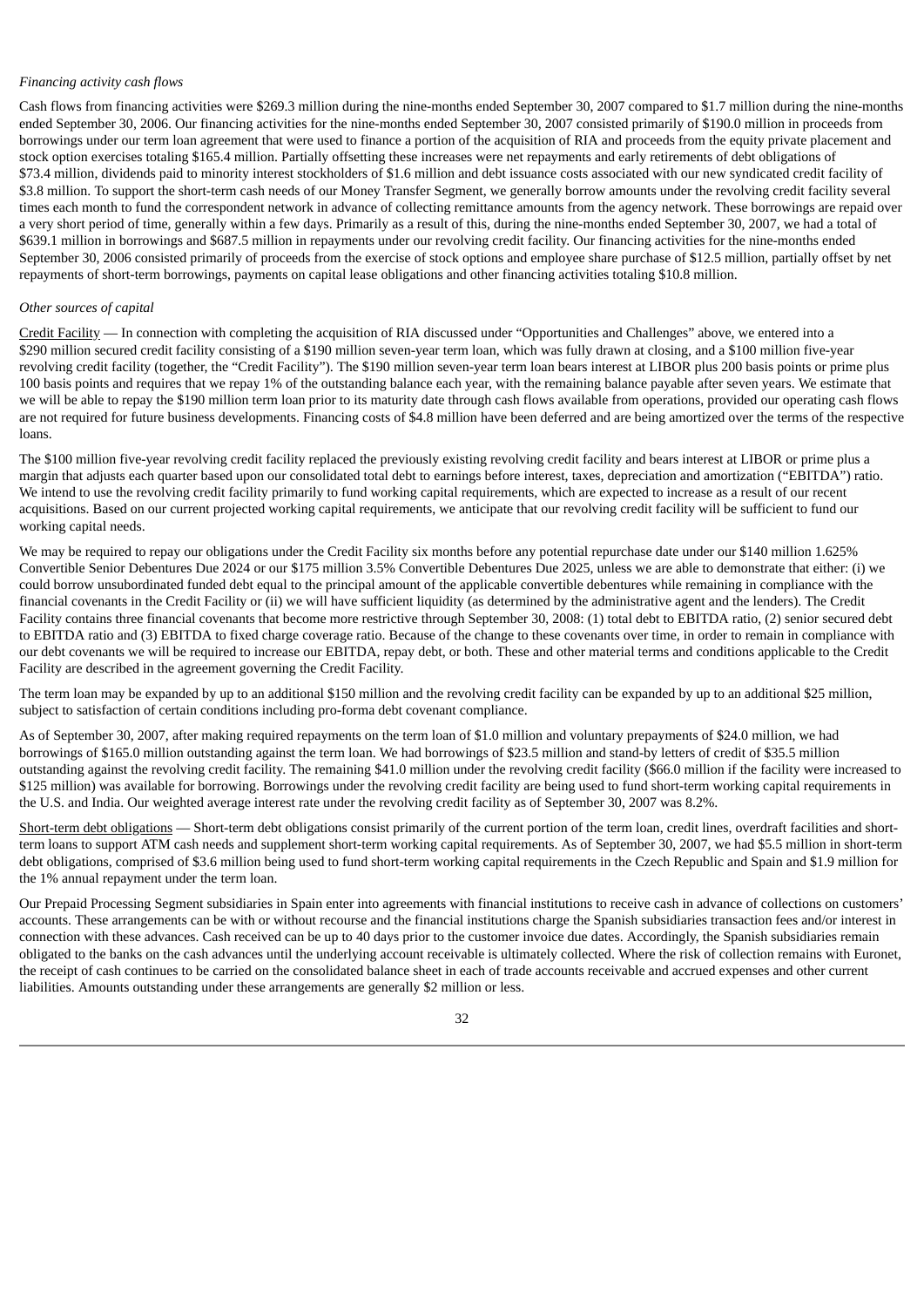We believe that the short-term debt obligations can be refinanced at terms acceptable to us. However, if acceptable refinancing options are not available, we believe that amounts due under these obligations can be funded through cash generated from operations, together with cash on hand or borrowings under our revolving credit facility.

Convertible debt - We have \$175 million in principal amount of 3.50% Convertible Debentures Due 2025 that are convertible into 4.3 million shares of Euronet Common Stock at a conversion price of \$40.48 per share upon the occurrence of certain events (relating to the closing prices of Euronet Common Stock exceeding certain thresholds for specified periods). We will pay contingent interest for the six-month period from October 15, 2012 through April 14, 2013 and for each six-month period thereafter from April 15 to October 14 or October 15 to April 14 if the average trading price of the debentures for the applicable five trading-day period preceding such applicable six-month interest period equals or exceeds 120% of the principal amount of the debentures. Contingent interest will equal 0.35% per annum of the average trading price of a debenture for such five trading-day periods. The debentures may not be redeemed by us until October 20, 2012 but are redeemable at par at any time thereafter. Holders of the debentures have the option to require us to purchase their debentures at par on October 15, 2012, 2015 and 2020, or upon a change in control of the Company. When due, these debentures can be settled in cash or Euronet Common Stock, at our option, at predetermined conversion rates.

We also have \$140 million in principal amount of 1.625% Convertible Senior Debentures Due 2024 that are convertible into 4.2 million shares of Euronet Common Stock at a conversion price of \$33.63 per share upon the occurrence of certain events (relating to the closing prices of Euronet Common Stock exceeding certain thresholds for specified periods). We will pay contingent interest for the six-month period from December 20, 2009 through June 14, 2010 and for each six-month period thereafter from June 15 to December 14 or December 15 to June 14 if the average trading price of the debentures for the applicable five trading-day period preceding such applicable six-month interest period equals or exceeds 120% of the principal amount of the debentures. Contingent interest will equal 0.30% per annum of the average trading price of a debenture for such five trading-day periods. The debentures may not be redeemed by us until December 20, 2009 but are redeemable at any time thereafter at par. Holders of the debentures have the option to require us to purchase their debentures at par on December 15, 2009, 2014 and 2019, and upon a change in control of the Company. When due, these debentures can be settled in cash or Euronet Common Stock, at our option, at predetermined conversion rates.

These terms and other material terms and conditions applicable to the convertible debentures are set forth in the indenture agreements governing these debentures.

Proceeds from issuance of shares and other capital contributions - We have established, and shareholders have approved, share compensation plans that allow the Company to make grants of restricted stock, or options to purchase shares of Common Stock, to certain current and prospective key employees, directors and consultants. During the nine-months ended September 30, 2007, 283,884 stock options were exercised at an average exercise price of \$15.68, resulting in proceeds to us of approximately \$4.5 million.

# *Other uses of capital*

Payment obligations related to acquisitions - As partial consideration for the acquisition of RIA, we granted the sellers of RIA 3,685,098 contingent value rights ("CVRs") and 3,685,098 stock appreciation rights ("SARs"). The 3,685,098 CVRs mature on October 1, 2008 and will result in the issuance of up to \$20 million of additional shares of Euronet Common Stock or payment of additional cash, at our option, if the price of Euronet Common Stock is less than \$32.56 on the maturity date. The 3,685,098 SARs entitle the sellers to acquire additional shares of Euronet Common Stock at an exercise price of \$27.14 at any time through October 1, 2008. Combined, the CVRs and SARs entitle the sellers to additional consideration of at least \$20 million in Euronet Common Stock or cash. The SARS also provide potential additional value to the sellers for situations in which Euronet Common Stock appreciates beyond \$32.56 per share prior to October 1, 2008, which is to be settled through the issuance of additional shares of Euronet Common Stock. These and other terms and conditions applicable to the CVRs and SARs are set forth in the agreements governing these instruments.

We have potential contingent obligations to the former owner of the net assets of Movilcarga. Based upon presently available information, we do not believe any additional payments will be required. The seller has disputed this conclusion and has initiated arbitration as provided for in the purchase agreement. A global public accounting firm has been engaged as an independent expert to review the results of the computation. Any additional payments, if ultimately determined to be owed the seller, will be recorded as additional goodwill and could be made in either cash of a combination of cash and Euronet Common Stock at our option.

In connection with the acquisition of Brodos Romania, we agreed to contingent consideration arrangements based on the achievement of certain performance criteria. If the criteria are achieved, during 2009 and 2010, we would have to pay a total of \$2.5 million in cash or 75,489 shares of Euronet Common Stock, at the option of the seller.

Leases - We lease ATMs and other property and equipment under capital lease arrangements and as of September 30, 2007 we owed \$17.8 million under these arrangements. The majority of these lease agreements are entered into in connection with long-term outsourcing agreements where, generally, we purchase a bank's ATMs and simultaneously sell the ATMs to an entity related to the bank and lease back the ATMs for purposes of fulfilling the ATM outsourcing agreement with the bank. We fully recover the related lease costs from the bank under the outsourcing agreements. Generally, the leases may be canceled without penalty upon reasonable notice in the unlikely

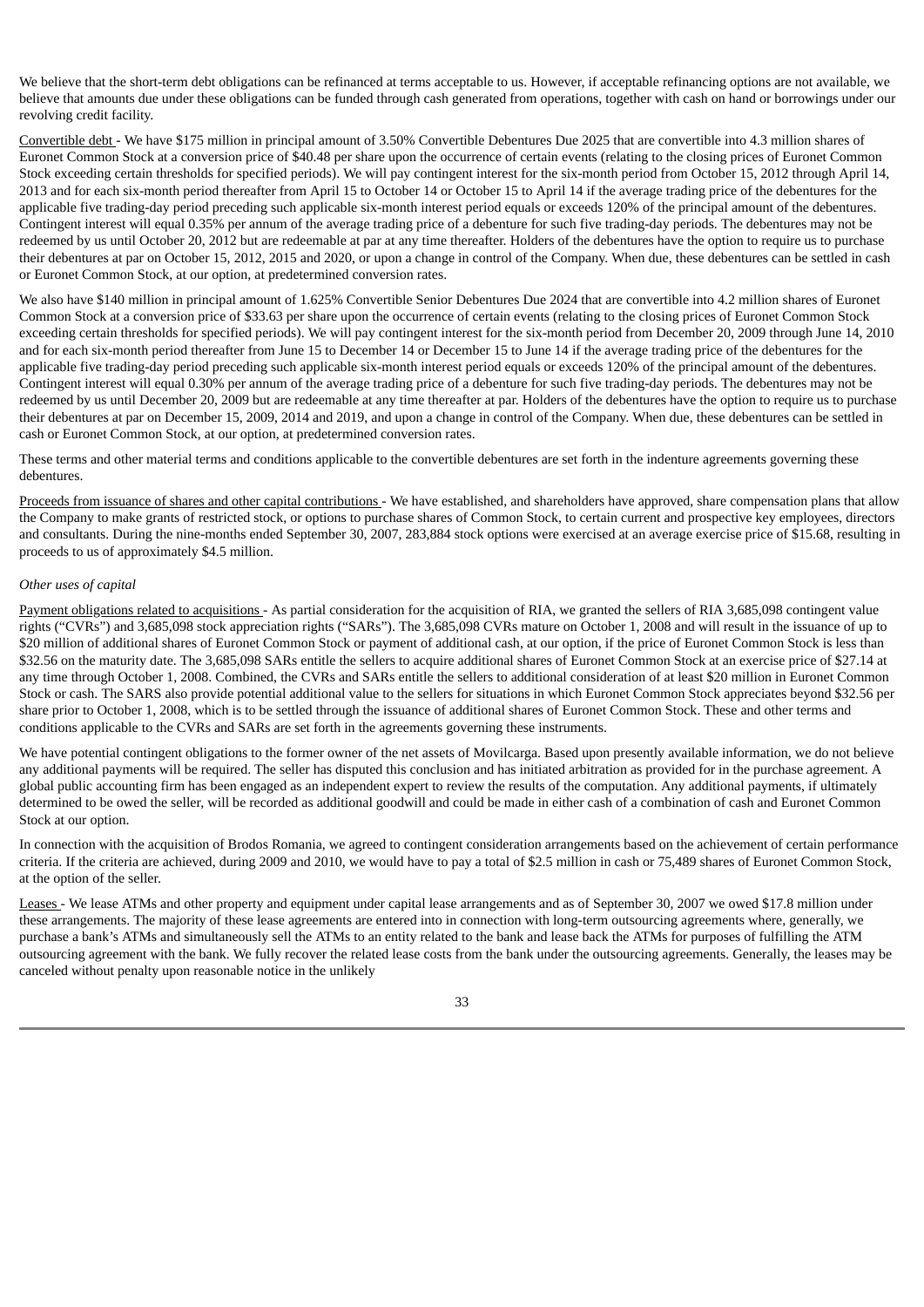event the bank or we were to terminate the related outsourcing agreement. We expect that, if terms were acceptable, we would acquire more ATMs from banks under such outsourcing and lease agreements.

Capital expenditures and needs - Total capital expenditures for the nine-months ended September 30, 2007 were \$27.0 million, of which \$1.7 million were funded through capital leases. These capital expenditures were primarily for the purchase of ATMs to meet contractual requirements in Poland and India, the purchase and installation ATMs in key under-penetrated markets, the purchase of POS terminals for the Prepaid Processing and Money Transfer Segments, and office and data center computer equipment and software. We also incurred \$3.0 million for a company-wide, three-year Microsoft license during the third quarter 2007. Included in capital expenditures for office and data center equipment and software for the nine-months ended September 30, 2007 is approximately \$3.3 million in capital expenditures for the purchase and development of the necessary processing systems and capabilities to enter the crossborder merchant processing and acquiring business. Total capital expenditures for 2007 are estimated to be approximately \$30 million to \$35 million.

In the Prepaid Processing Segment, approximately 93,000 of the approximately 370,000 POS devices that we operate are Company-owned, with the remaining terminals being operated as integrated cash register devices of our major retail customers or owned by the retailers. As our Prepaid Processing Segment expands, we will continue to add terminals in certain independent retail locations at a price of approximately \$300 per terminal. We expect the proportion of owned terminals to total terminals operated to remain relatively constant.

At current and projected cash flow levels, we anticipate that cash generated from operations, together with cash on hand and amounts available under our recently amended revolving credit facility and other existing and potential future financing will be sufficient to meet our debt, leasing, contingent acquisition and capital expenditure obligations. If our capital resources are insufficient to meet these obligations, we will seek to refinance our debt under terms acceptable to us. However, we can offer no assurances that we will be able to obtain favorable terms for the refinancing of any of our debt or other obligations.

Litigation — During 2005, a former cash supply contractor in Central Europe (the "Contractor") claimed that we owed approximately \$2.0 million for the provision of cash during the fourth quarter 1999 and first quarter 2000 that had not been returned. This claim was made after the Company terminated its business with the Contractor and established a cash supply agreement with another supplier. In the first quarter 2006, the Contractor initiated legal action in Budapest, Hungary regarding the claim. In April 2007, an arbitration tribunal awarded the Contractor \$1.0 million, plus \$0.2 million in interest, under the claim, which was recorded as selling, general and administrative expenses of the Company's EFT Processing Segment during the first quarter 2007 and paid in the second quarter 2007.

### *Contingencies*

In addition to the La Nacional matter described below, from time to time we are a party to litigation arising in the ordinary course of its business. Currently, there are no legal proceedings arising in the ordinary course of our business that management believes, either individually or in the aggregate, would have a material adverse effect upon our consolidated results of operations or financial condition.

During 2006, the Internal Revenue Service announced that Internal Revenue Code Section 4251 (relating to telecommunications excise tax) will no longer apply to, among other services, prepaid mobile airtime such as the services offered by our Prepaid Processing Segment's U.S. operations. Additionally, companies that paid this excise tax during the period beginning on March 1, 2003 and ending on July 31, 2006, are entitled to a credit or refund of amounts paid in conjunction with the filing of 2006 federal income tax returns. We have claimed a refund for amounts paid during this period and have been informed by the IRS that the refund is currently being examined.. Therefore, no amounts have been recorded for any potential recovery in the Consolidated Financial Statements, and no such amounts will be recorded until such time as the refund is considered "realizable" as stipulated under SFAS No. 5, "Accounting for Contingencies."

#### *Other trends and uncertainties*

Agreement to acquire La Nacional — During January 2007, we signed a stock purchase agreement to acquire La Nacional, subject to regulatory approvals and other customary closing conditions. In connection with this agreement, in January 2007 we deposited \$26 million in an escrow account created for the proposed acquisition. The escrowed funds can only be released by mutual agreement of the Company and La Nacional or through legal remedies available in the agreement.

On February 6, 2007, two employees of La Nacional working in different La Nacional stores were arrested for allegedly violating federal money laundering laws and certain state statutes. On April 5, 2007, we gave notice to the stockholders of La Nacional of the termination of the stock purchase agreement and requested the release of the \$26 million held in escrow under the terms of the stock purchase agreement. La Nacional is contesting our request for release of the escrowed funds. While pursuing all legal remedies available to us, we are also engaged in negotiations to determine whether the dispute can be resolved through revised terms for the acquisition. We cannot predict when this dispute will be resolved or what the resolution may be.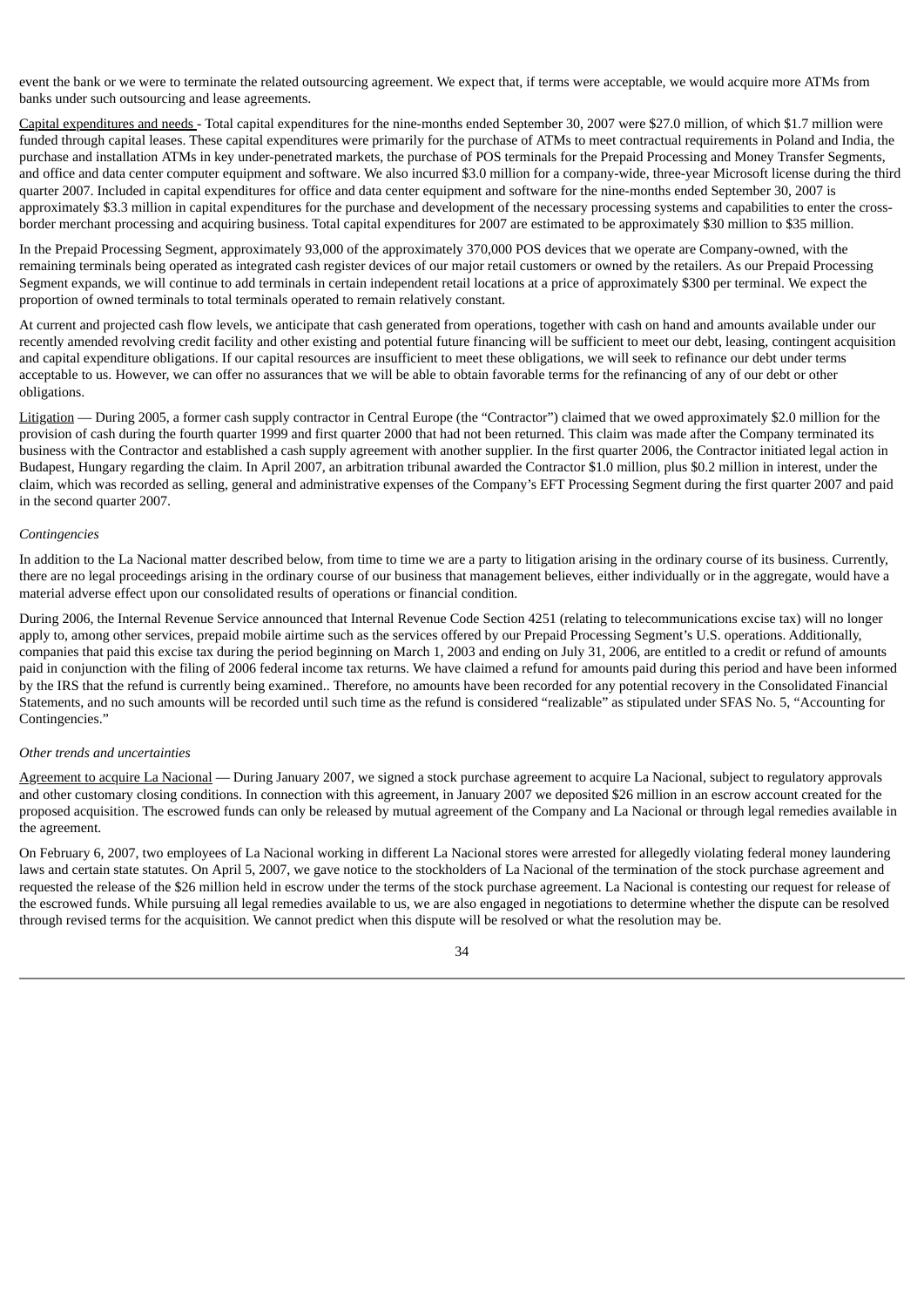Cross border merchant processing and acquiring - In our EFT Processing Segment, we have entered the cross-border merchant processing and acquiring business, through the execution of an agreement with a large petrol retailer in Central Europe. Since the beginning of 2007, we have devoted significant resources, including capital expenditures of approximately \$3.3 million, to the ongoing investment in development of the necessary processing systems and capabilities to enter this business, which involves the purchase and design of hardware and software. Merchant acquiring involves processing credit and debit card transactions that are made on POS terminals, including authorization, settlement, and processing of settlement files. It will involve the assumption of credit risk, as the principal amount of transactions will be settled to merchants before settlements are received from card associations. We expect to incur an additional \$2.0 million to \$2.5 million in capital expenditures associated with the development of the necessary systems and capabilities to enter this business that are expected to be funded through cash generated from operations or, if necessary, amounts available on our revolving credit facility.

## *Inflation and functional currencies*

Generally, the countries in which we operate have experienced low and stable inflation in recent years. Therefore, the local currency in each of these markets is the functional currency. Currently, we do not believe that inflation will have a significant effect on our results of operations or financial position. We continually review inflation and the functional currency in each of the countries where we operate.

# **OFF BALANCE SHEET ARRANGEMENTS**

We regularly grant guarantees of the obligations of our wholly-owned subsidiaries and we sometimes enter into agreements with unaffiliated third parties that contain indemnification provisions, the terms of which may vary depending on the negotiated terms of each respective agreement. Our liability under such indemnification provisions may be subject to time and materiality limitations, monetary caps and other conditions and defenses. As of September 30, 2007, other than the item listed below, there were no material changes from the disclosure in our Annual Report on Form 10-K for the year ended December 31, 2006. To date, we are not aware of any significant claims made by the indemnified parties or parties to whom we have provided guarantees on behalf of our subsidiaries and, accordingly, no liabilities have been recorded as of September 30, 2007.

In connection with contracts with financial institutions that supply cash to ATMs in the EFT Processing Segment, the Company is responsible for the loss of network cash that, generally, is not recorded on the Company's consolidated balance sheet, because the cash remains the property of the financial institutions while in the ATMs. As of September 30, 2007, the balance of ATM network cash for which the Company was responsible was \$300 million. The Company maintains insurance policies to mitigate this exposure;

# **CONTRACTUAL OBLIGATIONS**

The following table summarizes our contractual obligations as of September 30, 2007:

|                                                                |           | Payments due by period |           |           |                      |  |  |
|----------------------------------------------------------------|-----------|------------------------|-----------|-----------|----------------------|--|--|
| (in thousands)                                                 | Total     | Less than 1<br>year    | 1-3 years | 4-5 years | More than 5<br>years |  |  |
| Long-term debt obligations, less current maturities, including |           |                        |           |           |                      |  |  |
| interest                                                       | \$624,841 | \$22.089               | \$186,176 | \$43,427  | \$373,149            |  |  |
| Short-term debt obligations and current maturities of long-    |           |                        |           |           |                      |  |  |
| term debt obligations, including interest                      | 5.924     | 5.924                  |           |           |                      |  |  |
| Estimated contingent acquisition obligations                   | 22,500    |                        | 21,250    | 1.250     |                      |  |  |
| Obligations under capital leases                               | 19.884    | 6.790                  | 9.743     | 3.082     | 269                  |  |  |
| Obligations under operating leases                             | 59.064    | 14,900                 | 26,518    | 13,222    | 4,424                |  |  |
| Vendor purchase obligations                                    | 7,105     | 5,732                  | 872       | 488       | 13                   |  |  |
| <b>Total</b>                                                   | \$739,318 | \$5,435                | \$244,559 | \$61,469  | \$377,855            |  |  |

For the purposes of the above table, our \$140 million convertible debentures issued in December 2004 are considered due during 2009, and our \$175 million convertible debentures issued in October 2005 are considered due during 2012, representing the first years in which holders have the right to exercise their put option. Additionally, the above table only includes interest on these convertible debentures up to these dates.

Estimated contingent acquisition obligations as of September 30, 2007 include: 1) \$20 million in cash and/or Euronet Common Stock to be provided to the sellers of RIA upon the assumed settlement of the CVRs and SARs during October 2008; and 2) additional

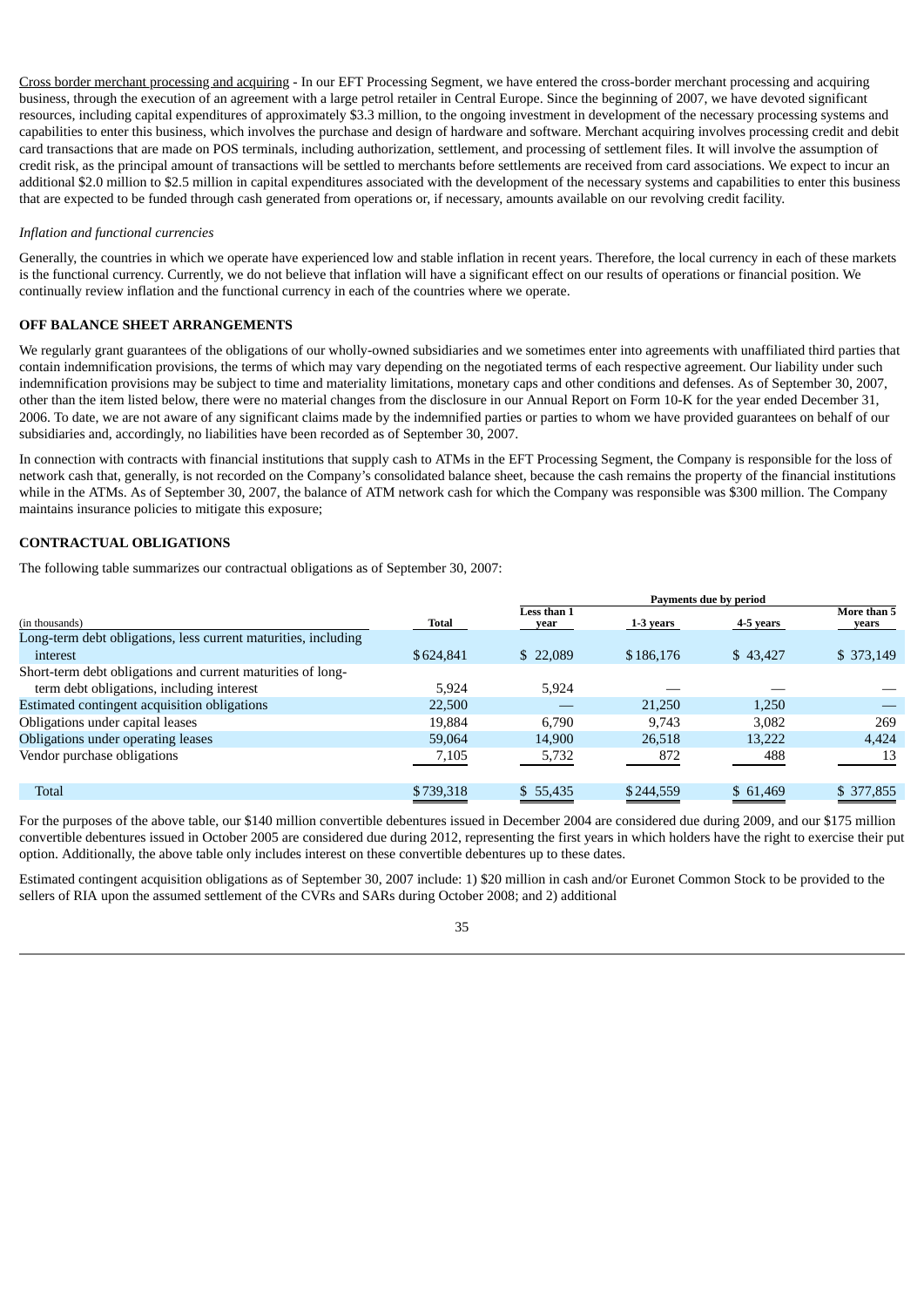consideration to be settled in cash or Euronet Common Stock that we may have to pay during 2009 and 2010 in connection with the acquisition of Brodos, totaling up to \$2.5 million. See Note 4 — Acquisitions to the unaudited consolidated financial statements included elsewhere in this report for a more complete description of these acquisitions.

Purchase obligations include contractual amounts for ATM maintenance, cleaning, telecommunication and cash replenishment operating expenses. While contractual payments may be greater or less based on the number of ATMs and transaction levels, the purchase obligations listed above are estimated based on the current levels of such business activity.

Our total liability for uncertain tax positions under FIN 48 was \$3.5 million as of September 30, 2007. We are not able to reasonably estimate the amount by which the liability will increase or decrease over time; however, at this time, the Company does not expect a significant payment related to these obligations within the next year. See Note 14 — Income Taxes to the unaudited consolidated financial statements included elsewhere in this report for additional information.

# **RECENTLY ISSUED ACCOUNTING PRONOUNCEMENTS**

During 2005, the Financial Accounting Standards Board ("FASB") issued an exposure draft that would amend SFAS No. 141, "Business Combinations." During redeliberations, the FASB has reaffirmed certain decisions including, among other things: 1) measuring and recognizing contingent consideration at fair value as of the acquisition date and recording adjustments to liabilities as adjustments in earnings; 2) identifiable intangible assets acquired in a business combination should be measured at a current exchange value rather than at an entity-specific value; 3) the acquiring company should measure and recognize the acquiree's identifiable assets and liabilities and goodwill in a step or partial acquisition at 100 percent of their acquisition date fair values; and 4) accounting for transaction related costs as expenses in the period incurred, rather than capitalizing these costs as a component of the respective purchase price. The FASB has not yet reaffirmed decisions on other items. The FASB expects to issue the final statement during the fourth quarter 2007, which will be effective for us beginning in 2009. If adopted, the changes described above, as well as other possible changes, would likely have a significant impact on the accounting treatment for acquisitions occurring on or after January 1, 2009.

In February 2007, the FASB issued SFAS No. 159, "The Fair Value Option for Financial Assets and Financial Liabilities—Including an amendment of FASB Statement No. 115" ("SFAS 159"). SFAS 159 expands the use of fair value accounting but does not affect existing standards which require assets or liabilities to be carried at fair value. Under SFAS 159, a company may elect to use fair value to measure accounts and loans receivable, available-for-sale and held-tomaturity securities, equity method investments, accounts payable, guarantees and issued debt. Other eligible items include firm commitments for financial instruments that otherwise would not be recognized at inception and non-cash warranty obligations where a warrantor is permitted to pay a third party to provide the warranty goods or services. If the use of fair value is elected, any upfront costs and fees related to the item must be recognized in earnings and cannot be deferred, such as deferred financing costs. The fair value election is irrevocable and generally made on an instrument-by-instrument basis, even if a company has similar instruments that it elects not to measure based on fair value. At the adoption date, unrealized gains and losses on existing items for which fair value has been elected are reported as a cumulative adjustment to beginning retained earnings. Subsequent to the adoption of SFAS 159, changes in fair value are recognized in earnings. SFAS 159 will be effective beginning in our first quarter 2008. We are currently determining whether fair value accounting is appropriate for any of our eligible items and cannot estimate the impact, if any, which SFAS 159 will have on our consolidated results of operations and financial condition.

#### **FORWARD-LOOKING STATEMENTS**

This document contains statements that constitute forward-looking statements within the meaning of section 27A of the Securities Act of 1933 and section 21E of the Securities Exchange Act of 1934. All statements other than statements of historical facts included in this document are forward-looking statements, including statements regarding the following:

- **•** trends affecting our business plans, financing plans and requirements;
- **•** trends affecting our business;
- **•** the adequacy of capital to meet our capital requirements and expansion plans;
- **•** the assumptions underlying our business plans;
- **•** business strategy;
- **•** government regulatory action;
- **•** technological advances; and
- **•** projected costs and revenues.

Although we believe that the expectations reflected in these forward-looking statements are reasonable, we can give no assurance that these expectations will prove to be correct. Forward-looking statements are typically identified by the words believe, expect, anticipate, intend, estimate and similar expressions.

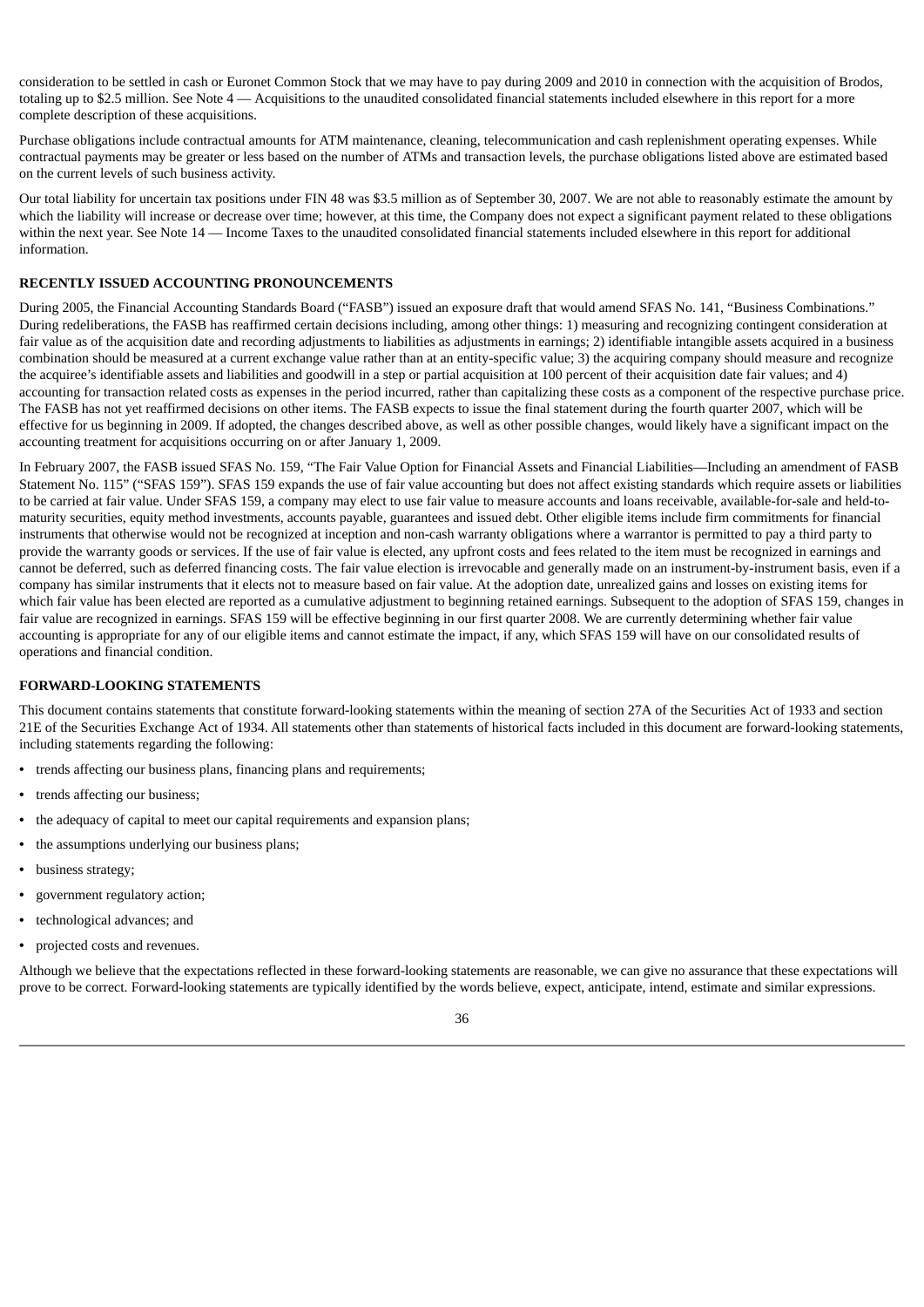Investors are cautioned that any forward-looking statements are not guarantees of future performance and involve risks and uncertainties. Actual results may materially differ from those in the forward-looking statements as a result of various factors, including, but not limited to, those referred to above and as set forth and more fully described in Part I, Item 1A — Risk Factors of our Annual Report on Form 10-K for the year ended December 31, 2006 and Part II, Item 1A — Risk Factors of this report.

# <span id="page-37-0"></span>**ITEM 3. QUANTITATIVE AND QUALITATIVE DISCLOSURES ABOUT MARKET RISK**

## *Foreign currency exchange rate risk*

For the nine-months ended September 30, 2007, 76% of our revenues were generated in non-U.S. dollar countries compared to 84% for the nine-months ended September 30, 2006. The decrease in revenues from non-U.S. dollar countries, compared to the prior year is due primarily to the second quarter 2007 acquisition of RIA, as well as increased revenues of our U.S.-based Prepaid Processing Segment operations. We expect to continue generating a significant portion of our revenues in countries with currencies other than the U.S. dollar.

We are particularly vulnerable to fluctuations in exchange rates of the U.S. dollar to the currencies of countries in which we have significant operations. We estimate that, depending on the net foreign currency working capital position at a selected point in time, a 10% fluctuation in these foreign currency exchange rates would have the combined annualized effect on reported net income and working capital of up to approximately \$15 million to \$20 million. This effect is estimated by segregating revenues, expenses and working capital by currency and applying a 10% currency depreciation and appreciation to the non-U.S. dollar amounts. We believe this quantitative measure has inherent limitations and does not take into account any governmental actions or changes in either customer purchasing patterns or our financing or operating strategies. Because a majority of our revenues and expenses are incurred in the functional currencies of our international operating entities, the profits we earn in foreign currencies have been positively impacted by the weakening of the U.S. dollar. Additionally, our debt obligations are primarily in U.S. dollars, therefore, as foreign currency exchange rates fluctuate, the amount available for repayment of debt will also increase or decrease.

We are also exposed to foreign currency exchange rate risk in our Money Transfer Segment. A majority of the money transfer business involves receiving and disbursing different currencies, in which we earn a foreign currency spread based on the difference between buying currency at wholesale exchange rates and selling the currency to consumers at retail exchange rates. This spread provides some protection against currency fluctuations that occur while we are holding the foreign currency. Our exposure to changes in foreign currency exchange rates is limited by the fact that disbursement occurs for the majority of transactions shortly after they are initiated. Additionally, we enter into foreign currency forward contracts to help offset foreign currency exposure related to the notional value of money transfer transactions collected in currencies other than the U.S. dollar. As of September 30, 2007, we had foreign currency forward contracts outstanding with a notional value of \$41.0 million, primarily in euros that were not designated as hedges and mature in a weighted average of 6 days. The fair value of these forward contracts as of September 30, 2007 was an unrealized loss of approximately \$0.6 million, which was partially offset by the unrealized gain on the related foreign currency receivables.

#### *Interest rate risk*

In connection with completing the acquisition of RIA during the second quarter, we entered into a \$290 million secured syndicated credit facility consisting of a \$190 million seven-year term loan, which was fully drawn at closing, and a \$100 million five-year revolving credit facility, which accrue interest at variable rates. This revolving credit facility replaces our \$50 million revolving credit facility. The credit facility may be expanded by up to an additional \$150 million in term loan and up to an additional \$25 million for the revolving line of credit, subject to satisfaction of certain conditions including pro forma debt covenant compliance. This facility substantially increases our interest rate risk.

As of September 30, 2007, our total outstanding debt was \$524.9 million. Of this amount, \$315 million, or 60% of our total debt obligations, relates to contingent convertible debentures having fixed coupon rates. Our \$175 million contingent convertible debentures, issued in October 2005, accrue interest at a rate of 3.50% per annum. The \$140 million contingent convertible debentures, issued in December 2004 accrue interest at a rate of 1.625% per annum. Based on quoted market prices, as of September 30, 2007 the fair value of our fixed rate convertible debentures was \$328.1 million, compared to a carrying value of \$315 million.

Through the use of interest rate swap agreements covering the period from June 1, 2007 to May 29, 2009, \$50.0 million of our variable rate term debt has been effectively converted to a fixed rate of 7.3%. As of September 30, 2007, the unrealized loss on the interest rate swap agreements was less than \$0.6 million. Interest expense, including amortization of deferred debt issuance costs, for our total \$365.0 million in fixed rate debt totals approximately \$13.7 million per year, or a weighted average interest rate of 3.8% annually. Additionally, approximately \$17.8 million, or 3% of our total debt obligations, relate to capitalized leases with fixed payment and interest terms that expire between 2007 and 2011.

The remaining \$142.1 million, or 27% of our total debt obligations, relates to debt that accrues interest at variable rates. If we were to maintain these borrowings for one year, and maximize the potential borrowings available under the revolving credit facility for one year, including the \$25.0 million in potential additional expanded borrowings, a 1% increase in the applicable interest rate would result in

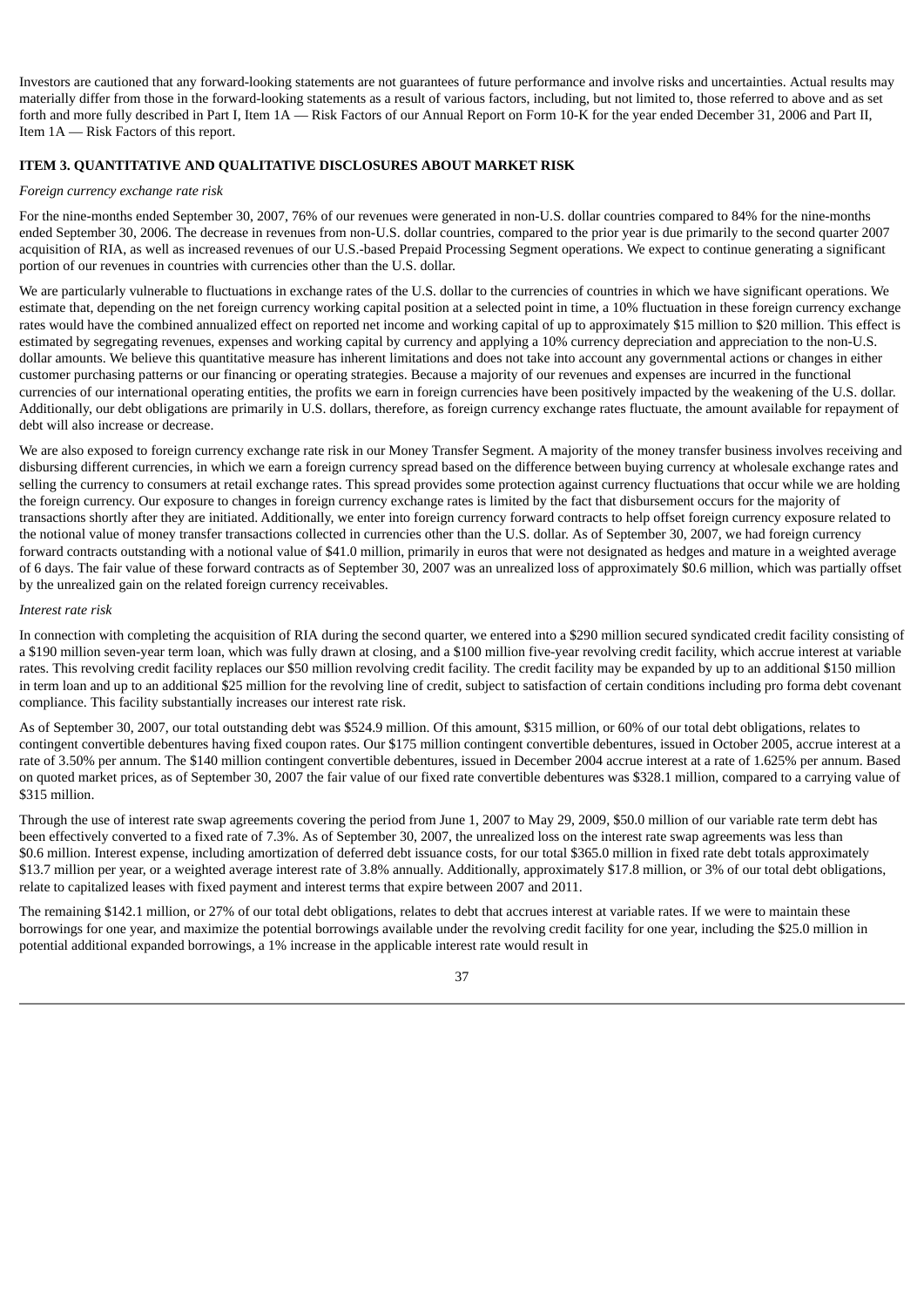additional interest expense to the Company of approximately \$2.1 million. This computation excludes the \$50.0 million relating to the interest rate swap discussed above and the potential \$150.0 million in potential expanded term loan because of the limited circumstances under which the additional amounts would be available to us for borrowing.

Our excess cash is invested in instruments with original maturities of three months or less; therefore, as investments mature and are reinvested, the amount we earn will increase or decrease with changes in the underlying short term interest rates.

# <span id="page-38-0"></span>**ITEM 4. CONTROLS AND PROCEDURES**

Our executive management, including our Chief Executive Officer and Chief Financial Officer, evaluated the effectiveness of the design and operation of our disclosure controls and procedures pursuant to Rule 13a-15(b) under the Exchange Act as of September 30, 2007. Based on this evaluation, our Chief Executive Officer and Chief Financial Officer have concluded that the design and operation of these disclosure controls and procedures were effective as of such date to provide reasonable assurance that information required to be disclosed in our reports under the Exchange Act is recorded, processed, summarized and reported within the time periods specified in the rules and forms of the SEC, and that such information is accumulated and communicated to our management, including our Chief Executive Officer and Chief Financial Officer, as appropriate, to allow timely decisions regarding required disclosures.

# <span id="page-38-1"></span>**CHANGE IN INTERNAL CONTROLS**

<span id="page-38-2"></span>There has been no change in our internal control over financial reporting during the third quarter 2007 that has materially affected, or is reasonably likely to materially affect, our internal control over financial reporting.

# **PART II—OTHER INFORMATION**

# <span id="page-38-3"></span>**ITEM 1. LEGAL PROCEEDINGS**

The Company is from time to time a party to litigation arising in the ordinary course of its business.

The discussion in Part I, Item 1. Financial Statements, Note 12 — Commitments, Litigation and Contingencies to the unaudited consolidated financial statements included elsewhere in this report, regarding litigation is incorporated herein by reference.

Currently, there are no legal proceedings that management believes, either individually or in the aggregate, would have a material adverse effect upon the consolidated results of operations or financial condition of the Company.

# <span id="page-38-4"></span>**ITEM 1A. RISK FACTORS**

You should carefully consider the risks described in Part I, Item 1A. Risk Factors in our Annual Report on Form 10-K for the fiscal year ended December 31, 2006 as updated in our subsequent filings with the SEC, including this Quarterly Report on Form 10-Q, before making an investment decision. The risks and uncertainties described in our Annual Report on Form 10-K, as updated by any subsequent Quarterly Reports on Form 10-Q, are not the only ones facing our company. Additional risks and uncertainties not presently known to us or that we currently deem immaterial may also impair our business operations.

If any of the risks identified in our Annual Report on Form 10-K, as updated by any subsequent Quarterly Reports on Form 10-Q, actually occurs, our business, financial condition or results of operations could be materially adversely affected. In that case, the trading price of our Common Stock could *decline substantially.*

This Quarterly Report also contains forward-looking statements that involve risks and uncertainties. Our actual results could differ materially from those anticipated in the forward-looking statements as a result of a number of factors, including the risks described below and elsewhere in this Quarterly Report.

Other than as set forth below, there have been no material changes from the risk factors previously disclosed in the Company's Annual Report on Form 10-K *for the year ended December 31, 2006, as filed with the SEC.*

#### **Risks Related to Our Business**

#### **We may be required to prepay our obligations under the \$290 million secured syndicated credit facility.**

Prepayment in full of the obligations under the \$290 million secured syndicated credit facility (the "Credit Facility") may be required six months prior to any required repurchase date under our \$140 million 1.625% Convertible Senior Debentures Due 2024 or our \$175 million 3.5% Convertible Debentures Due 2025, unless we are able to demonstrate that either: (i) we could borrow unsubordinated funded debt equal to the principal amount of the applicable convertible debentures while remaining in compliance with the financial covenants in the Credit Facility or (ii) we will have sufficient liquidity (as determined by the administrative agent and the lenders). Holders of the \$140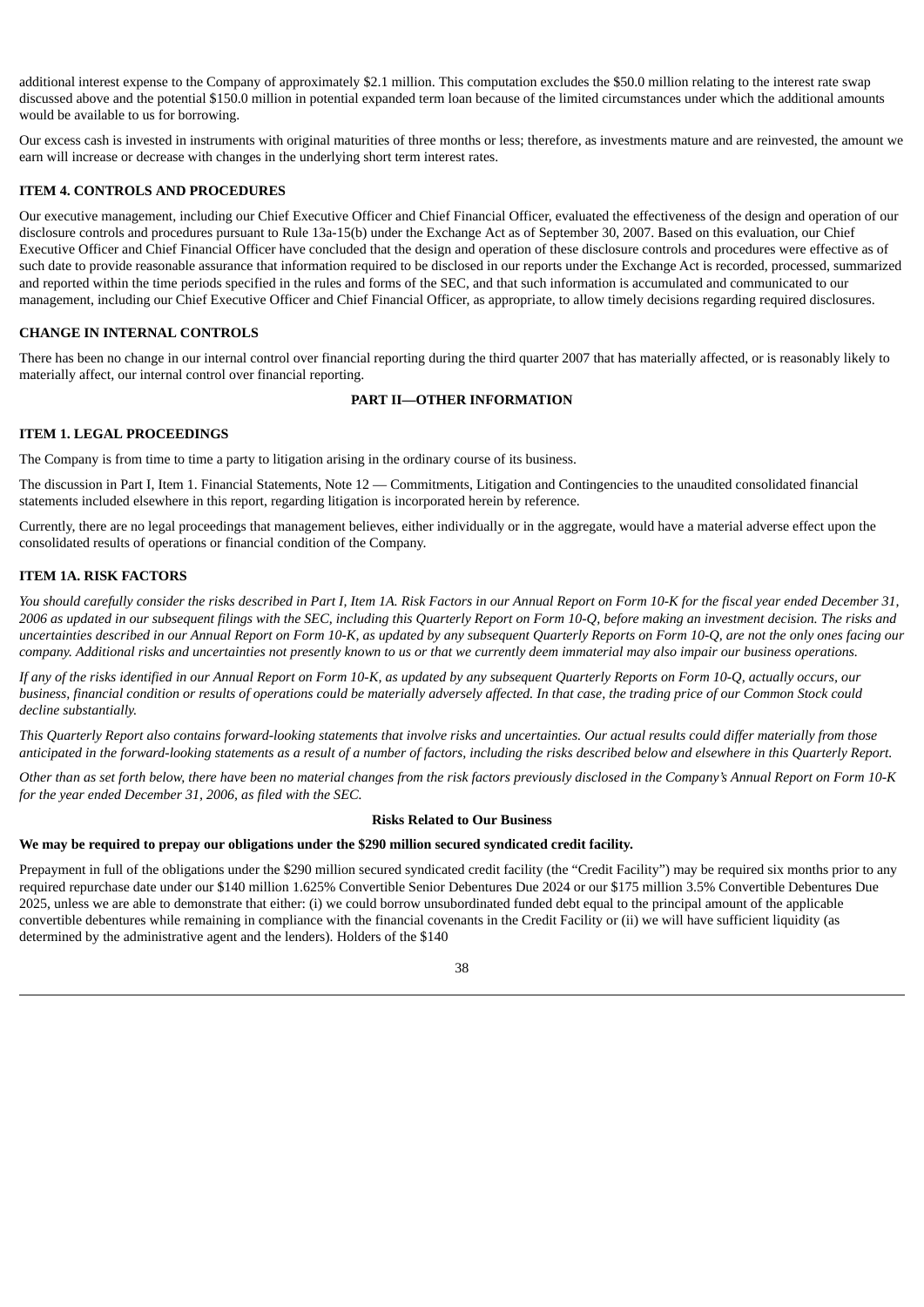million 1.625% debentures have the option to require us to purchase their debentures at par on December 15, 2009, 2014 and 2019, and upon a change in control of the Company. Holders of the \$175 million 3.50% debentures have the option to require us to purchase their debentures at par on October 15, 2012, 2015 and 2020, or upon a change in control of the Company.

The Credit Facility contains three financial covenants that become more restrictive between now and September 30, 2008, including: (1) total debt to EBITDA ratio, (2) senior secured debt to EBITDA ratio and (3) EBITDA to fixed charge coverage ratio. Because these covenant thresholds will become more restrictive through September 30, 2008, to remain in compliance with our debt covenants we will be required to increase EBITDA, repay debt, or both. We cannot assure you that we will have sufficient assets, liquidity or EBITDA to meet or avoid these obligations, which could have an adverse impact on our financial condition.

# **Increases in interest rates will adversely impact our results from operations.**

We have entered into interest rate swap agreements covering the period from June 1, 2007 through May 29, 2009 for a notional amount of \$50 million that effectively converts a portion of our \$190 million variable rate term loan to a fixed interest rate of 7.3% per annum. For the remaining outstanding balance of the term loan, as well as borrowings incurred under our revolving credit facility and other variable rate borrowing arrangements, increases in variable interest rates will increase the amount of interest expense that we pay for our borrowings and have a negative impact on our results from operations.

#### **If we are unable to maintain our money transfer agent network, our business may be adversely affected.**

Our money transfer based revenue is primarily generated through our agent network. Transaction volumes at existing agent locations may increase over time and new agents provide us with additional revenue. If agents decide to leave our network or if we are unable to sign new agents, our revenue and profit growth rates may be adversely affected. Our agents are also subject to a wide variety of laws and regulations that vary significantly, depending on the legal jurisdiction. Changes in these laws and regulations could adversely affect our ability to maintain our agent network or the cost of providing money transfer services. In addition, agents may generate fewer transactions or less revenue due to various factors, including increased competition. Because our agents are third parties that may sell products and provide services in addition to our money transfer services, our agents may encounter business difficulties unrelated to the provision of our services, which may cause the agents to reduce their number of locations or hours of operation, or cease doing business altogether.

# If consumer confidence in our money transfer business or brands declines, our business may be adversely affected.

Our money transfer business relies on consumer confidence in our brands and our ability to provide efficient and reliable money transfer services. A decline in consumer confidence in our business or brands, or in traditional money transfer providers as a means to transfer money, may adversely impact transaction volumes which would in turn be expected to adversely impact our business.

# **Our money transfer service offerings are dependent on financial institutions to provide such offerings.**

Our money transfer business involves transferring funds internationally and is dependent upon foreign and domestic financial institutions, including our competitors, to execute funds transfers and foreign currency transactions. Changes to existing regulations of financial institution operations, such as those designed to combat terrorism or money laundering, could require us to alter our operating procedures in a manner that increases our cost of doing business or to terminate certain product offerings. In addition, as a result of existing regulations and/or changes to those regulations, financial institutions could decide to cease providing the services on which we depend, requiring us to terminate certain product offerings.

# We are subject to the risks of liability for fraudulent bankcard and other card transactions involving a breach in our security systems, breaches of **our information security policies or safeguards, as well as for ATM theft and vandalism.**

We capture, transmit, handle and store sensitive information in conducting and managing electronic, financial and mobile transactions, such as card information and PIN numbers. These businesses involve certain inherent security risks, in particular the risk of electronic interception and theft of the information for use in fraudulent or other card transactions, by persons outside the Company or by our own employees. We incorporate industry-standard encryption technology and processing methodology into our systems and software, and maintain controls and procedures regarding access to our computer systems by employees and others, to maintain high levels of security. Although this technology and methodology decrease security risks, they cannot be eliminated entirely, as criminal elements apply increasingly sophisticated technology to attempt to obtain unauthorized access to the information handled by ATM and electronic financial transaction networks.

Any breach in our security systems could result in the perpetration of fraudulent financial transactions for which we may be found liable. We are insured against various risks, including theft and negligence, but such insurance coverage is subject to deductibles, exclusions and limitations that may leave us bearing some or all of any losses arising from security breaches.

We also collect, transfer and retain consumer data as part of our money transfer business. These activities are subject to certain consumer privacy laws and regulations in the U.S. and in other jurisdictions where our money transfer services are offered. We maintain technical

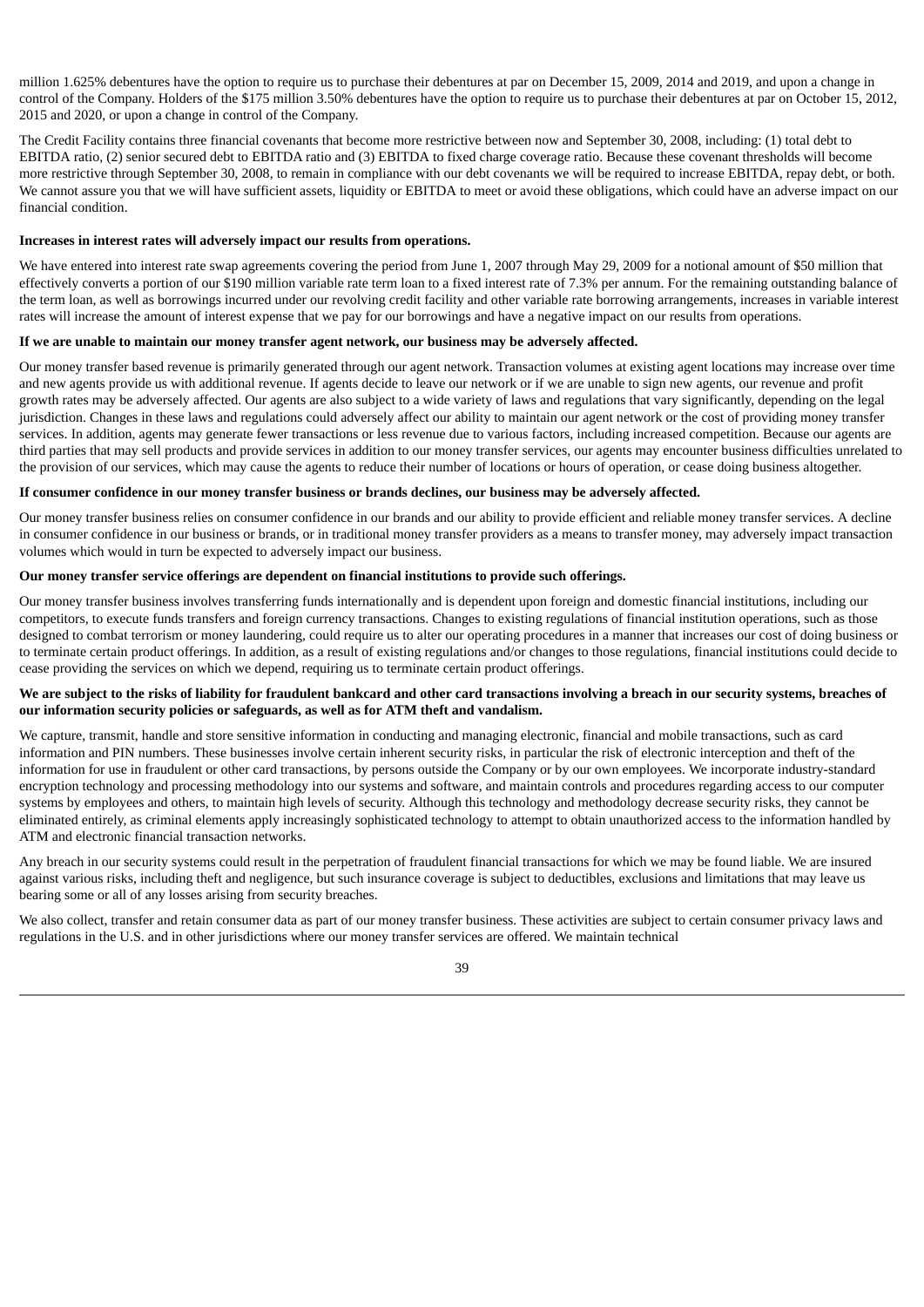and operational safeguards designed to comply with applicable legal requirements. Despite these safeguards, there remains a risk that these safeguards could be breached resulting in improper access to, and disclosure of, sensitive consumer information. Breaches of our security policies or applicable legal requirements resulting in a compromise of consumer data could expose us to regulatory enforcement action, subject us to litigation, limit our ability to provide money transfer services and/or cause harm to our reputation.

In addition to electronic fraud issues and breaches of our information security policies and safeguards, the possible theft and vandalism of ATMs present risks for our ATM business. We install ATMs at high-traffic sites and consequently our ATMs are exposed to theft and vandalism. Although we are insured against such risks, deductibles, exclusions or limitations in such insurance may leave us bearing some or all of any losses arising from theft or vandalism of ATMs. In addition, we have experienced increases in claims under our insurance, which has increased our insurance premiums.

# Our money transfer and prepaid mobile airtime top-up businesses may be susceptible to fraud and/or credit risks occurring at the retailer and/or **consumer level.**

In our Prepaid Processing Segment, we contract with retailers that accept payment on our behalf, which we then transfer to a trust or other operating account for payment to mobile phone operators. In the event a retailer does not transfer to us payments that it receives for mobile airtime, we are responsible to the mobile phone operator for the cost of the airtime credited to the customer's mobile phone. We can provide no assurance that retailer fraud will not increase in the future or that any proceeds we receive under our credit enhancement insurance policies will be adequate to cover losses resulting from retailer fraud, which could have a material adverse effect on our business, financial condition and results of operations.

With respect to our money transfer business, our business is primarily conducted through our agent network, which provides money transfer services directly to consumers at retail locations. Our agents collect funds directly from the consumers and in turn we collect from the agents the proceeds due us resulting from the money transfer transactions. Therefore, we have credit exposure to our agents. The failure of agents owing us significant amounts to remit funds to us or to repay such amounts could adversely affect our business, financial condition and results of operations.

# We are subject to business cycles, seasonality and other outside factors that may negatively affect our business.

A recessionary economic environment or other outside factors could have a negative impact on mobile phone operators, retailers and our customers and could reduce the level of transactions, which could, in turn, negatively impact our financial results. If mobile phone operators and financial institutions experience decreased demand for their products and services or if the locations where we provide services decrease in number, we will process fewer transactions, resulting in lower revenue. In addition, a recessionary economic environment could reduce the level of transactions taking place on our networks, which will have a negative impact on our business.

Our experience is that the level of transactions on our networks is also subject to substantial seasonal variation. Transaction levels have consistently been much higher in the fourth quarter of the fiscal year due to increased use of ATMs, prepaid mobile airtime top-ups and money transfer services during the holiday season. Generally, the level of transactions drops in the first quarter, during which transaction levels are generally the lowest we experience during the year, which reduces the level of revenues that we record. Additionally, in the Money Transfer Segment, we experience increased transaction levels during the April through September timeframe coinciding with the increase in worker migration patterns. As a result of these seasonal variations, our quarterly operating results may fluctuate materially and could lead to volatility in the price of our shares.

Additionally, economic or political instability, civil unrest, terrorism and natural disasters may make money transfers to, from or within a particular country more difficult. The inability to timely complete money transfers could adversely affect our business.

# Our operating results in the money transfer business depend in part on continued worker immigration patterns, our ability to expand our share of the existing electronic market and to expand into new markets and our ability to continue complying with regulations issued by the Office of Foreign Assets Control ("OFAC"), Bank Secrecy Act ("BSA"), Financial Crimes Enforcement Network ("FINCEN"), PATRIOT Act regulations or any other **existing or future regulations that impact any aspect of our money transfer business.**

Our money transfer business primarily focuses on workers who migrate to foreign countries in search of employment and then send a portion of their earnings to family members in their home countries. Our ability to continue complying with the requirements of OFAC, BSA, FINCEN, the PATRIOT Act and other regulations (both U.S. and foreign) is important to our success in achieving growth and an inability to do this could have an adverse impact on our revenues and earnings. Changes in U.S. and foreign government policies or enforcement toward immigration may have a negative affect on immigration in the U.S. and other countries, which could also have an adverse impact on our money transfer revenues.

Future growth and profitability depend upon expansion within the markets in which we currently operate and the development of new markets for our money transfer services. Our expansion into new markets is dependent upon our ability to successfully integrate RIA into our existing operations, to apply our existing technology or to develop new applications to satisfy market demand. We may not have

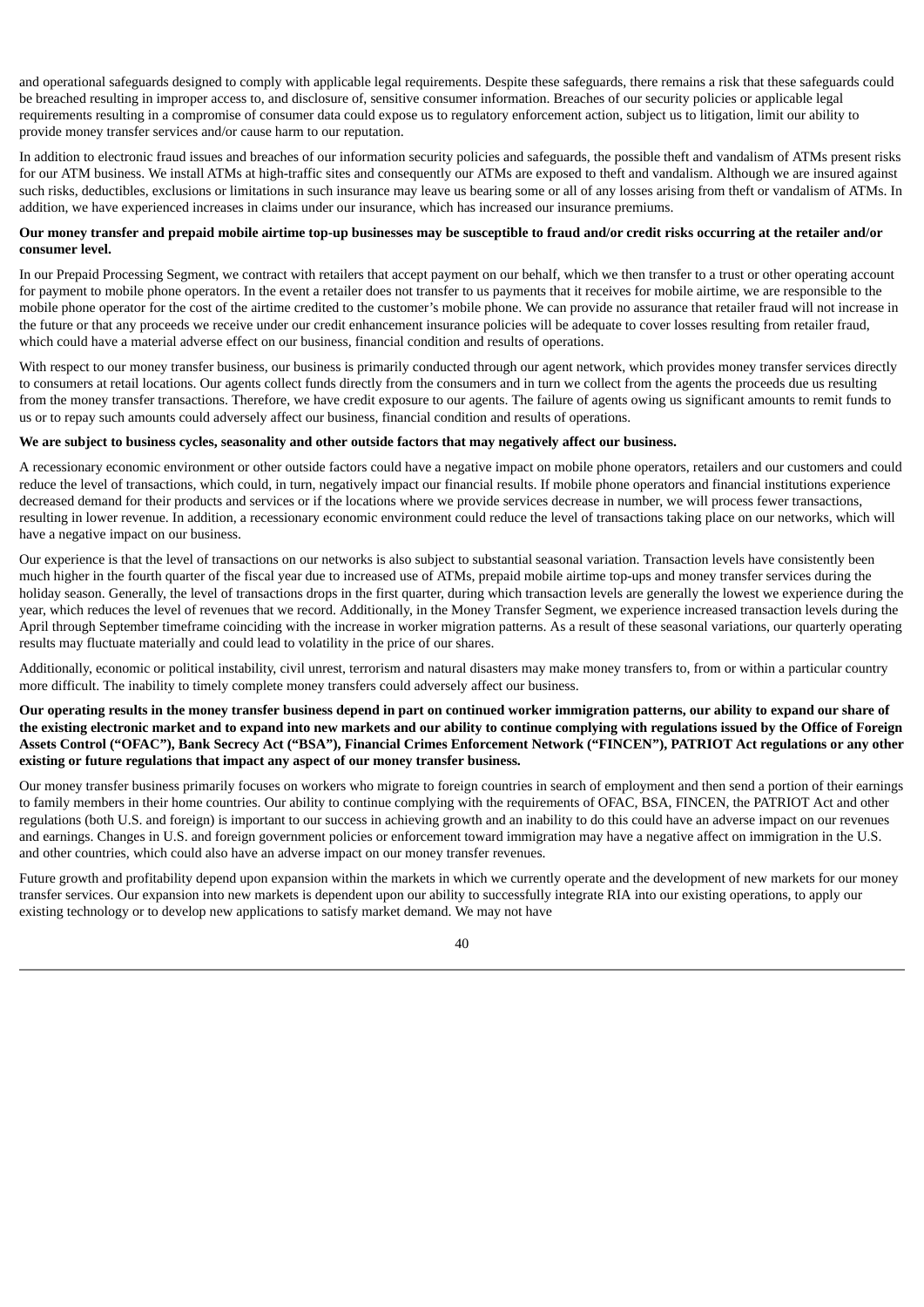adequate financial and technological resources to expand our distribution channels and product applications to satisfy these demands, which may have an adverse impact on our ability to achieve expected growth in revenues and earnings.

## **Developments in electronic financial transactions could materially reduce our transaction levels and revenues.**

Certain developments in the field of electronic financial transactions may reduce the need for ATMs, prepaid mobile phone POS terminals and money transfer agents. These developments may reduce the transaction levels that we experience on our networks in the markets where they occur. Financial institutions, retailers and agents could elect to increase fees to their customers for using our services, which may cause a decline in the use of our services and have an adverse effect on our revenues. If transaction levels over our existing network of ATMs, POS terminals, agents and other distribution methods do not increase, growth in our revenues will depend primarily on increased capital investment for new sites and developing new markets, which reduces the margin we realize from our revenues.

The mobile phone industry is a rapidly evolving area, in which technological developments, in particular the development of new methods or services, may affect the demand for other services in a dramatic way. The development of any new technology that reduces the need or demand for prepaid mobile phone time could materially and adversely affect our business.

#### Because our business is highly dependent on the proper operation of our computer network and telecommunications connections, significant **technical disruptions to these systems would adversely affect our revenues and financial results.**

Our business involves the operation and maintenance of a sophisticated computer network and telecommunications connections with financial institutions, mobile operators, retailers and agents. This, in turn, requires the maintenance of computer equipment and infrastructure, including telecommunications and electrical systems, and the integration and enhancement of complex software applications. Our ATM segment also uses a satellite-based system that is susceptible to the risk of satellite failure. There are operational risks inherent in this type of business that can result in the temporary shutdown of part or all of our processing systems, such as failure of electrical supply, failure of computer hardware and software errors. Excluding Germany, transactions in the EFT Processing Segment are processed through our Budapest, Belgrade, Athens, Beijing and Mumbai operations centers. Transactions in the Prepaid Processing Segment are processed through our Basildon, Martinsried, Madrid and Leawood, Kansas operations centers. Transactions in our Money Transfer Segment are processed through our Cerritos, California operations center. Any operational problem in these centers may have a significant adverse impact on the operation of our networks. Even with disaster recovery procedures in place, these risks cannot be eliminated entirely and any technical failure that prevents operation of our systems for a significant period of time will prevent us from processing transactions during that period of time and will directly and adversely affect our revenues and financial results.

# Our competition in the EFT Processing Segment, Prepaid Processing Segment and Money Transfer Segment include large, well financed companies and financial institutions larger than us with earlier entry into the market. As a result, we may lack the financial resources and access to capital **needed to capture increased market share.**

**EFT Processing Segment**— Our principal EFT Processing competitors include ATM networks owned by banks and national switches consisting of consortiums of local banks that provide outsourcing and transaction services only to banks and independent ATM deployers in that country. Large, wellfinanced companies offer ATM network and outsourcing services that compete with us in various markets. In some cases, these companies also sell a broader range of card and processing services than we, and are in some cases, willing to discount ATM services to obtain large contracts covering a broad range of services. Competitive factors in our EFT Processing Segment include network availability and response time, breadth of service offering, price to both the bank and to its customers, ATM location and access to other networks.

For our ITM product line, we are a leading supplier of electronic financial transaction processing software for the IBM iSeries platform in a largely fragmented market, which is made up of competitors that offer a variety of solutions that compete with our products, ranging from single applications to fully integrated electronic financial processing software. Additionally, for ITM, other industry suppliers service the software requirements of large mainframe systems and UNIX-based platforms, and accordingly are not considered competitors. We have specifically targeted customers consisting of financial institutions that operate their back office systems with the IBM iSeries. For Essentis, we are a strong supplier of electronic payment processing software for card issuers and merchant acquirers on a mainframe platform. Our competition includes products owned and marketed by other software companies as well as large, well financed companies that offer outsourcing and credit card services to financial institutions. We believe our Essentis offering is one of the few software solutions in this product area that has been developed as a completely new system, as opposed to a re-engineered legacy system, taking full advantage of the latest technology and business strategies available.

Our software solutions business has multiple types of competitors that compete across all EFT software components in the following areas: (i) ATM, network and POS software systems, (ii) Internet banking software systems, (iii) credit card software systems, (iv) mobile banking systems, (v) mobile operator solutions, (vi) telephone banking and (vii) full EFT software. Competitive factors in the software solutions business include price, technology development and the ability of software systems to interact with other leading products.

**Prepaid Processing Segment**— We face competition in the prepaid business in all of our markets. A few multinational companies operate in several of our markets, and we therefore compete with them in a number of countries. In other markets, our competition is from

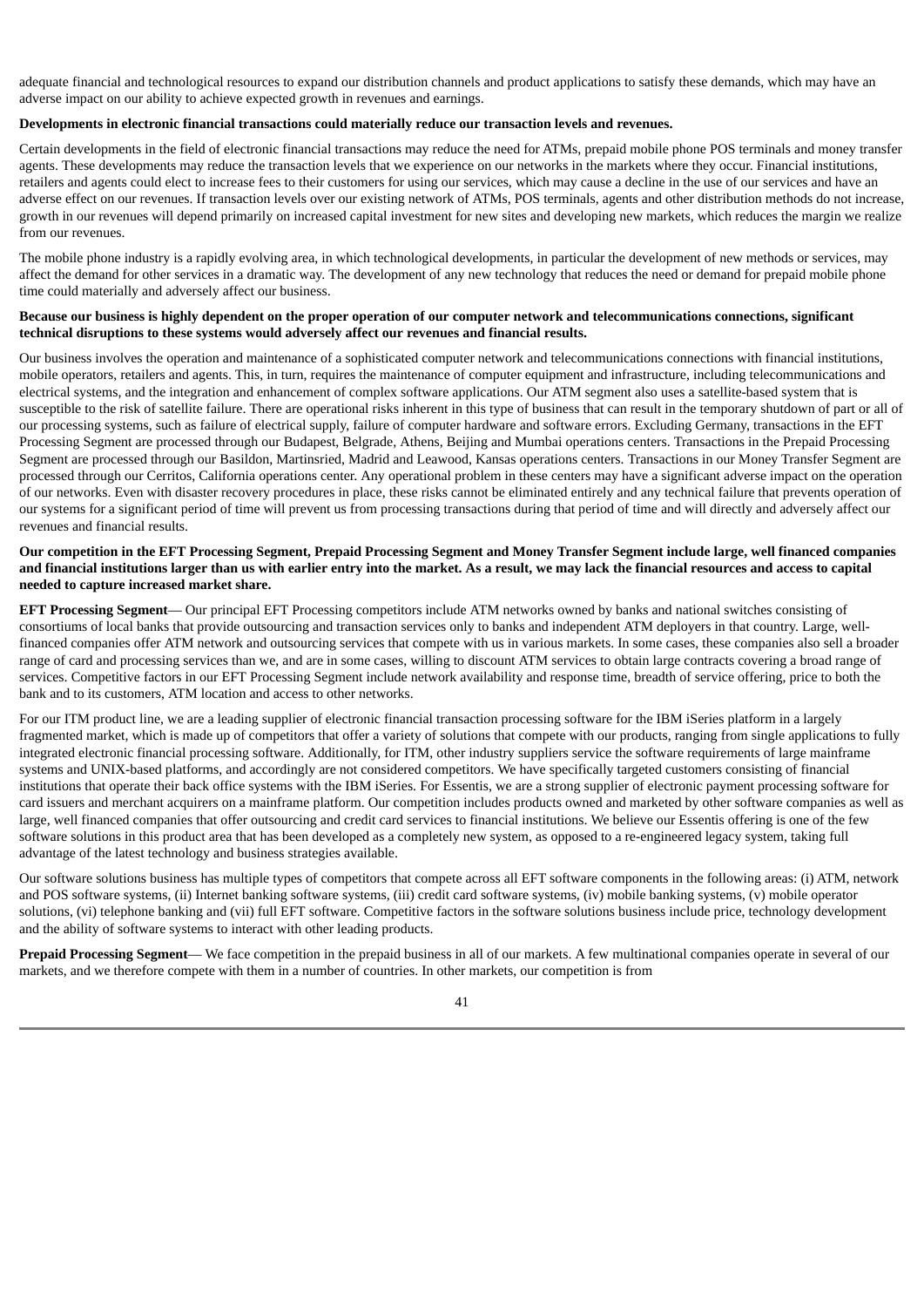smaller, local companies. Major retailers with high volumes are in a position to demand a larger share of commissions, which may compress our margins.

**Money Transfer Segment**— Our primary competitors in the money transfer and bill payment business include other independent processors and electronic money transmitters, as well as certain major national and regional banks, financial institutions and independent sales organizations. Our competitors include Western Union, MoneyGram, Global Payments and others, some of which are larger than we are and have greater resources and access to capital for expansion than we have. This may allow them to offer better pricing terms to customers, which may result in a loss of our current or potential customers or could force us to lower our prices. Either of these actions could have an adverse impact on our revenues. In addition, our competitors may have the ability to devote more financial and operational resources than we can to the development of new technologies that provide improved functionality and features to their product and service offerings. If successful, their development efforts could render our product and services offerings less desirable, resulting in the loss of customers or a reduction in the price we could demand for our services. In addition to traditional money payment services, new technologies are emerging that may effectively compete with traditional money payment services, such as stored-value cards, debit networks and web-based services. Our continued growth depends upon our ability to compete effectively with these alternative technologies.

# Because we derive our revenues from a multitude of countries with different currencies, our business is affected by local inflation and foreign **currency exchange rates and policies.**

We attempt to match any assets denominated in a currency with liabilities denominated in the same currency. Nonetheless, substantially all of our indebtedness is denominated in U.S. dollars, Euros and British pounds. While a significant amount of our cash outflows, including the acquisition of ATMs, executive salaries, certain long-term contracts and a significant portion of our debt obligations, are made in U.S. dollars, most of our revenues are denominated in other currencies. As exchange rates among the U.S. dollar, the euro, and other currencies fluctuate, the translation effect of these fluctuations may have a material adverse effect on our results of operations or financial condition as reported in U.S. dollars. Moreover, exchange rate policies have not always allowed for the free conversion of currencies at the market rate. Future fluctuations in the value of the dollar could have an adverse effect on our results.

Our Money Transfer Segment is subject to foreign currency exchange risks because our customers deposit funds in one currency at our retail and agent locations worldwide and we typically deliver funds denominated in a different, destination country currency. Although we use foreign currency forward contracts to mitigate a portion of this risk, we cannot eliminate all of the exposure to the impact of changes in foreign currency exchange rates for the period between collection and disbursement of the money transfers.

An additional 12.5 million shares of Common Stock, representing 26% of the shares outstanding as of September 30, 2007, could be added to our total Common Stock outstanding through the exercise of options or the issuance of additional shares of our Common Stock pursuant to existing convertible debt and other agreements. Once issued, these shares of Common Stock could be traded into the market and result in a decrease in the **market price of our Common Stock.**

As of September 30, 2007, we had an aggregate of 3.0 million options and restricted stock awards outstanding held by our directors, officers and employees, which entitles these holders to acquire an equal number of shares of our Common Stock upon exercise. Of this amount, 1.4 million options are vested and exercisable as of September 30, 2007. Approximately 0.3 million additional shares of our Common Stock may be issued in connection with our employee stock purchase plan. Another 8.5 million shares of Common Stock could be issued upon conversion of the Company's Convertible Debentures issued in December 2004 and October 2005. Additionally, based on current trading prices for our Common Stock, we expect to issue approximately 0.7 million shares of our Common Stock to the sellers of RIA in settlement of the contingent value and stock appreciation rights.

Accordingly, based on current trading prices of our Common Stock, approximately 12.5 million shares could potentially be added to our total current Common Stock outstanding through the exercise of options or the issuance of additional shares, which could adversely impact the trading price for our stock. The actual number of shares issuable could be higher depending upon our stock price at the time of payment (i.e. more shares could be issuable if our share price declines).

Of the 3.0 million total options and restricted stock awards outstanding, an aggregate of 1.4 million options and restricted shares are held by persons who may be deemed to be our affiliates and who would be subject to Rule 144. Thus, upon exercise of their options or sale of shares for which restrictions have lapsed, these affiliates' shares would be subject to the trading restrictions imposed by Rule 144. The remainder of the common shares issuable under option and restricted stock arrangements would be freely tradable in the public market. Over the course of time, all of the issued shares have the potential to be publicly traded, perhaps in large blocks.

# **ITEM 2. UNREGISTERED SALES OF EQUITY SECURITES AND USE OF PROCEEDS**

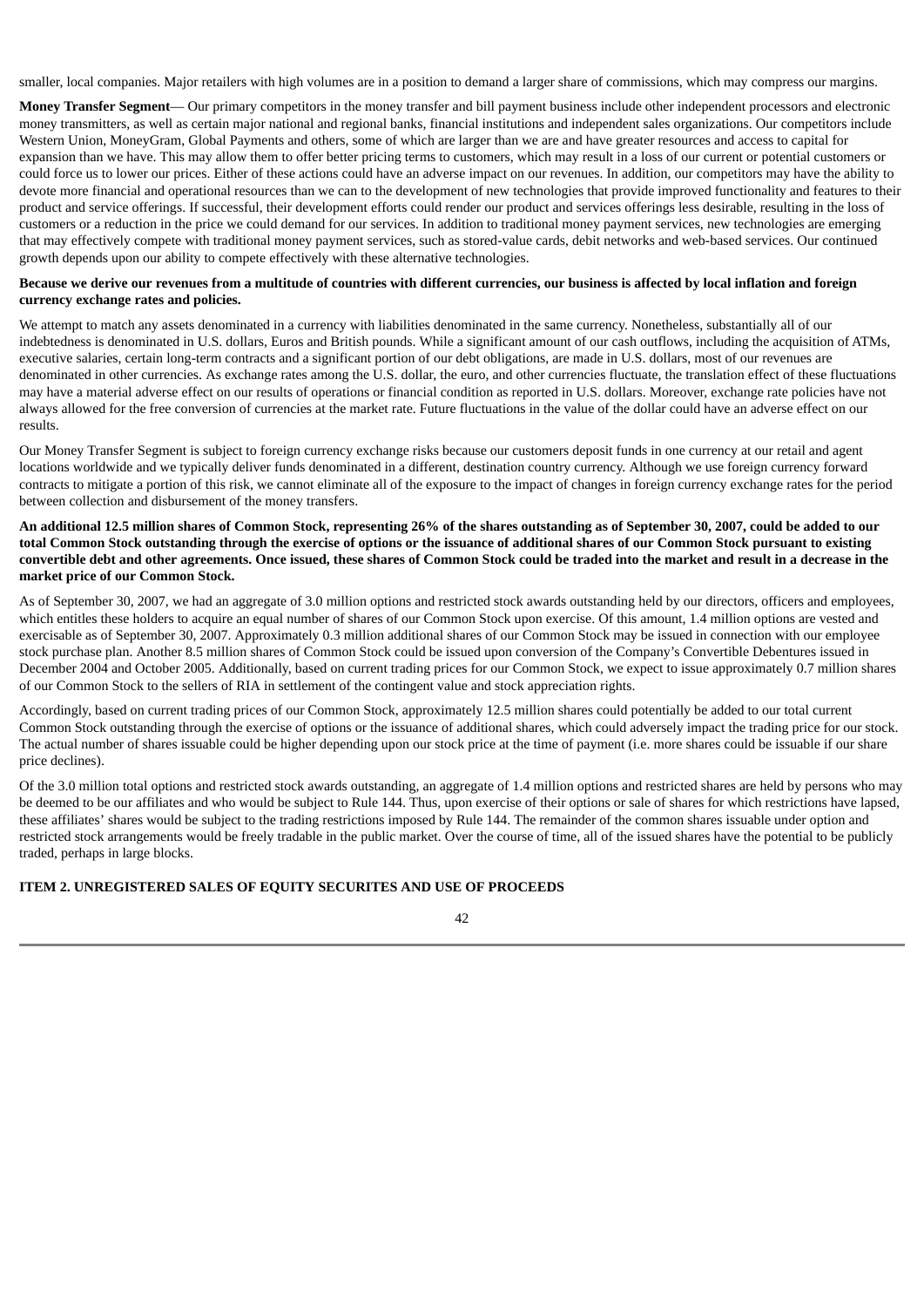# Stock repurchases

The following table sets forth information with respect to shares of Company Common Stock purchased by us during the three months ended September 30, 2007 (all purchases occurred during September 2007).

| Period                     | <b>Total Number</b><br>of Shares<br>Purchased (1) | Average<br><b>Price Paid</b><br><b>Per Share</b><br>(2) | <b>Total Number of</b><br><b>Shares Purchased</b><br>as Part of Publicly<br><b>Announced Plans</b><br>or Programs | <b>Maximum Number of</b><br><b>Shares that May Yet</b><br><b>Be Purchased Under</b><br>the Plans or<br>Programs |
|----------------------------|---------------------------------------------------|---------------------------------------------------------|-------------------------------------------------------------------------------------------------------------------|-----------------------------------------------------------------------------------------------------------------|
| September 1 - September 30 | 136                                               | 26.19                                                   |                                                                                                                   |                                                                                                                 |
| Total                      | 136                                               | 26.19                                                   | _                                                                                                                 | __                                                                                                              |

(1) For the three months ended September 30, 2007, the Company purchased, in accordance with the 2006 Stock Incentive Plan (Amended and Restated) 136 shares of its common stock for participant income tax withholding in conjunction with the lapse of restrictions on stock awards, as requested by the participants.

<span id="page-43-0"></span>(2) The price paid per share is the closing price of the shares on the vesting date.

## **ITEM 6. EXHIBITS**

a) Exhibits

The exhibits that are required to be filed or incorporated herein by reference are listed on the Exhibit Index below.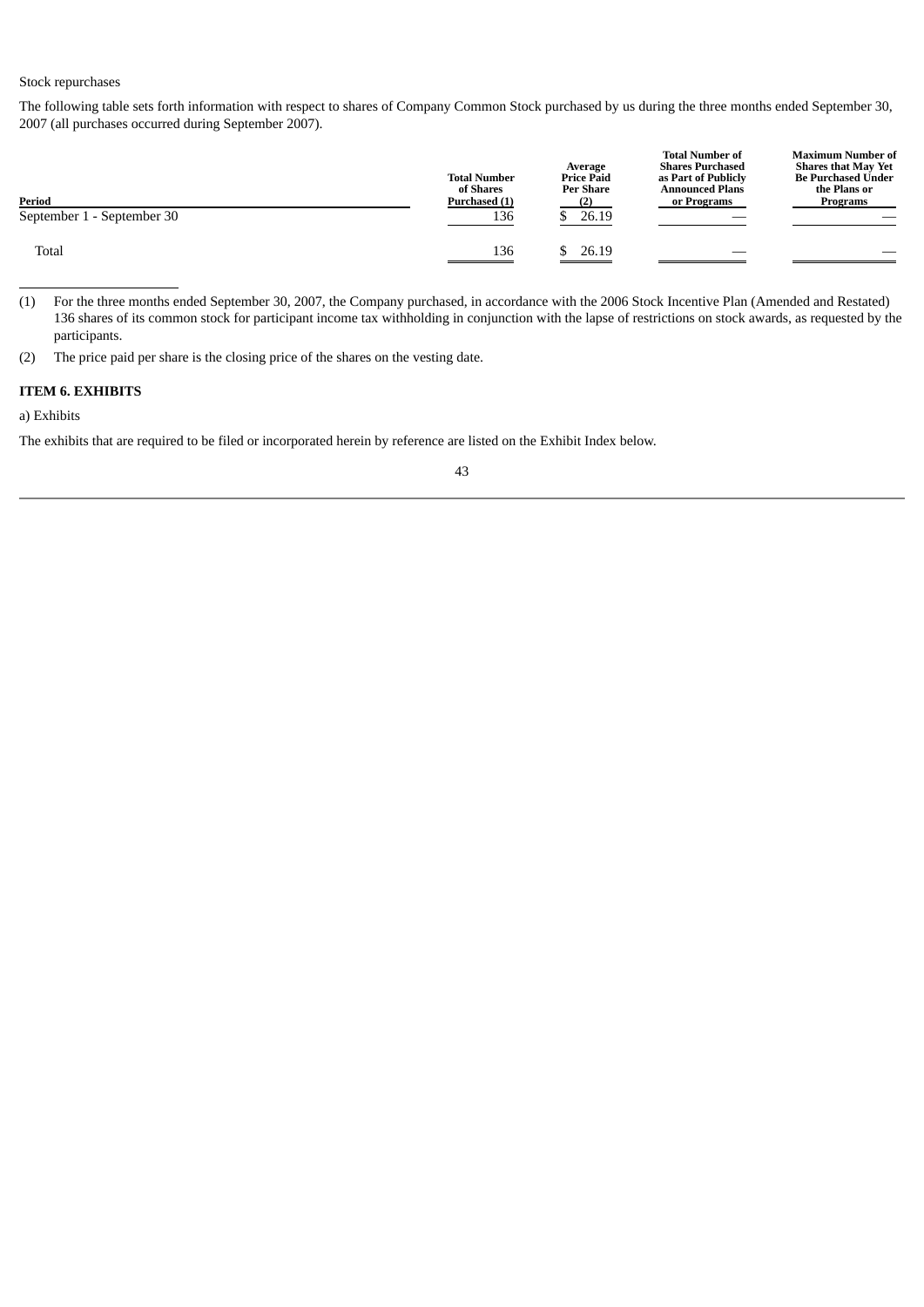# **SIGNATURES**

Pursuant to the requirements of the Securities Exchange Act of 1934, the registrant has duly caused this report to be signed on its behalf by the undersigned, thereunto duly authorized.

November 8, 2007

Euronet Worldwide, Inc.

| By: | /s/ MICHAEL J. BROWN    |  |  |  |  |
|-----|-------------------------|--|--|--|--|
|     | Michael J. Brown        |  |  |  |  |
|     | Chief Executive Officer |  |  |  |  |
|     |                         |  |  |  |  |
| Bv: | /s/ RICK L. WELLER      |  |  |  |  |

Rick L. Weller Chief Financial Officer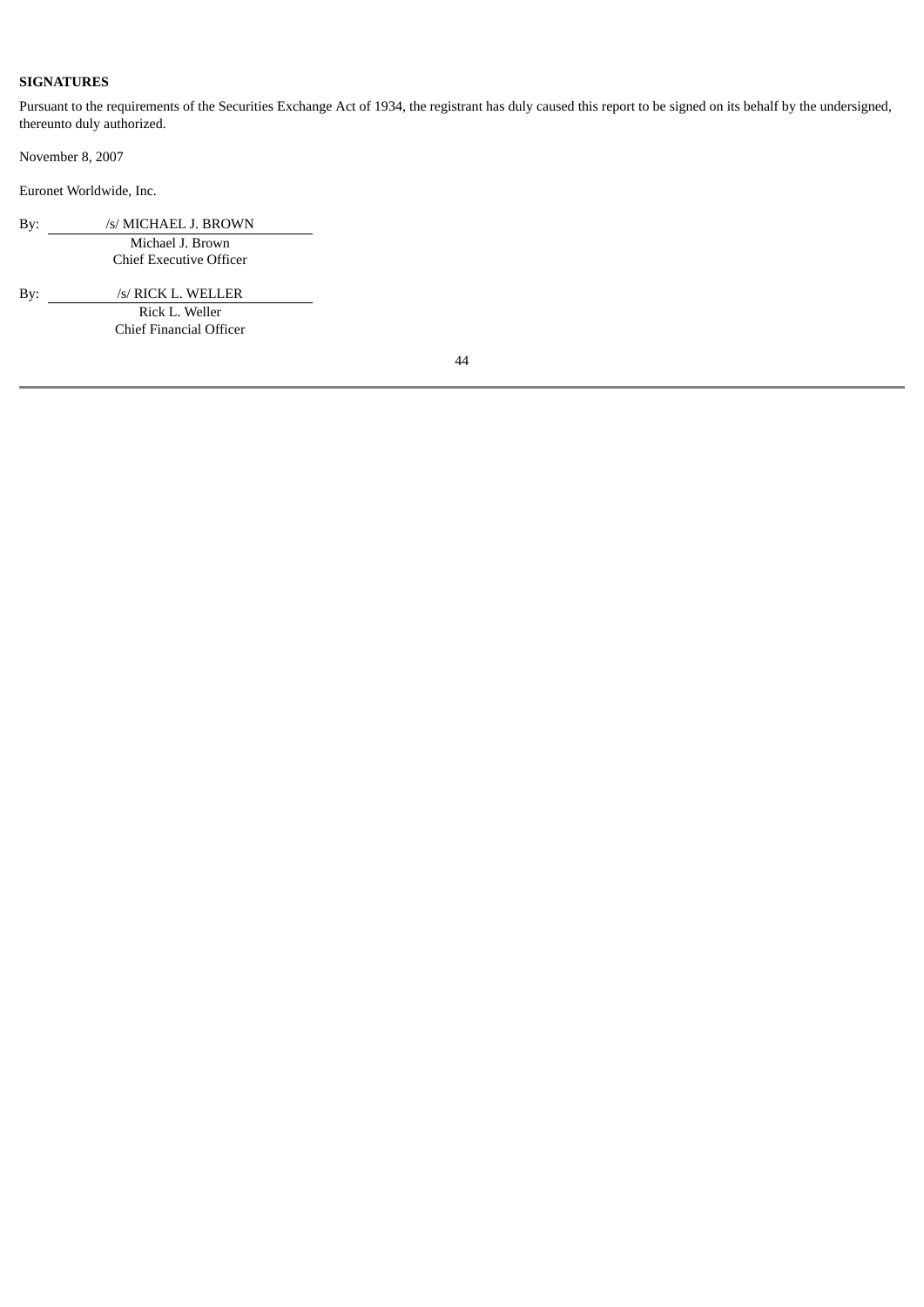# **EXHIBITS**

| <b>Exhibit Index</b> |                                                                                                                                                                                                                                                                                                                                                                                                                                                                                                                                                          |  |  |  |
|----------------------|----------------------------------------------------------------------------------------------------------------------------------------------------------------------------------------------------------------------------------------------------------------------------------------------------------------------------------------------------------------------------------------------------------------------------------------------------------------------------------------------------------------------------------------------------------|--|--|--|
| Exhibit              | <b>Description</b>                                                                                                                                                                                                                                                                                                                                                                                                                                                                                                                                       |  |  |  |
| 4.1                  | Form of Contingent Value Rights Agreement, entered into April 4, 2007 with each of the Irving Barr Living Trust and the Fred Kunik<br>Family Trust, granting each contingent value rights associated with 1,842,549 shares of common stock (with an "Initial FMV" of<br>\$27.136333, a "Target FMV" of \$32.563599 and "Nasdaq Cap" of 7,420,990 shares) (filed as Exhibit B to the Stock Purchase Agreement<br>attached as Exhibit 2.1 to the Company's Current Report on Form 8-K filed on November 28, 2006 and incorporated by reference<br>herein). |  |  |  |
| 4.2                  | Form of Stock Appreciation Rights Agreement, entered into April 4, 2007 with each of the Irving Barr Living Trust and the Fred Kunik<br>Family Trust, granting each stock appreciation rights with respect to 1,842,549 shares of common stock (with an "Initial Fair Market<br>Value" of \$27.136333 and "Nasdaq Cap" of 7,420,990 shares) (filed as Exhibit C to the Stock Purchase Agreement attached as<br>Exhibit 2.1 to the Company's Current Report on Form 8-K filed on November 28, 2006 and incorporated by reference herein).                 |  |  |  |
| 12.1(1)              | Computation of Ratio of Earnings to Fixed Charges                                                                                                                                                                                                                                                                                                                                                                                                                                                                                                        |  |  |  |
| 31.1(1)              | Section 302 — Certification of Chief Executive Officer                                                                                                                                                                                                                                                                                                                                                                                                                                                                                                   |  |  |  |
| 31.2(1)              | Section 302 — Certification of Chief Financial Officer                                                                                                                                                                                                                                                                                                                                                                                                                                                                                                   |  |  |  |
| 32.1(1)              | Section 906 — Certifications of Chief Executive Officer and Chief Financial Officer                                                                                                                                                                                                                                                                                                                                                                                                                                                                      |  |  |  |

(1) Filed herewith.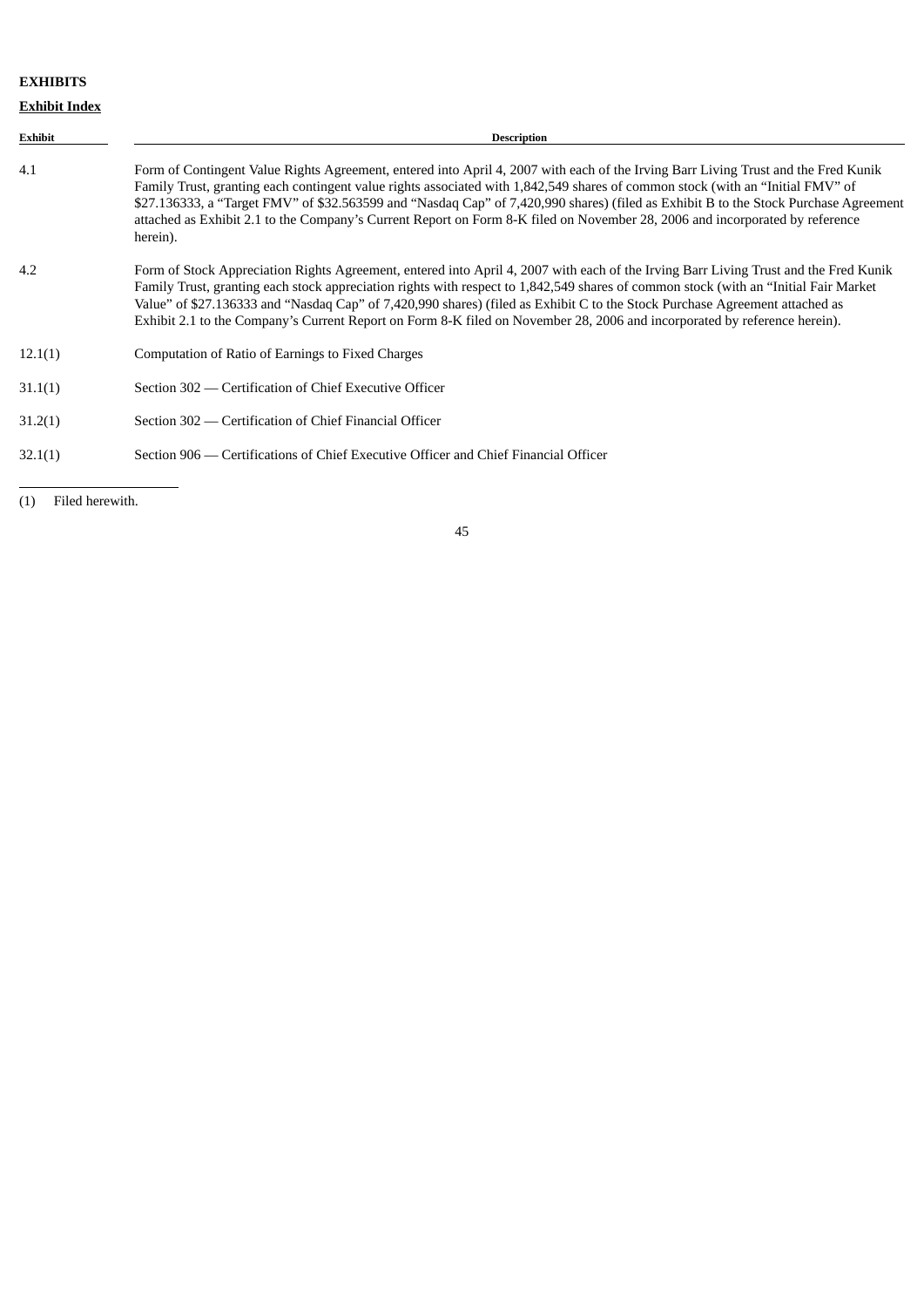#### **EURONET WORLDWIDE, INC. COMPUTATION OF RATIO OF EARNINGS TO FIXED CHARGES (Unaudited)**

|                                                                                  | <b>Three Months Ended</b><br>September 30, |              | <b>Nine Months Ended</b><br>September 30, |          |
|----------------------------------------------------------------------------------|--------------------------------------------|--------------|-------------------------------------------|----------|
| (dollar amounts in thousands)                                                    | 2007                                       | 2006         | 2007                                      | 2006     |
| Pretax income from continuing operations before adjustment for minority interest |                                            |              |                                           |          |
| or income from unconsolidated subsidiaries                                       | \$23,163                                   | \$13,976     | \$49,669                                  | \$41,557 |
| Add:                                                                             |                                            |              |                                           |          |
| Fixed charges                                                                    | 8,308                                      | 4,275        | 21,044                                    | 12,509   |
|                                                                                  |                                            |              |                                           |          |
| Adjusted pretax income                                                           | \$31,471                                   | \$18,251     | \$70,713                                  | \$54,066 |
|                                                                                  |                                            |              |                                           |          |
| <b>Fixed charges:</b>                                                            |                                            |              |                                           |          |
| Interest expense                                                                 | \$<br>7,474                                | 3,802<br>\$. | \$18,837                                  | \$11,055 |
| Estimate of interest within rental expense                                       | 834                                        | 473          | 2,207                                     | 1,454    |
|                                                                                  |                                            |              |                                           |          |
| Total fixed charges                                                              | 8,308<br>\$.                               | 4,275<br>\$  | \$21,044                                  | \$12,509 |
|                                                                                  |                                            |              |                                           |          |
| Ratio of earnings to fixed charges                                               | 3.8                                        | 4.3          | 3.4                                       | 4.3      |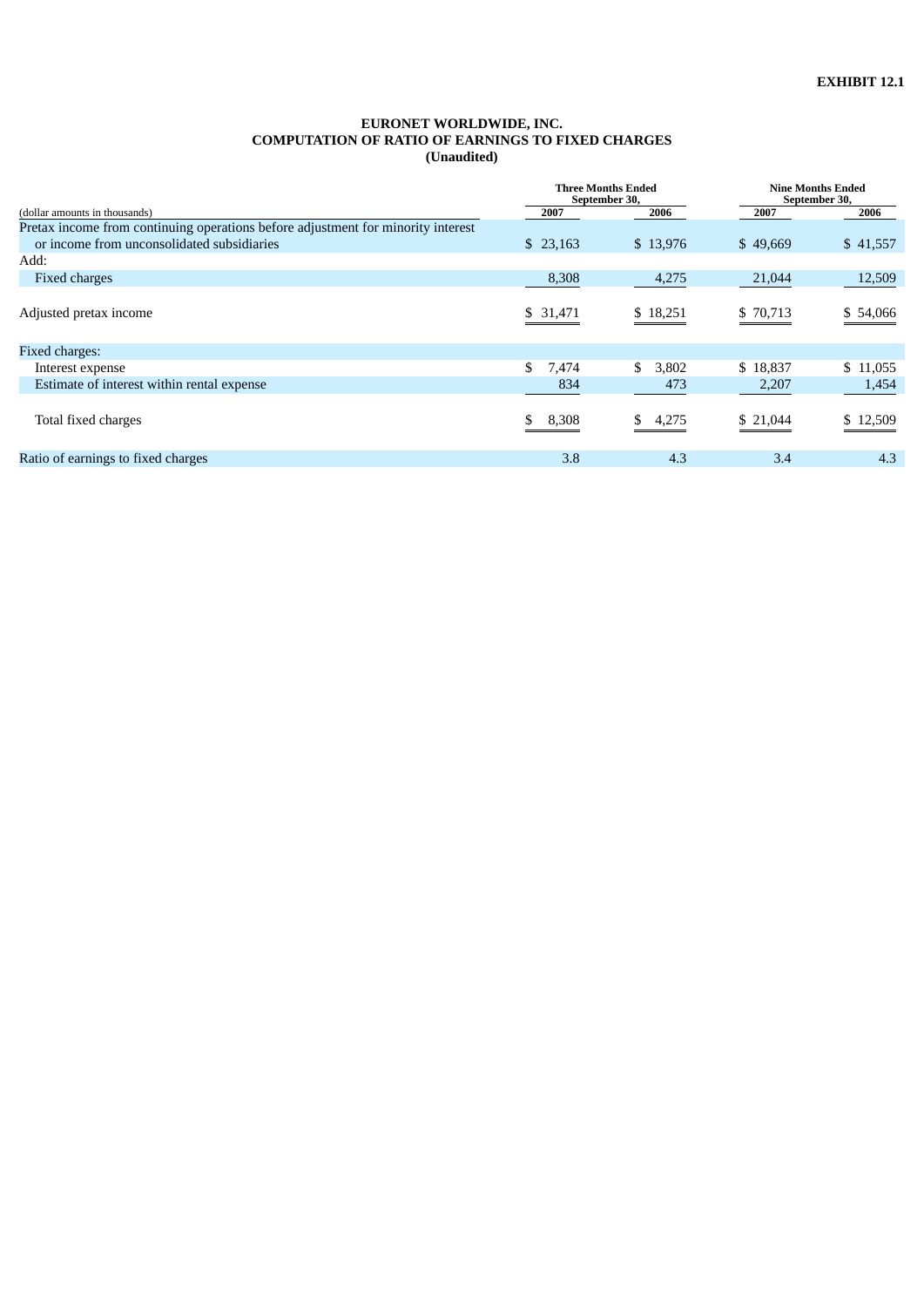# **CERTIFICATIONS OF CHIEF EXECUTIVE OFFICER**

I, Michael J. Brown, Chairman and Chief Executive Officer, certify that:

1) I have reviewed this Quarterly Report on Form 10-Q of Euronet Worldwide, Inc.;

2) Based on my knowledge, this report does not contain any untrue statement of a material fact or omit to state a material fact necessary to make the statements made, in light of the circumstances under which such statements were made, not misleading with respect to the period covered by this report;

3) Based on my knowledge, the financial statements, and other financial information included in this report, fairly present in all material respects the financial condition, results of operations and cash flows of the registrant as of, and for, the periods presented in this report;

4) The registrant's other certifying officer and I are responsible for establishing and maintaining disclosure controls and procedures (as defined in Exchange Act Rules 13a-15(e) and 15d-15(e)) and internal control over financial reporting (as defined in Exchange Act Rules 13a-15(f) and 15d-15(f)) for the registrant and have:

a) designed such disclosure controls and procedures, or caused such disclosure controls and procedures to be designed under our supervision, to ensure that material information relating to the registrant, including its consolidated subsidiaries, is made known to us by others within those entities, particularly during the period in which this report is being prepared;

b) designed such internal control over financial reporting, or caused such internal control over financial reporting to be designed under our supervision, to provide reasonable assurance regarding the reliability of financial reporting and the preparation of financial statements for external purposes in accordance with generally accepted accounting principles;

c) evaluated the effectiveness of the registrant's disclosure controls and procedures and presented in this report our conclusions about the effectiveness of the disclosure controls and procedures, as of the end of the period covered by this report based on such evaluation; and

d) disclosed in this report any change in the registrant's internal control over financial reporting that occurred during the registrant's most recent fiscal quarter (the registrant's fourth fiscal quarter in the case of an annual report) that has materially affected, or is reasonably likely to materially affect, the registrant's internal control over financial reporting.

5) The registrant's other certifying officers and I have disclosed, based on our most recent evaluation of internal control over financial reporting, to the registrant's auditors and the audit committee of registrant's Board of Directors (or persons performing the equivalent functions):

a) all significant deficiencies and material weaknesses in the design or operation of internal control over financial reporting, which are reasonably likely to adversely affect the registrant's ability to record, process, summarize and report financial information; and

b) any fraud, whether or not material, that involves management or other employees who have a significant role in the registrant's internal control over financial reporting.

Date: November 8, 2007

/s/ MICHAEL J. BROWN

**Michael J. Brown Chairman and Chief Executive Officer**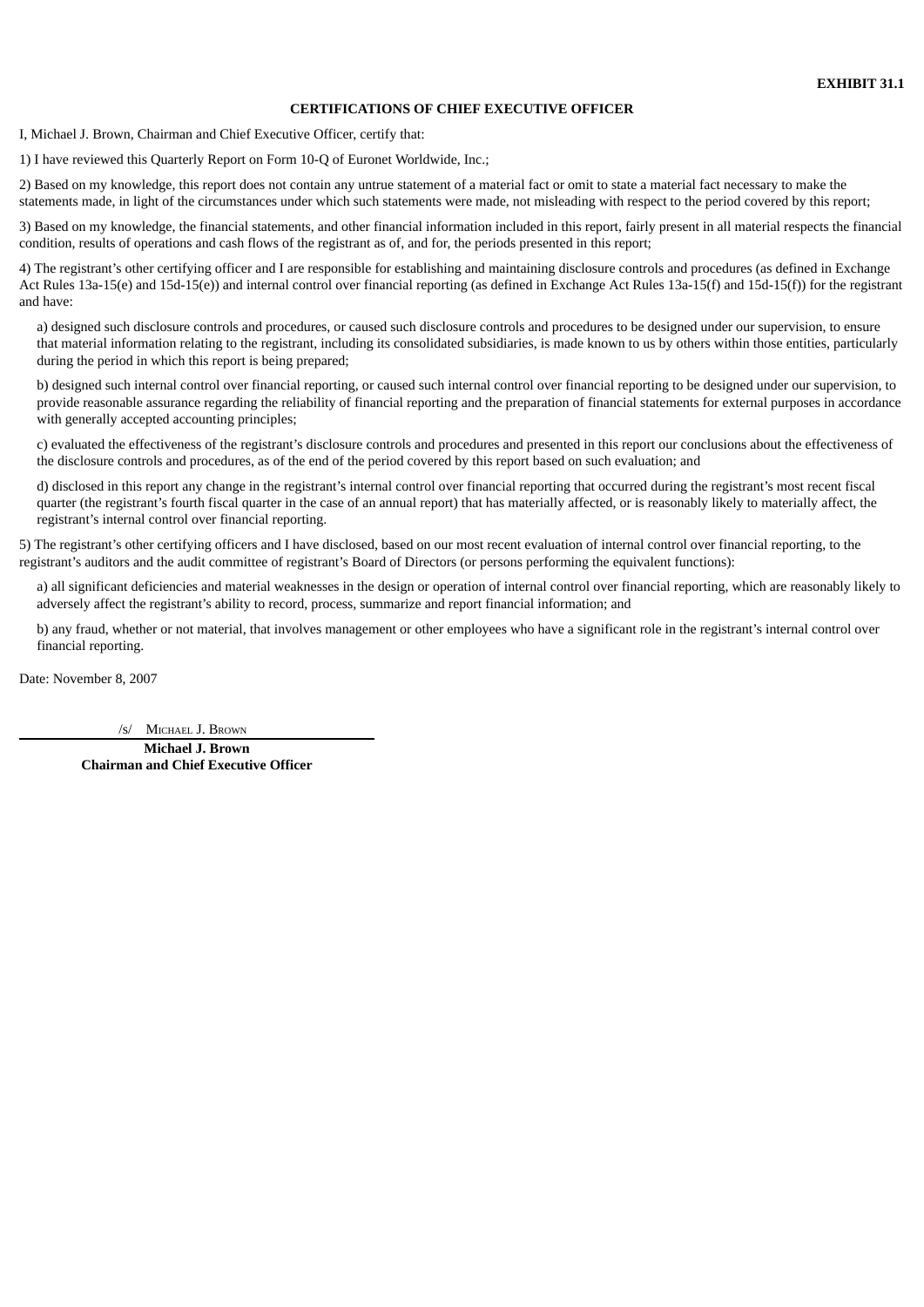#### **CERTIFICATIONS OF CHIEF FINANCIAL OFFICER**

I, Rick L. Weller, Chief Financial Officer, certify that:

1) I have reviewed this Quarterly Report on Form 10-Q of Euronet Worldwide, Inc.;

2) Based on my knowledge, this report does not contain any untrue statement of a material fact or omit to state a material fact necessary to make the statements made, in light of the circumstances under which such statements were made, not misleading with respect to the period covered by this report;

3) Based on my knowledge, the financial statements, and other financial information included in this report, fairly present in all material respects the financial condition, results of operations and cash flows of the registrant as of, and for, the periods presented in this report;

4) The registrant's other certifying officer and I are responsible for establishing and maintaining disclosure controls and procedures (as defined in Exchange Act Rules 13a-15(e) and 15d-15(e)) and internal control over financial reporting (as defined in Exchange Act Rules 13a-15(f) and 15d-15(f)) for the registrant and have:

a) designed such disclosure controls and procedures, or caused such disclosure controls and procedures to be designed under our supervision, to ensure that material information relating to the registrant, including its consolidated subsidiaries, is made known to us by others within those entities, particularly during the period in which this report is being prepared;

b) designed such internal control over financial reporting, or caused such internal control over financial reporting to be designed under our supervision, to provide reasonable assurance regarding the reliability of financial reporting and the preparation of financial statements for external purposes in accordance with generally accepted accounting principles;

c) evaluated the effectiveness of the registrant's disclosure controls and procedures and presented in this report our conclusions about the effectiveness of the disclosure controls and procedures, as of the end of the period covered by this report based on such evaluation; and

d) disclosed in this report any change in the registrant's internal control over financial reporting that occurred during the registrant's most recent fiscal quarter (the registrant's fourth fiscal quarter in the case of an annual report) that has materially affected, or is reasonably likely to materially affect, the registrant's internal control over financial reporting.

5) The registrant's other certifying officers and I have disclosed, based on our most recent evaluation of internal control over financial reporting, to the registrant's auditors and the audit committee of registrant's Board of Directors (or persons performing the equivalent functions):

a) all significant deficiencies and material weaknesses in the design or operation of internal control over financial reporting, which are reasonably likely to adversely affect the registrant's ability to record, process, summarize and report financial information; and

b) any fraud, whether or not material, that involves management or other employees who have a significant role in the registrant's internal control over financial reporting.

Date: November 8, 2007

/s/ RICK L. WELLER

**Rick L. Weller Chief Financial Officer**